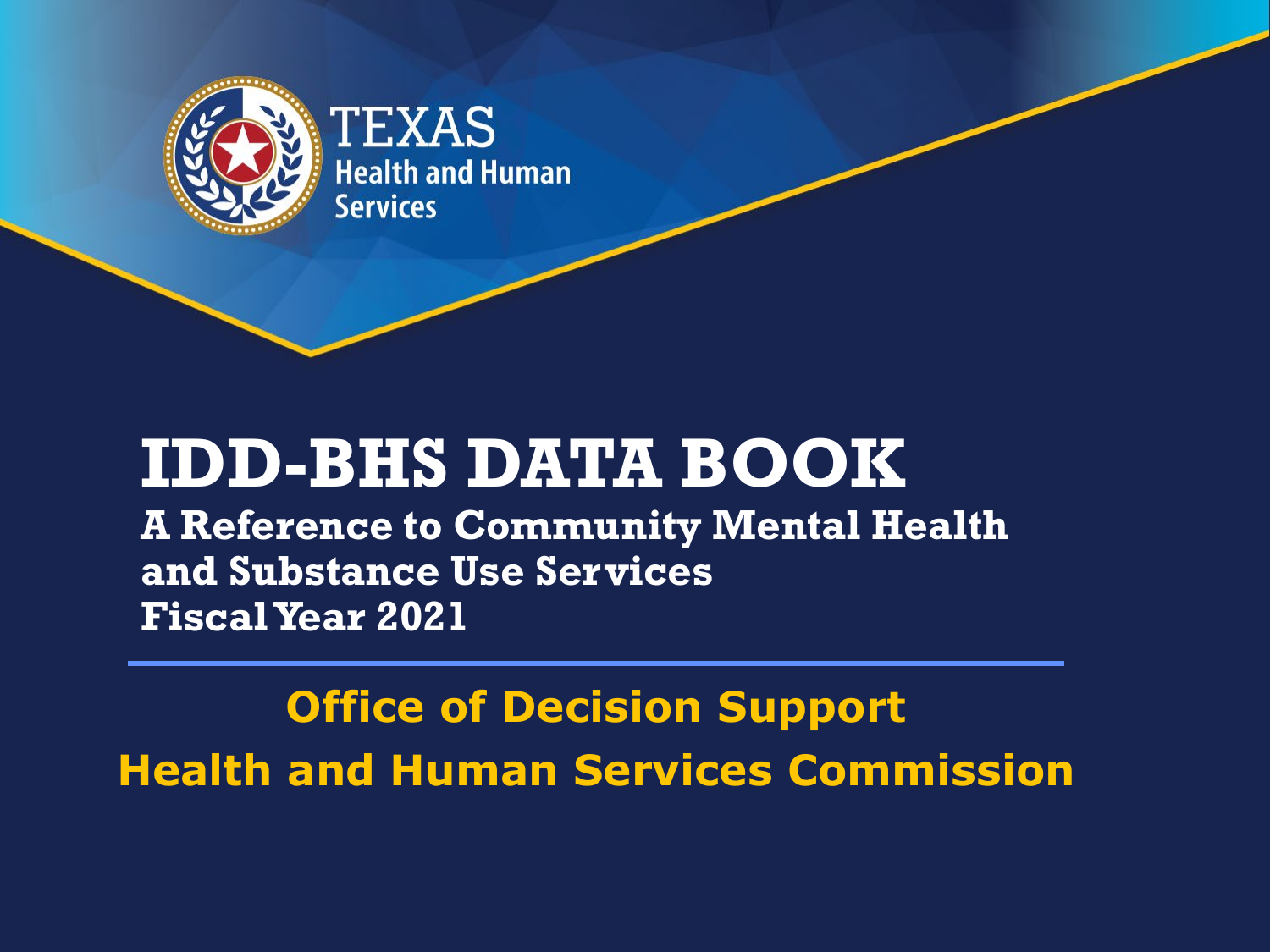## **Purpose**



The purpose of the *IDD-BHS Data Book* is to present, statewide data trends for community mental health and substance use services for policy and practice decision making.

This is not intended as a comprehensive guide, but as a quick reference for Health and Human Service Commission staff in response to frequently-asked, general questions from behavioral health stakeholders. In response, data presented here should not be taken out of this context.

For further information, contact the Office of Decision Support Email: **[IDD-BHSDecisionSupport@hhs.Texas.gov](mailto:IDD-BHSDecisionSupport@hhsc.state.tx.us)**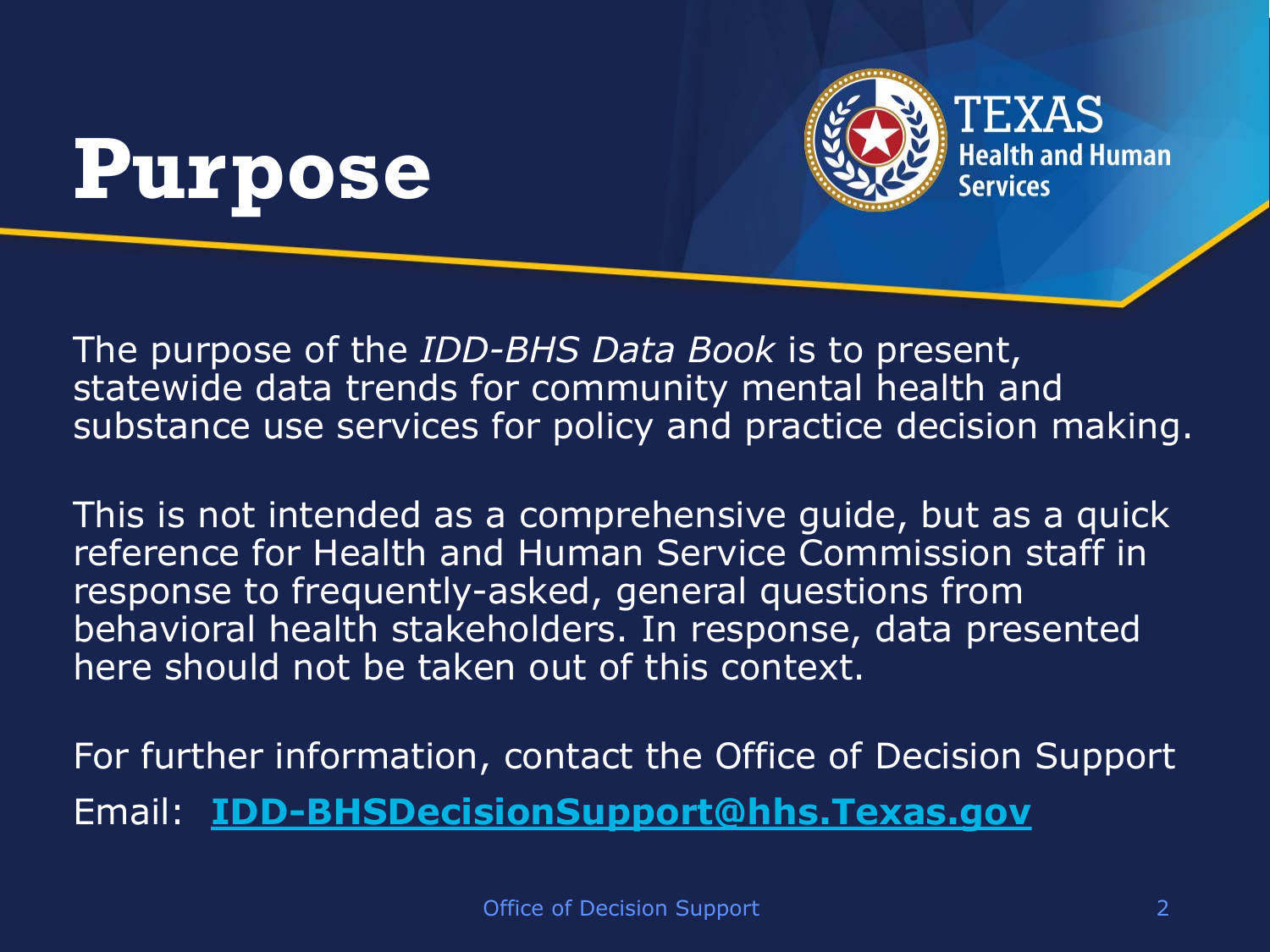

## **Community Mental Health Services (1 of 4)**

| Average Monthly Number of Adults Receiving Community Mental<br>Figure 1.1.<br><b>Health Services</b>                                                            | $\overline{\mathbf{z}}$ |
|-----------------------------------------------------------------------------------------------------------------------------------------------------------------|-------------------------|
| Average Monthly Cost per Adult Receiving Community Mental Health<br>Figure 1.2.<br><b>Services</b>                                                              | 8                       |
| Percentage of Adults in Community Mental Health Services with<br>Figure 1.3.<br>Frequent Admissions in 180 Days to a State or Community Psychiatric<br>Hospital | $\boldsymbol{9}$        |
| Percentage of Adults in Community Mental Health Services with<br>Figure 1.4.<br>Reliable Improvement in at Least One Domain                                     | 10                      |
| Percentage of Adults in Community Mental Health Services with<br>Figure 1.5.<br>Reliable Improvement in Educational or Volunteering Strengths                   | 11                      |
| Percentage of Adults in Community Mental Health Services with<br>Figure 1.6.<br>Reliable Improvement in Employment                                              | 12                      |
| Percentage of Adults in Community Mental Health Services with<br>Figure 1.7.<br>Reliable Improvement in Residential Stability                                   | 13                      |
| Equity-Adjusted Percentage of Adults with Valid Texas Law<br>Figure 1.8.<br><b>Enforcement Telecommunications System (TLETS) Bookings</b>                       | 14                      |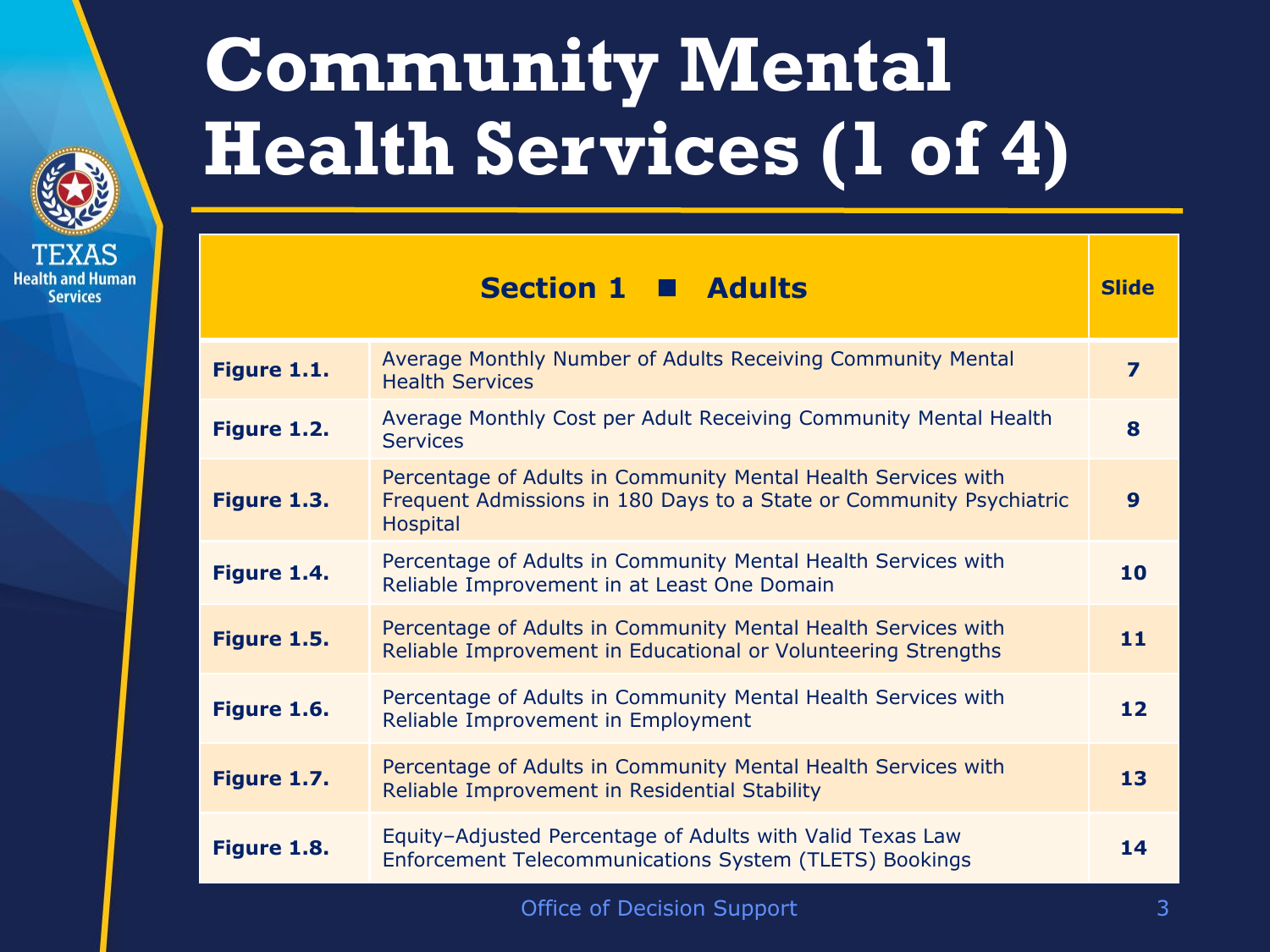

## **Community Mental Health Services (2 of 4)**

|             | Section 2 Children                                                                                                    | <b>Slide</b> |
|-------------|-----------------------------------------------------------------------------------------------------------------------|--------------|
| Figure 2.1. | Average Monthly Number of Children Receiving Community Mental<br><b>Health Services</b>                               | 15           |
| Figure 2.2. | Average Monthly Cost per Child Receiving Community Mental Health<br><b>Services</b>                                   | 16           |
| Figure 2.3. | Percentage of Children in Community Mental Health Services Avoiding<br>Re-Arrest per Year                             | 17           |
| Figure 2.4. | Percentage of Children in Community Mental Health Services with<br>Reliable Improvement in at Least One Domain        | 18           |
| Figure 2.5. | Percentage of Children in Community Mental Health Services with<br>Reliable Improvement in Living or Family Situation | 19           |
| Figure 2.6. | Percentage of Children in Community Mental Health Services with<br>Reliable Improvement in School                     | 20           |
|             | Section 3   Community Tenure                                                                                          | <b>Slide</b> |
| Figure 3.1. | Percentage of Clients in Community Mental Health Services Avoiding<br>Hospitalization                                 | 21           |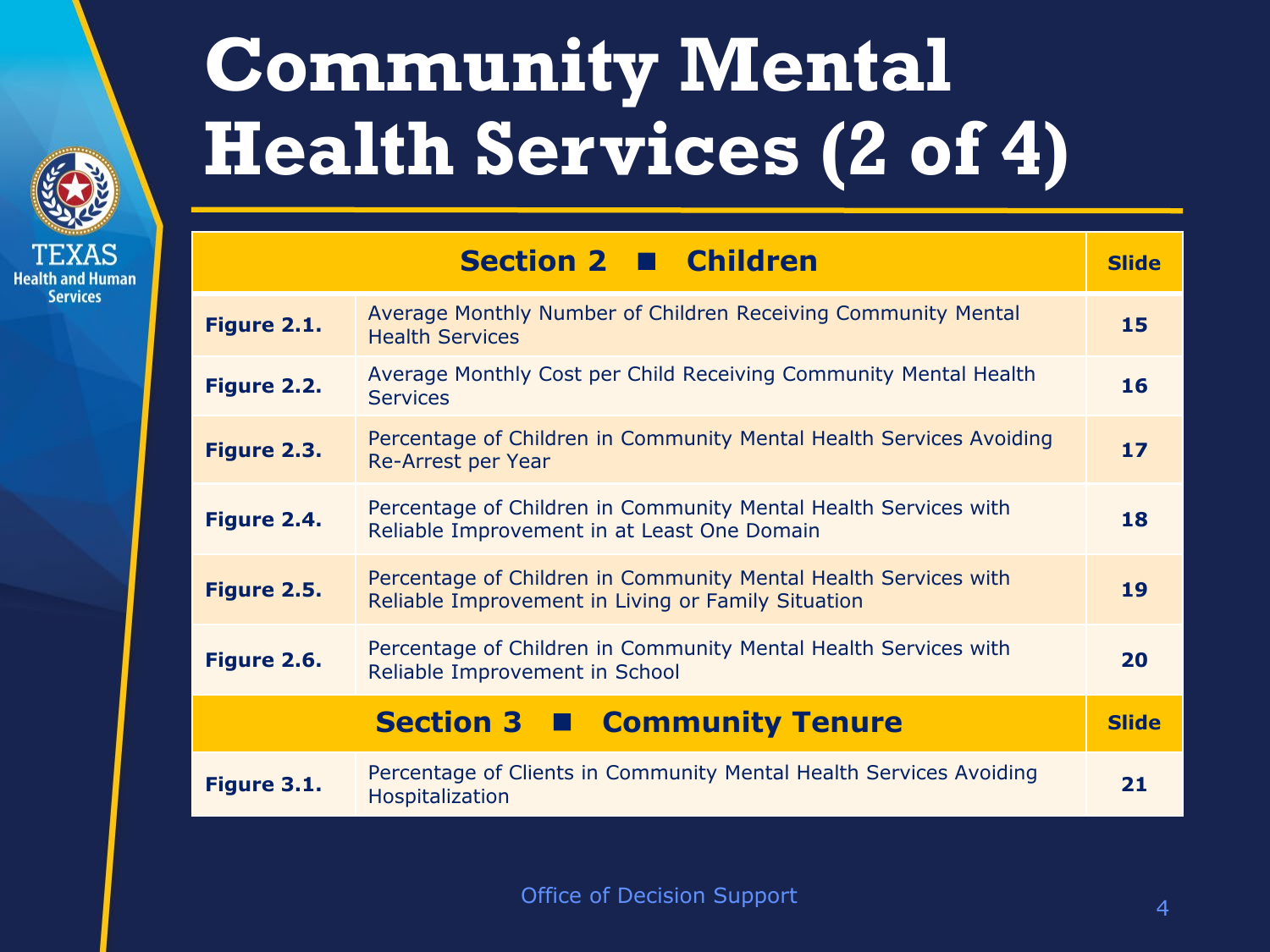

## **Community Mental Health Services (3 of 4)**

|             | <b>Section 4 ■ Crisis Services</b>                                                                 | <b>Slide</b> |
|-------------|----------------------------------------------------------------------------------------------------|--------------|
| Figure 4.1. | Number of Persons Receiving Crisis Outpatient Services Funded by<br>General Revenue (GR)           | 22           |
| Figure 4.2. | Average Amount of General Revenue (GR) per Person Receiving Crisis<br><b>Outpatient Services</b>   | 23           |
| Figure 4.3. | Number of Persons Receiving Crisis Residential Services Funded by<br>General Revenue (GR)          | 24           |
| Figure 4.4. | Average Amount of General Revenue (GR) per Person Receiving Crisis<br><b>Residential Services</b>  | 25           |
| Figure 4.5. | Percentage of Clients in Community Mental Health Services with<br><b>Effective Crisis Response</b> | 26           |
| Figure 4.6. | Percentage of Crisis Hotline Calls Resulting in Face-to-Face Encounters                            | 27           |
| Figure 4.7. | Hospital 7-Day Face-to-Face Follow-up (Encounter based)                                            | 28           |

Office of Decision Support 5 and 5 and 5 and 5 and 5  $\overline{5}$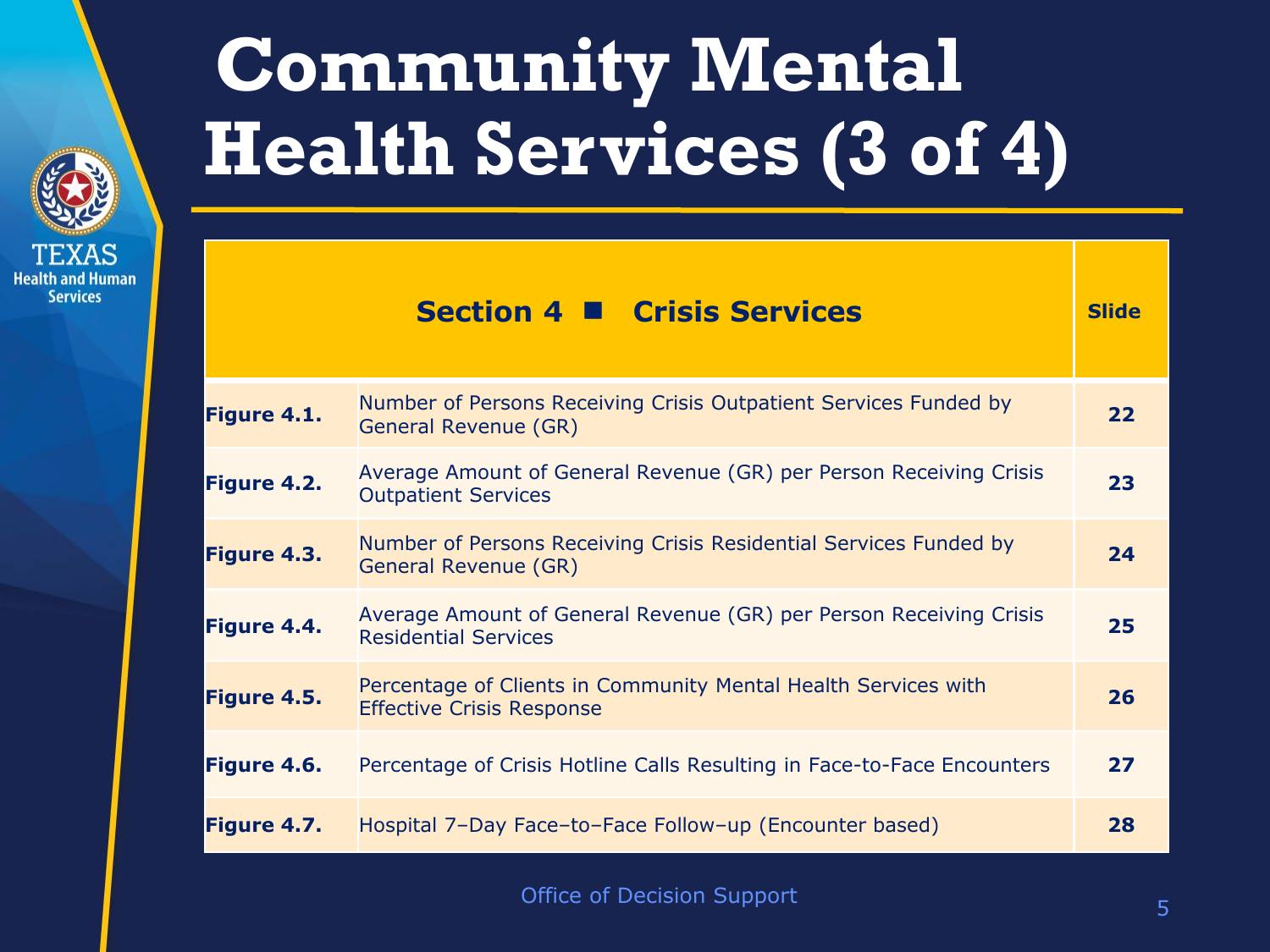

## **Community Mental Health Services (4 of 4)**

|                   | Section 5 $\blacksquare$ Waiting List                                                                               | <b>Slide</b> |
|-------------------|---------------------------------------------------------------------------------------------------------------------|--------------|
| Figure 5.1.       | Number of Adults on Waiting List for Community Mental Health<br>Services with Percentage Waiting for All Services   | 29           |
| <b>Figure 5.2</b> | Number of Children on Waiting List for Community Mental Health<br>Services with Percentage Waiting for All Services | 30           |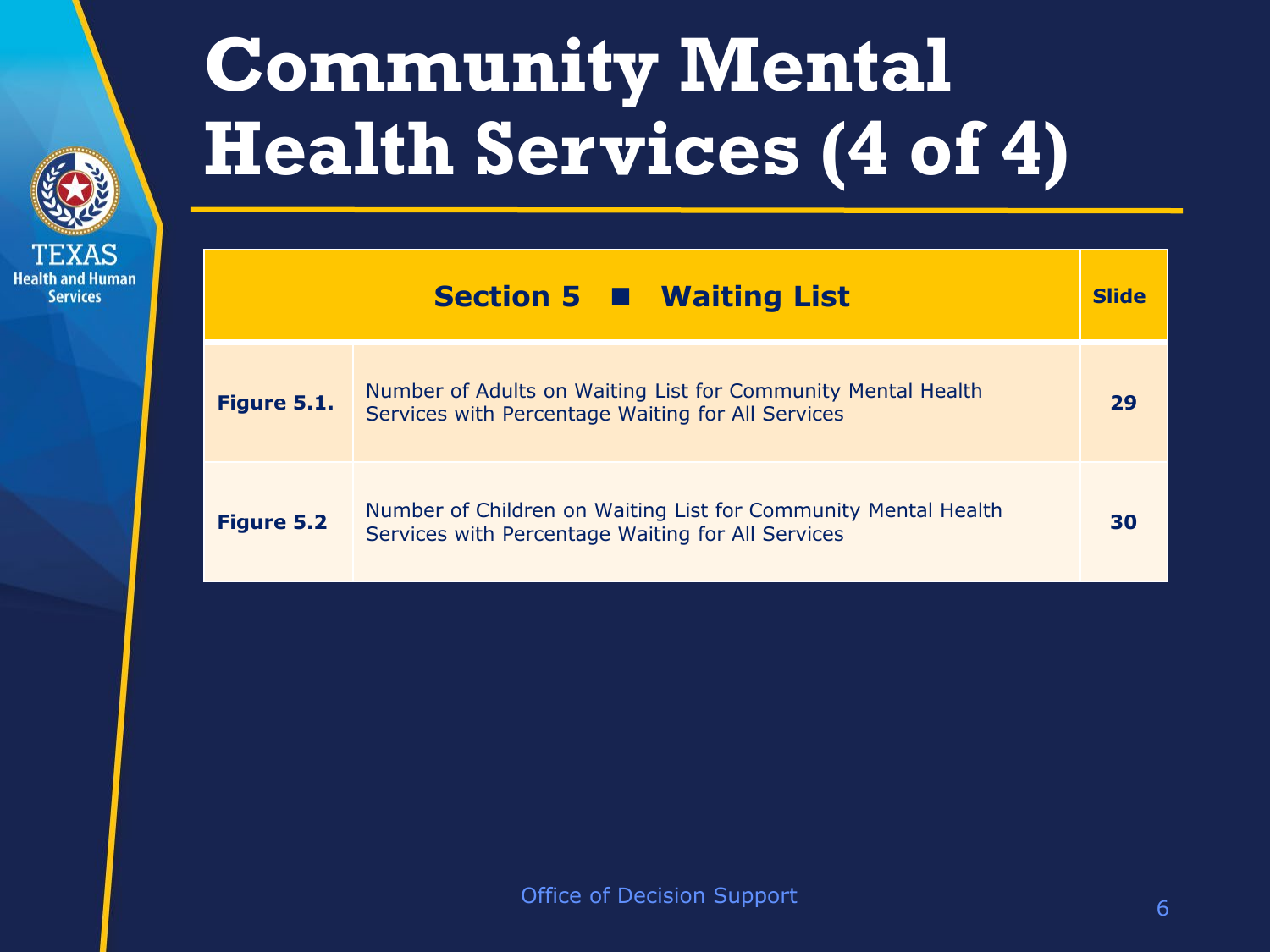### **COMMUNITY MENTAL HEALTH SERVICES Section 1 Adults (1 of 8)**

**Health and Human Services** 

**Figure 1.1. Average Monthly Number of Adults Receiving Community Mental Health Services** 



Source: LBB Measure 4.2.1.OP.1. The numerator is the sum of the number of adults receiving community Mental Health services through a full level of care service package as part of Texas Resilience and Recovery each month of the reporting period \* state funded percentage. The state funded percentage is the expenditures financed through the HHSC appropriation authority for any adult's community Mental Health services / Total expenditures for any adult's community Mental Health services \*100. The<br>denominator is the number of months in the period.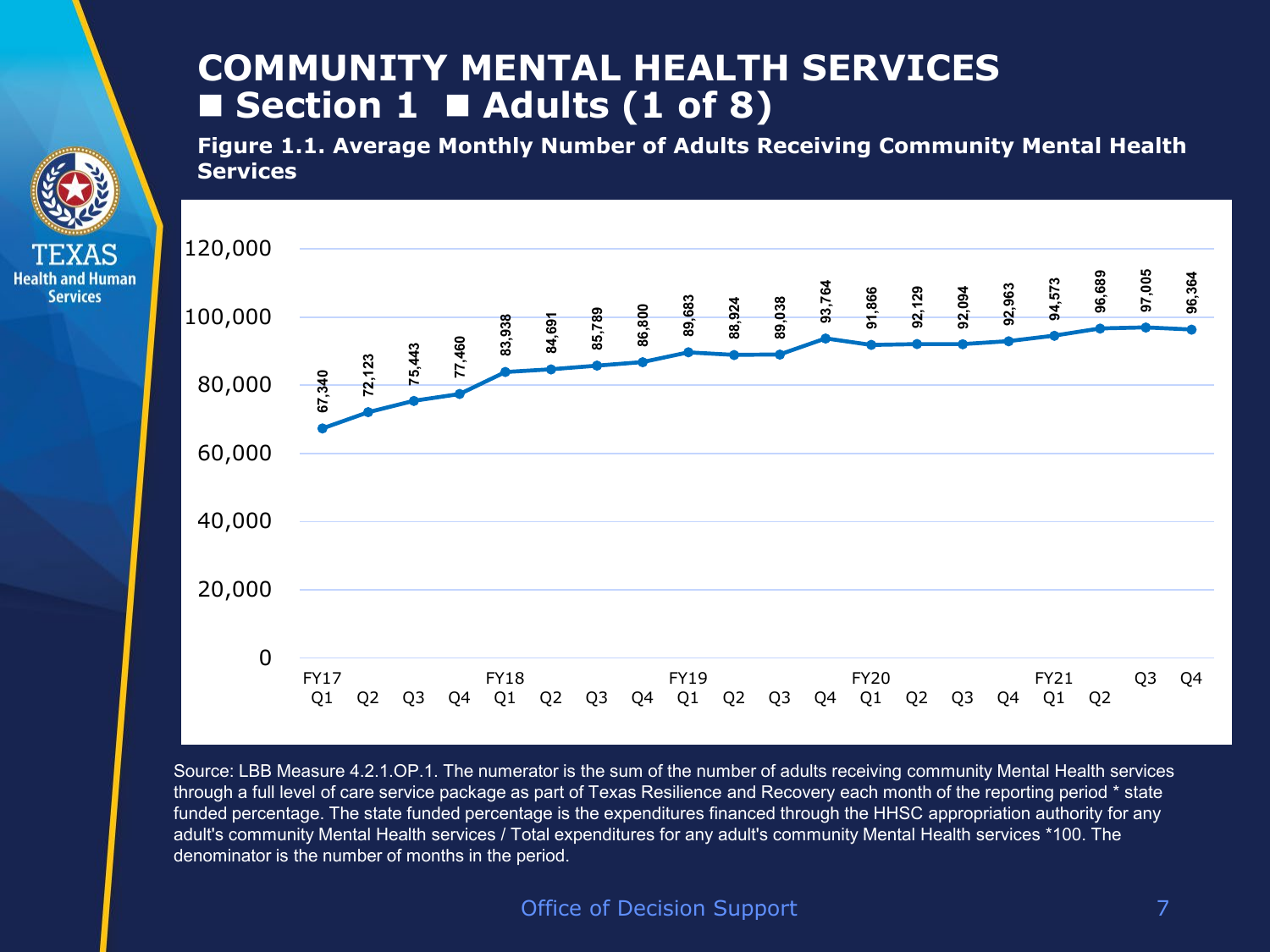## **COMMUNITY MENTAL HEALTH SERVICES**  ■ Section 1 ■ Adults (2 of 8)

**Figure 1.2. Average Monthly Cost per Adult Receiving Community Mental Health Services**



Source: LBB Measure 4.2.1.EF.1. The numerator is the total HHSC appropriation authority funds utilized to fund adult mental health community services/the number of months in the reporting period. The denominator is the average monthly number of adults receiving mental health community services that are served with HHSC appropriation authority funds.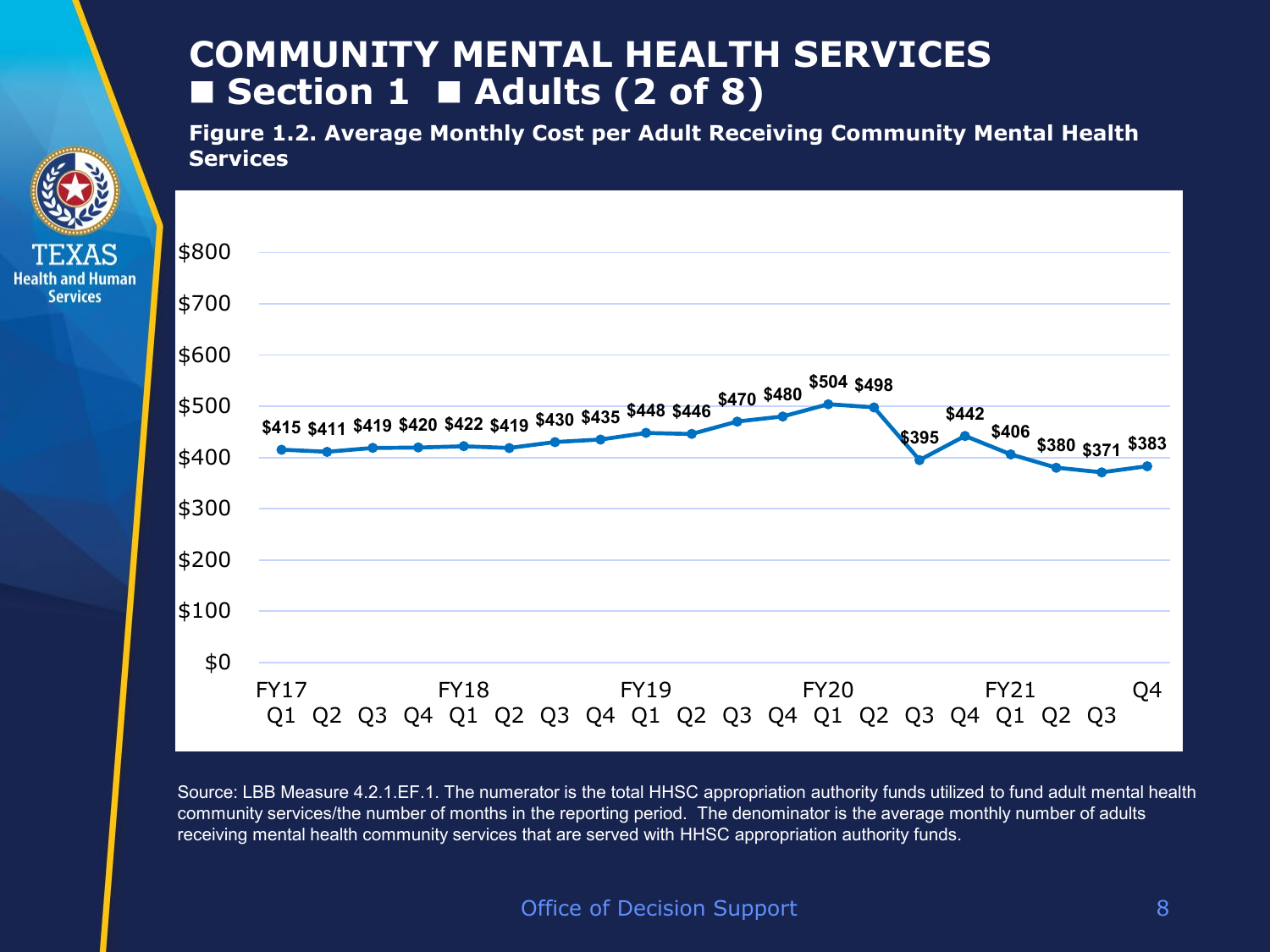## **COMMUNITY MENTAL HEALTH SERVICES**  ■ Section 1 ■ Adults (3 of 8)

**Health and Human Services** 

**Figure 1.3. Percentage of Adults in Community Mental Health Services with Frequent Admissions in 180 Days to a State or Community Psychiatric Hospital** 



Source: HHSC, Mental Retardation and Behavioral Health Outpatient Warehouse (MBOW). PM Frequent Admissions. The Numerator is the number admitted to a System Agency Inpatient Bed three or more times in 180 days. The Denominator is the total number of clients authorized in a FLOC.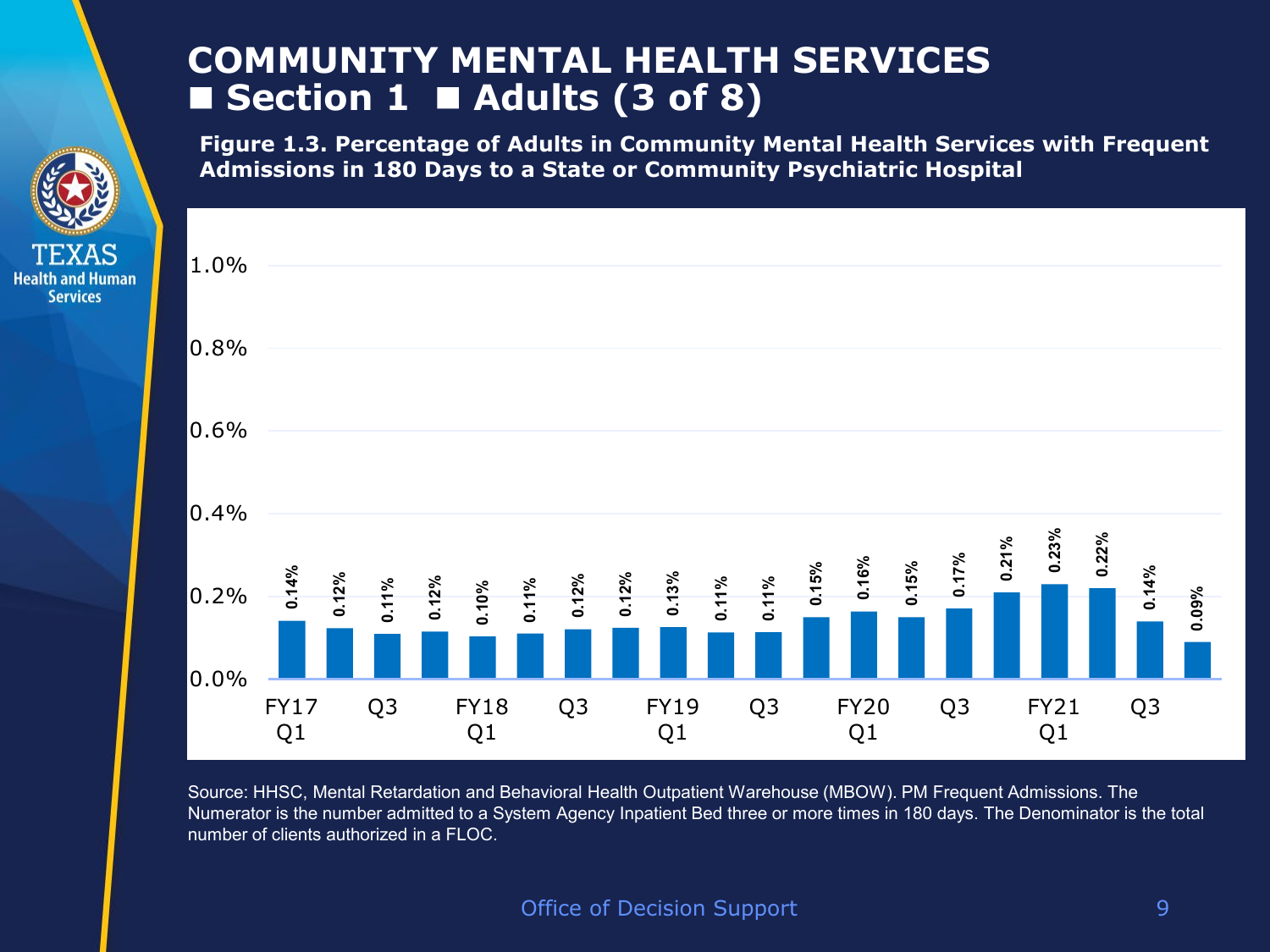## **COMMUNITY MENTAL HEALTH SERVICES Section 1 Adults (4 of 8)**

**Figure 1.4. Percentage of Adults in Community Mental Health Services with Reliable Improvement in at Least One Domain** 



*Source: HHSC, Mental Retardation and Behavioral Health Outpatient Warehouse (MBOW), PM AMH Improvement. The numerator is the number with scores on the last UA meeting or exceeding the RCI in the direction of improvement in at least one of the identified ANSA domains/modules. The denominator is the number adults authorized in a FLOC whose first and last UAs, including ANSA domains/modules, are at least 90 days apart.*

*\* This is an annual measure.*

**Services**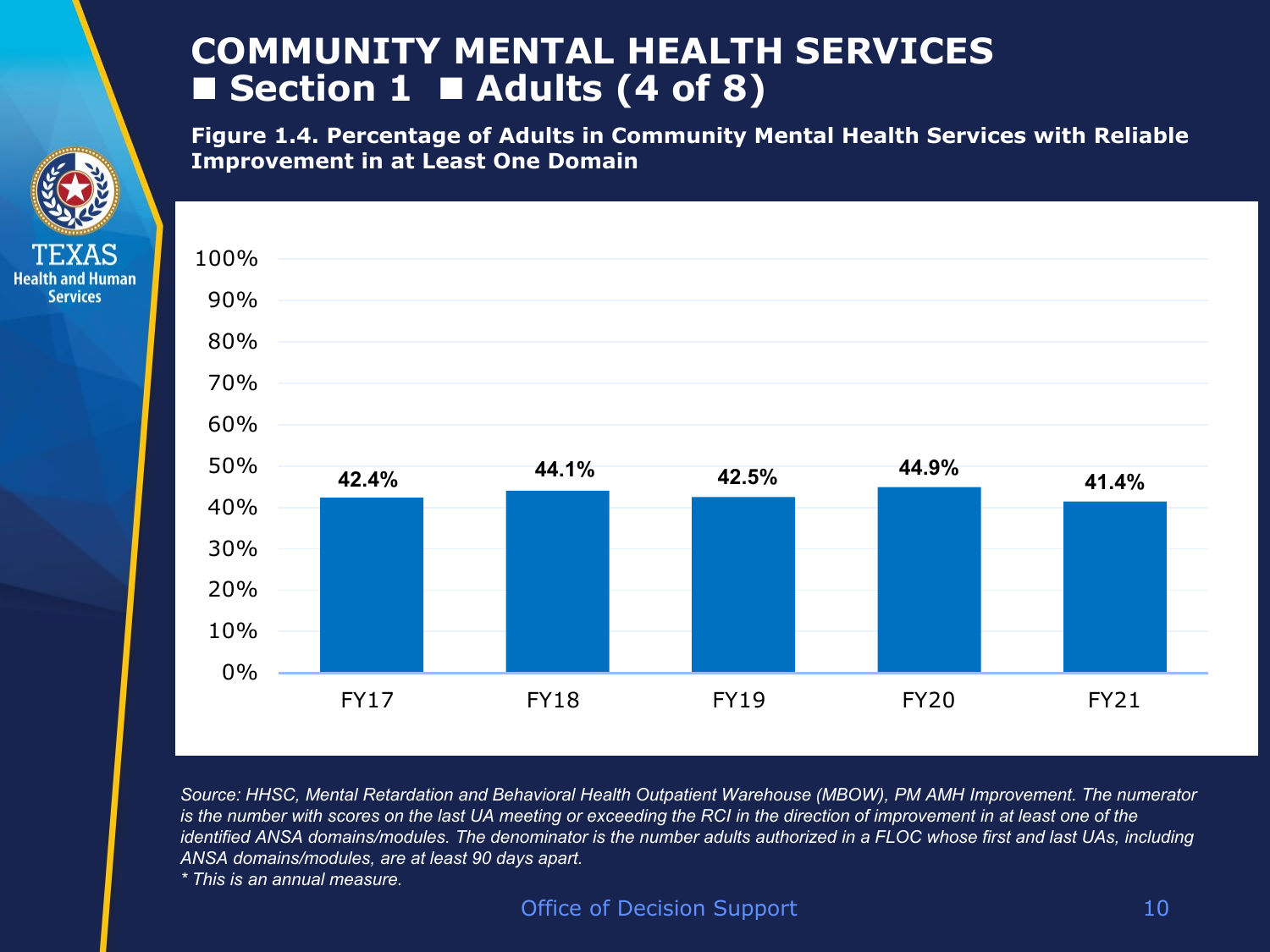## **COMMUNITY MENTAL HEALTH SERVICES**  ■ Section 1 ■ Adults (5 of 8)

**Health and Human Services** 

**Figure 1.5. Percentage of Adults in Community Mental Health Services with Reliable Improvement in Educational or Volunteering Strengths**



*Source: HHSC, Mental Retardation and Behavioral Health Outpatient Warehouse (MBOW). PM AMH Educational and Volunteering Strengths Improvement 6 Month. The numerator is the number who meet or exceed the RCI benchmark in the direction of improvement for either the ANSA Educational or the Volunteering Strengths item, OR who have ANSA item scores of 0,1 for either the Educational or the Volunteering Strengths item at both first and last UAs. The denominator is the number of adults authorized in a FLOC with first and last UAs occurring at least 90 days apart.*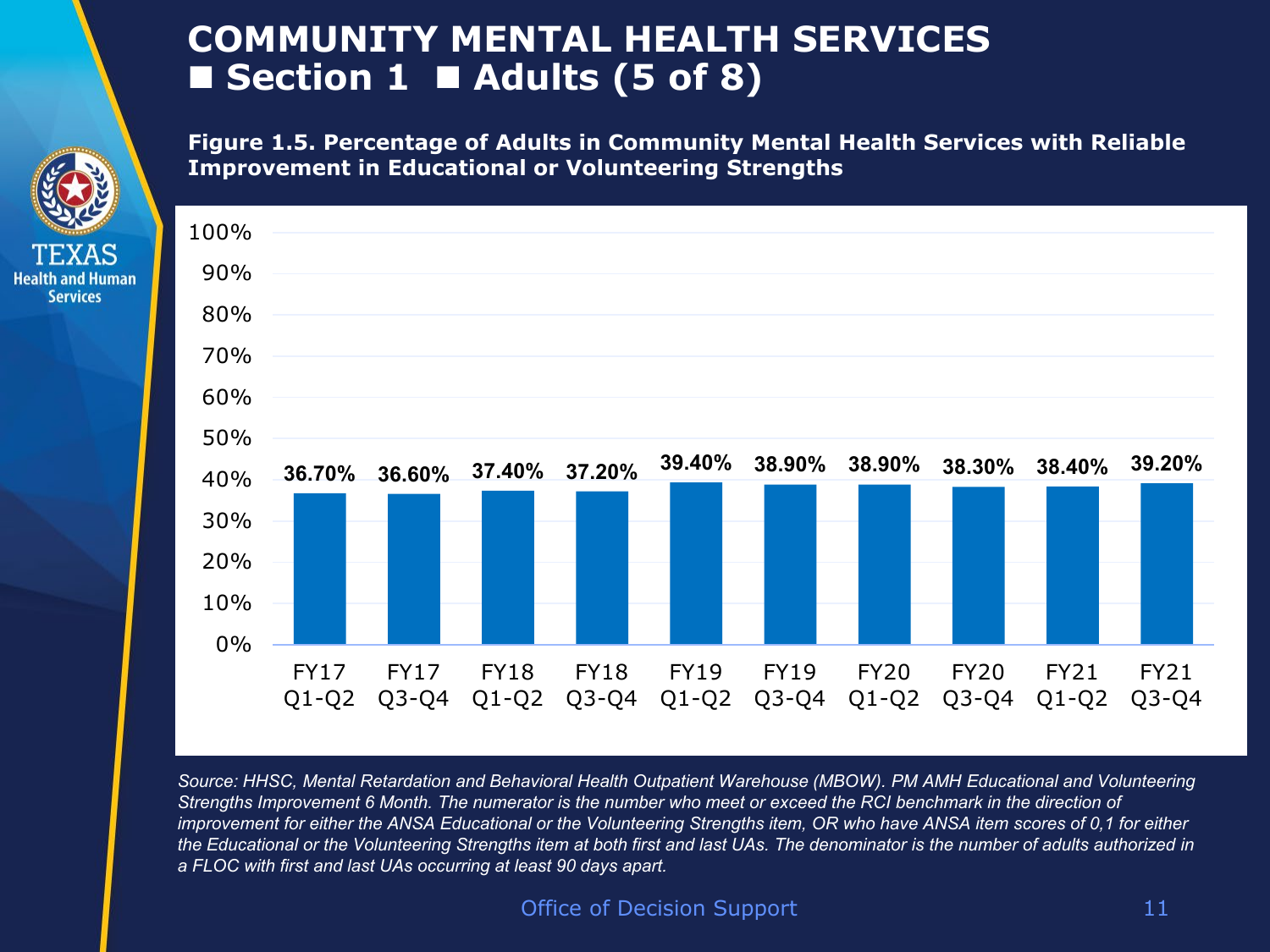## **COMMUNITY MENTAL HEALTH SERVICES**  ■ Section 1 ■ Adults (6 of 8)

**Health and Human Services** 

**Figure 1.6. Percentage of Adults in Community Mental Health Services with Reliable Improvement in Employment**



Source: HHSC, Mental Retardation and Behavioral Health Outpatient Warehouse (MBOW). PM AMH Employment Improvement 6 Month. The numerator is the number who meet or exceed the RCI benchmark in the direction of improvement for the ANSA Employment item OR who have ANSA Employment item scores of 0, 1 at both first and last UAs. The denominator is the number of adults authorized in a FLOC with first and last UAs occurring at least 90 days apart, with ANSA Employment item scores at both UAs.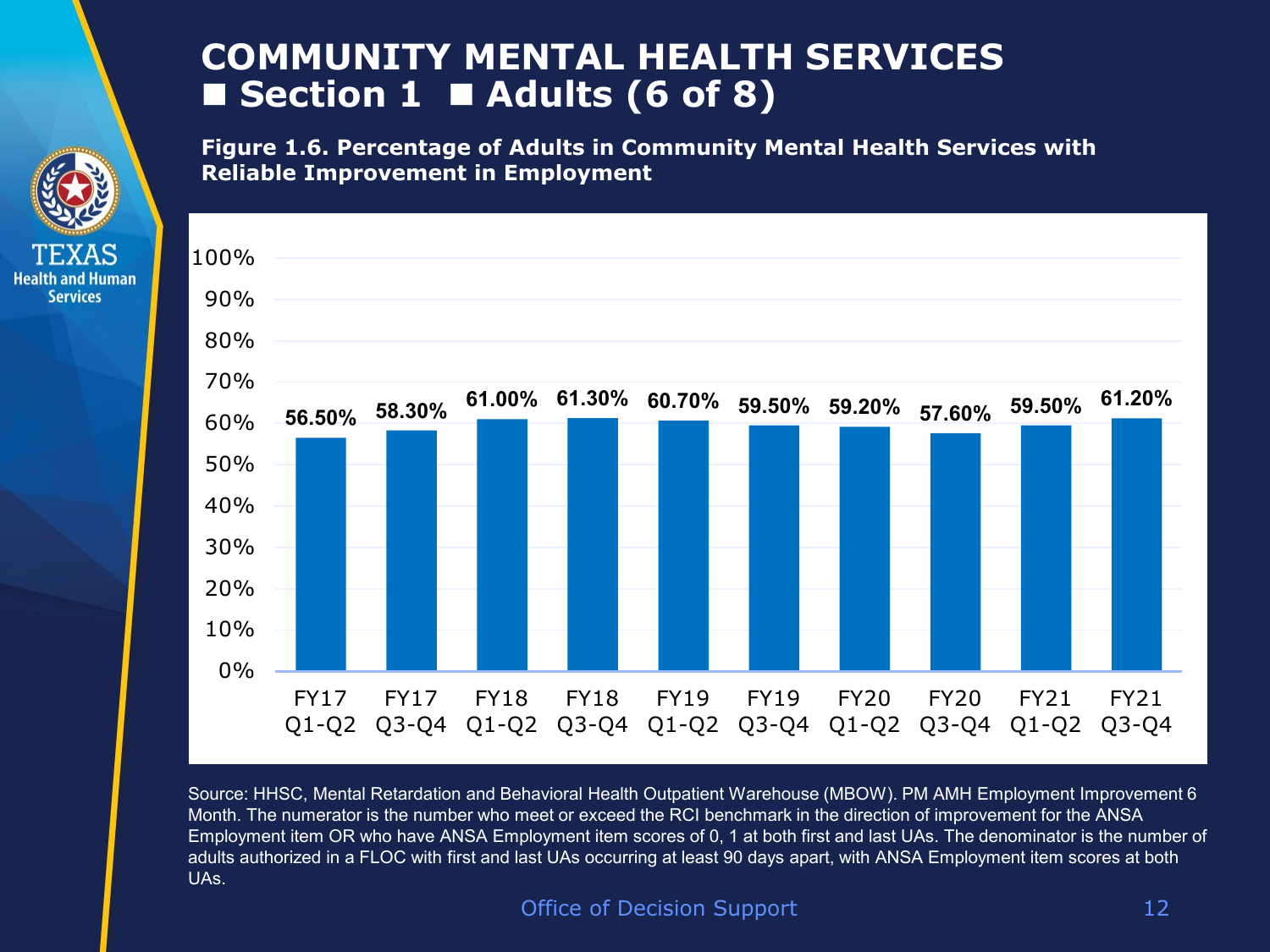## **COMMUNITY MENTAL HEALTH SERVICES**  ■ Section 1 ■ Adults (7 of 8)

**Health and Human Services** 

**Figure 1.7. Percentage of Adults in Community Mental Health Services with Reliable Improvement in Residential Stability**



Source: HHSC, Mental Retardation and Behavioral Health Outpatient Warehouse (MBOW), PM AMH Residential Stability Improvement 6 Month. The numerator is the number who meet or exceed the RCI benchmark in the direction of improvement for ANSA Residential Stability item, OR who have ANSA item scores of 0,1 at both first and last Active UAs within the fiscal year. The denominator is the number of adults authorized in a FLOC with first and last UAs occurring at least 90 days apart.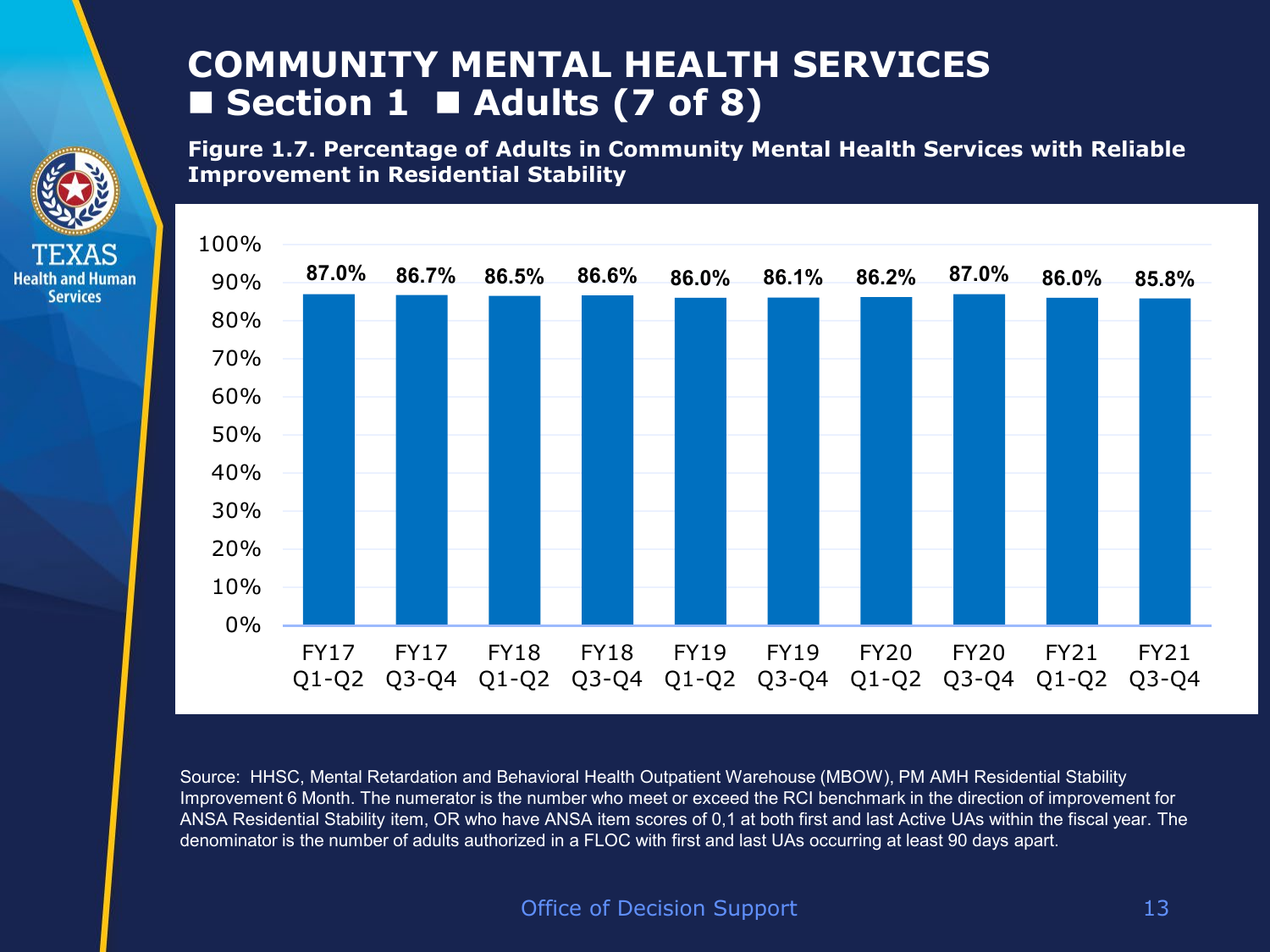## **COMMUNITY MENTAL HEALTH SERVICES**  ■ Section 1 ■ Adults (8 of 8)

**Health and Human Services** 

**Figure 1.8. Equity–Adjusted Percentage of Adults with Valid Texas Law Enforcement Telecommunications System (TLETS) Bookings** 



Source: HHSC, Mental Retardation and Behavioral Health Outpatient Warehouse (MBOW), PM AMH Jail Diversion. The numerator is the number of valid TLETS bookings in the local service area with a CARE match multiplied by the LMHA's equity factor. The match criterion is 5 of the 6 elements must match. Elements include: first name; last name; date of birth; race; gender; and social security number. If the unmatched element is the social security number at least 7 of the 9 digits in the social security number must match. Additionally, matched consumers must have an associated Continuity of CARE Match. The denominator is the number of valid TLETS bookings in the local service area. A valid booking is one that includes all 6 of the elements.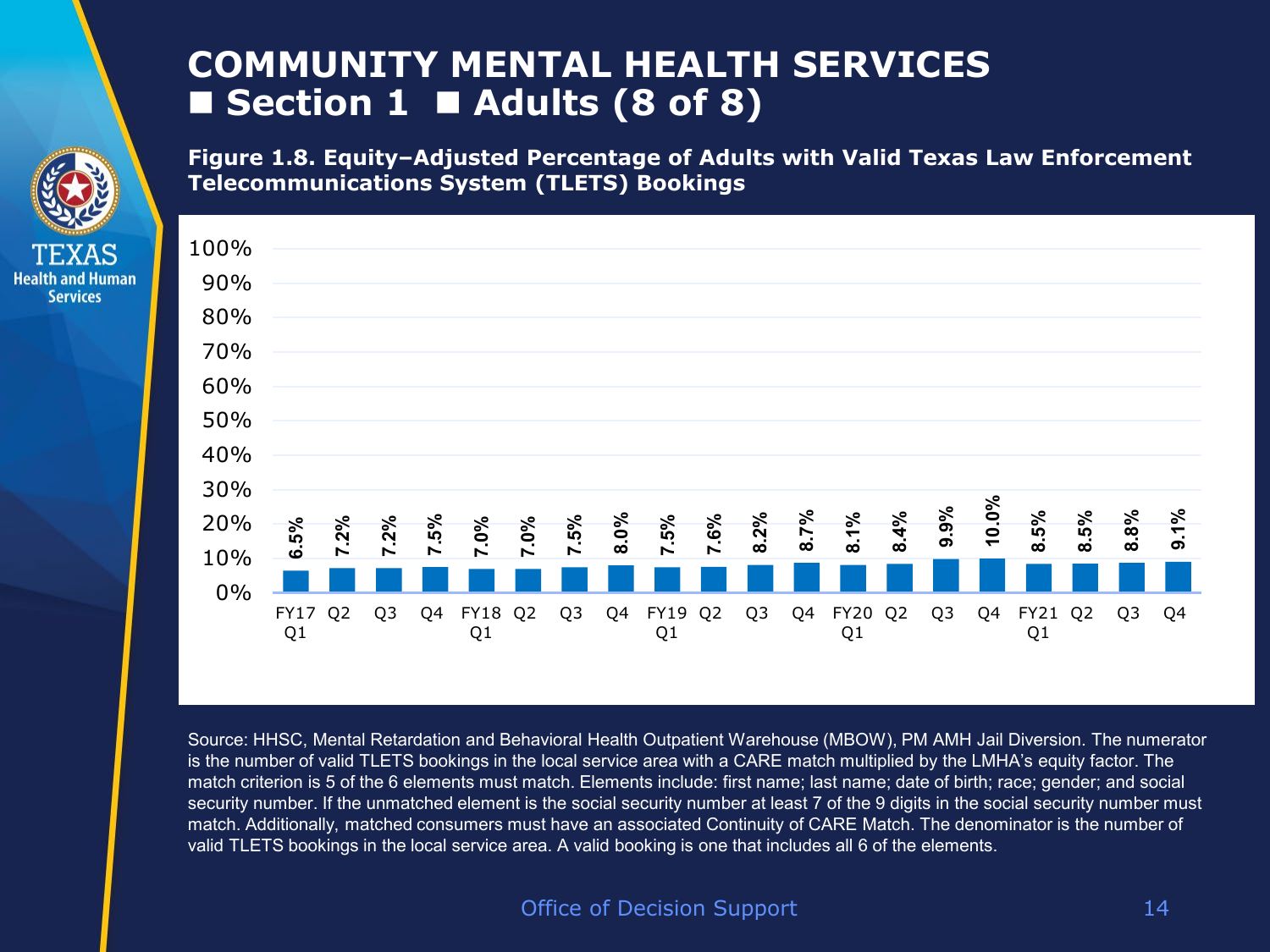## **COMMUNITY MENTAL HEALTH SERVICES**  ■ Section 2 ■ Children (1 of 6)

**Figure 2.1. Average Monthly Number of Children Receiving Community Mental Health Services**

**Services** 



Source: LBB Measure 4.2.2.OP.1. The numerator is the sum of the number of children receiving community Mental Health services through a full level of care service package as part of Texas Resilience and Recovery each month of the reporting period \* state funded percentage. The state funded percentage is the expenditures financed through the HHSC appropriation authority for any child's community Mental Health services / Total expenditures for any child's community Mental Health services \*100. The denominator is the number of months in the period.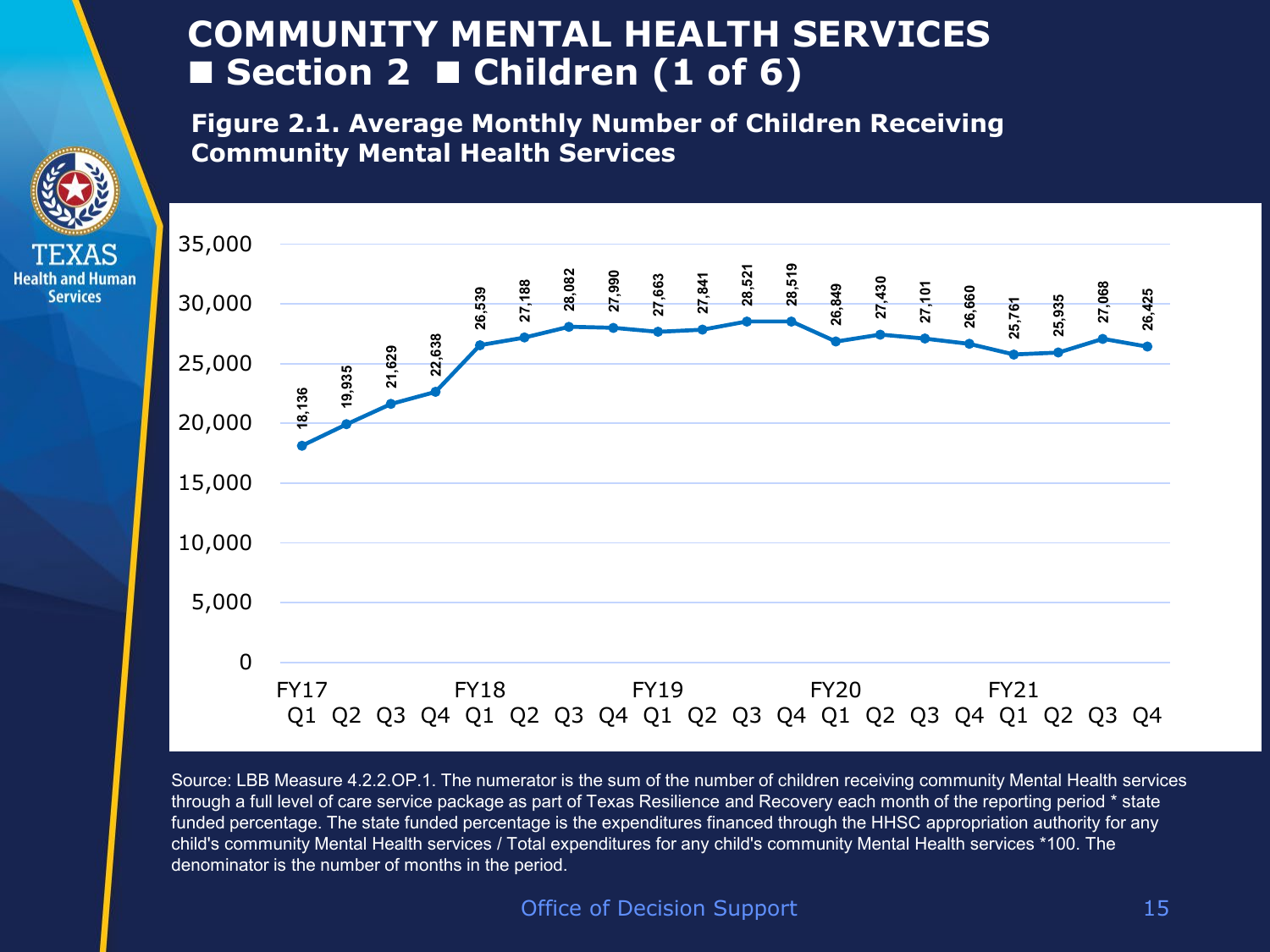## **COMMUNITY MENTAL HEALTH SERVICES**  ■ Section 2 ■ Children (2 of 6)

**Health and Human Services** 

#### **Figure 2.2. Average Monthly Cost per Child Receiving Community Mental Health Services**



*Source: LBB Measure 4.2.2.EF.1. The numerator is the total HHSC appropriation authority funds utilized to fund child mental health community services/ the number of months in the reporting period. The denominator is the total monthly number of children receiving mental health services in the community that are served with HHSC appropriation authority funds.*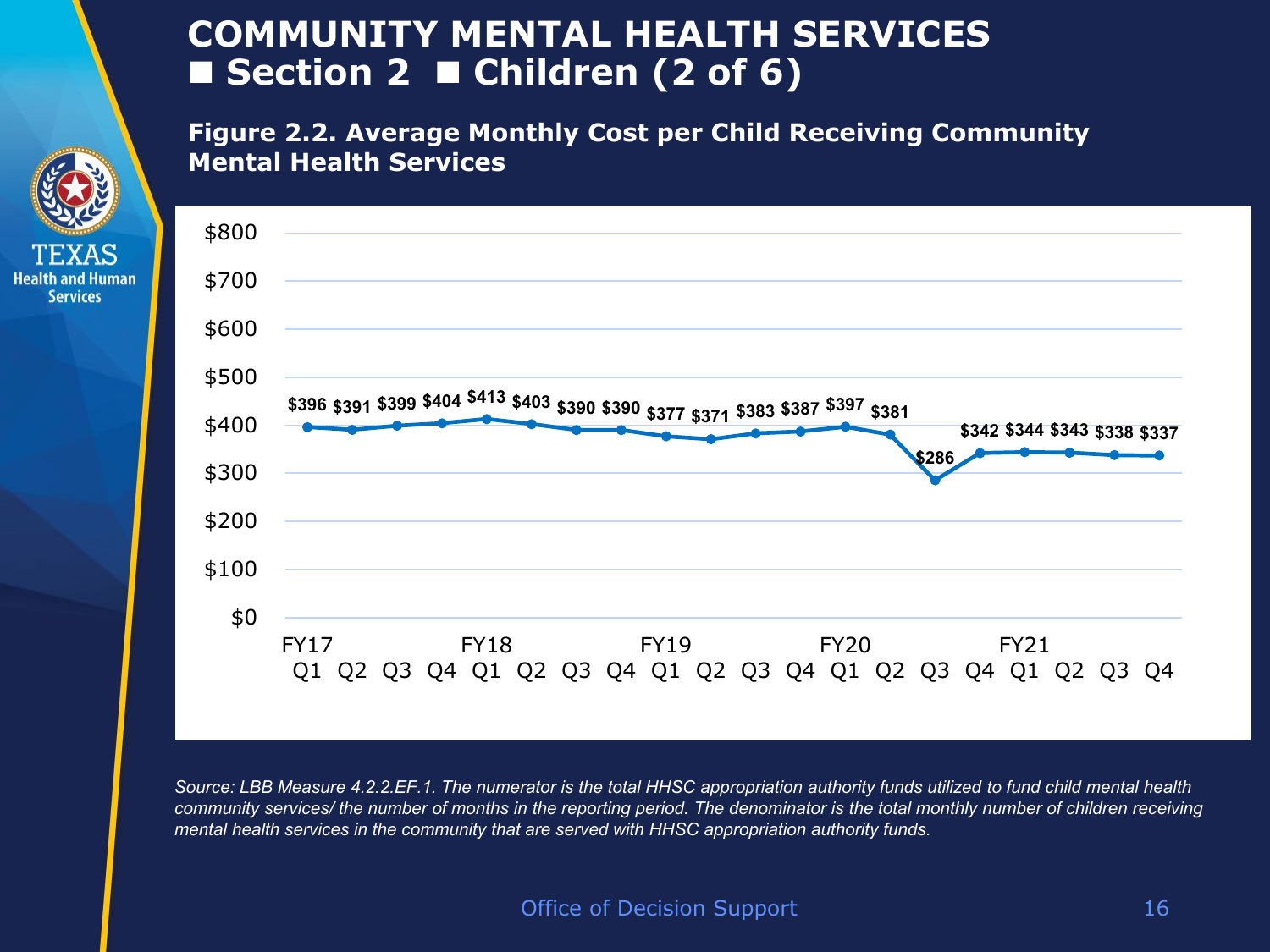### **COMMUNITY MENTAL HEALTH SERVICES**  ■ Section 2 ■ Children (3 of 6)

**Figure 2.3. Percentage of Children in Community Mental Health Services Avoiding Re-Arrest per Year**





Source: HHSC, Mental Retardation and Behavioral Health Outpatient Warehouse (MBOW), PM CMH Juvenile Justice Avoidance. The numerator is the number whose latest number of arrests is 0 and whose previous number of arrests is 0, OR whose latest number of arrests rating is less than their previous number of arrests rating. The denominator is the number of children and youth recommended and authorized for a FLOC with first and last assessments that include number of arrest ratings and are at least 75 days apart.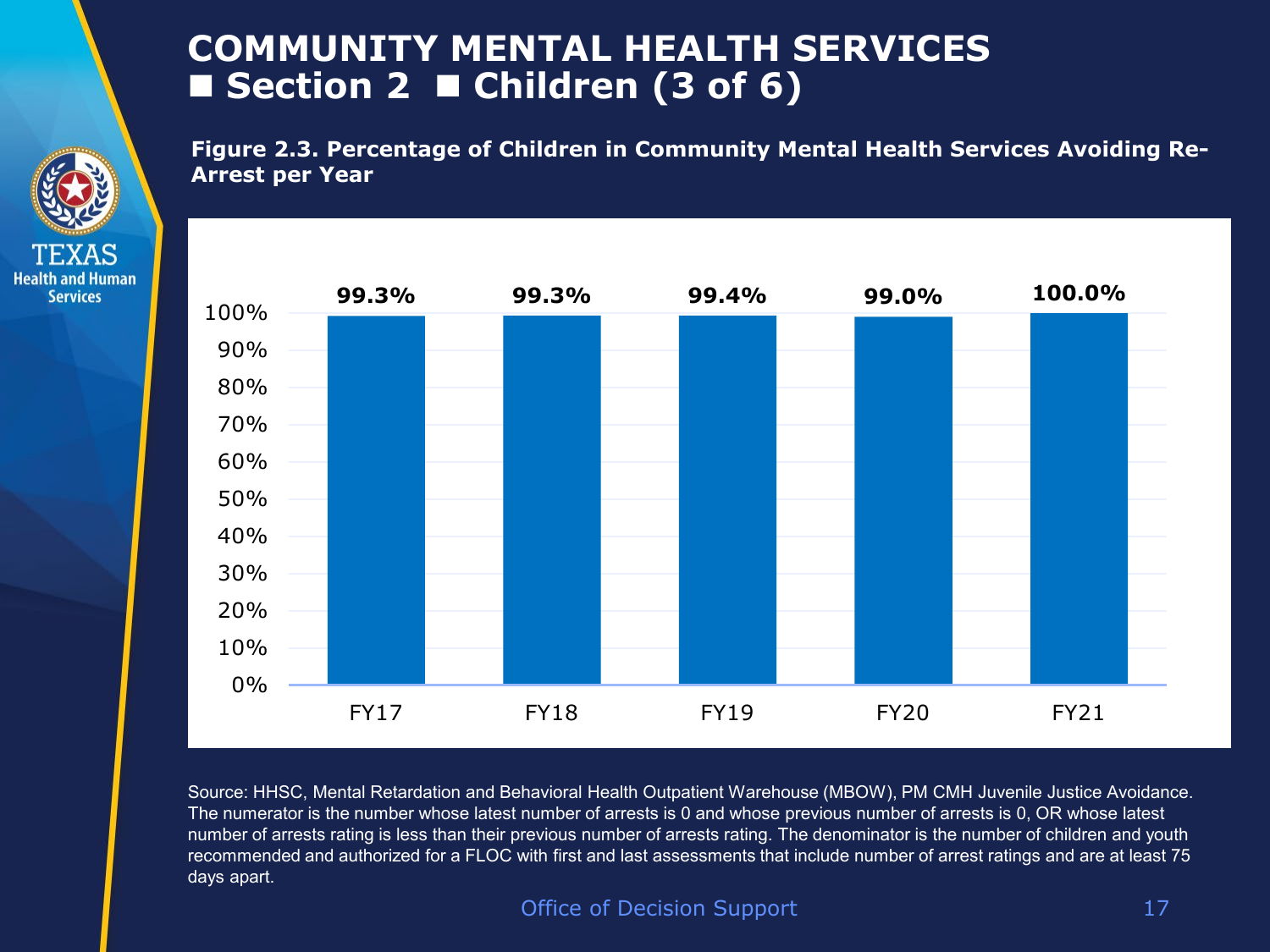## **COMMUNITY MENTAL HEALTH SERVICES**  ■ Section 2 ■ Children (4 of 6)

**Figure 2.4. Percentage of Children in Community Mental Health Services with Reliable Improvement in at Least One Domain**



Source: HHSC, Mental Retardation and Behavioral Health Outpatient Warehouse (MBOW), PM CMH Improvement 2020. The numerator is the number with scores on the last UA meeting or exceeding the RCI in the direction of improvement in at least one of the identified CANS domains/modules. The denominator is the number of children/youth authorized in a FLOC whose first and last UAs, including CANS domains/modules, are at least 75 days apart.

\* This is an annual measure.

**Services**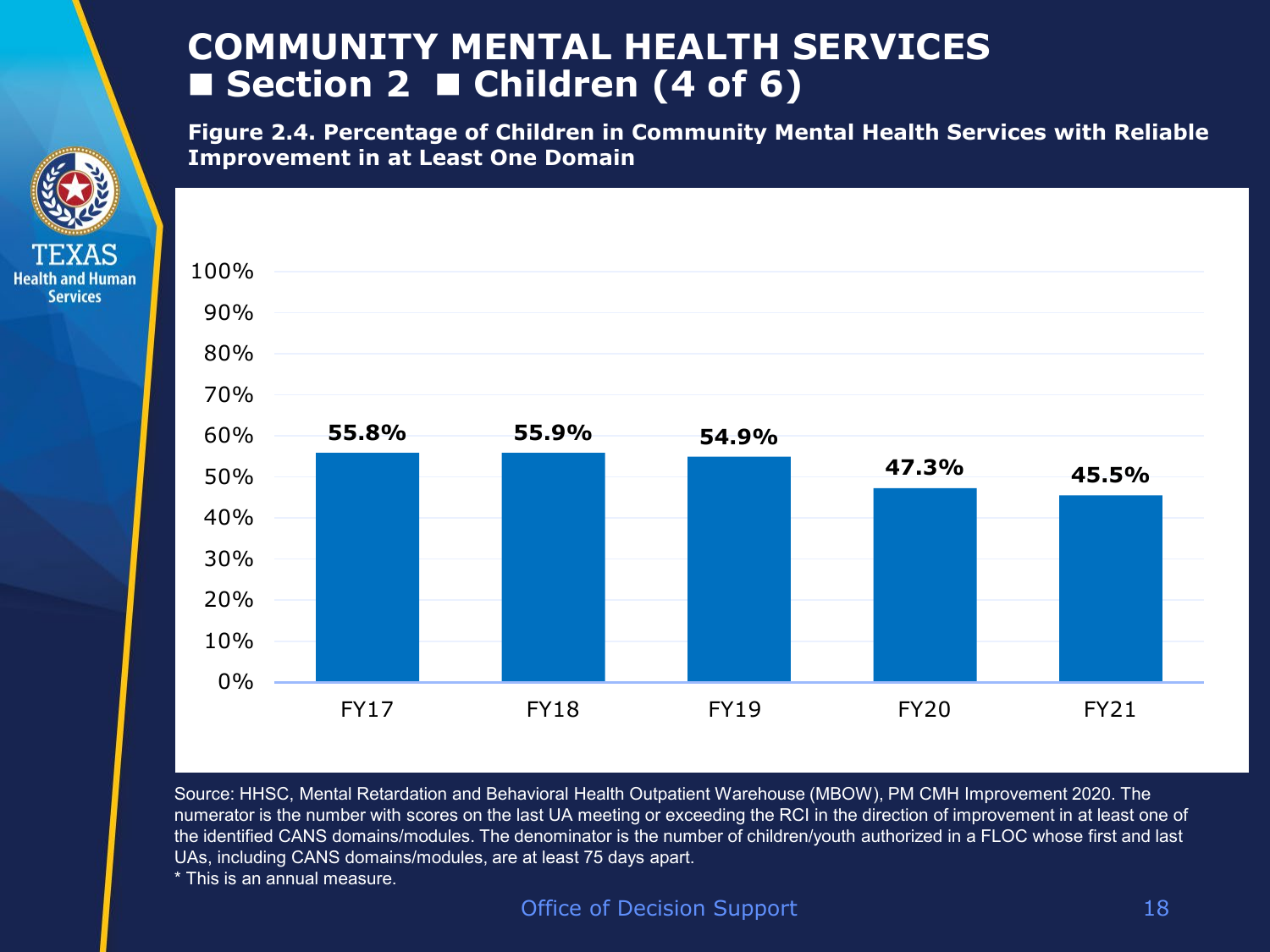## **COMMUNITY MENTAL HEALTH SERVICES**  ■ Section 2 ■ Children (5 of 6)

**Health and Human Services** 

**Figure 2.5. Percentage of Children in Community Mental Health Services with Reliable Improvement in Living or Family Situation**



Source: HHSC, Mental Retardation and Behavioral Health Outpatient Warehouse (MBOW), PM CMH Living and Family Situation Improvement 6 Month. The numerator is the number who meet or exceed the RCI benchmark in the direction of improvement for the CANS Family and Living Situation items OR who have CANS Family and Living Situation item scores of 0,1 at both first and last UAs. The denominator is the number of children and youth authorized in a FLOC with first and last UAs at least 75 days apart.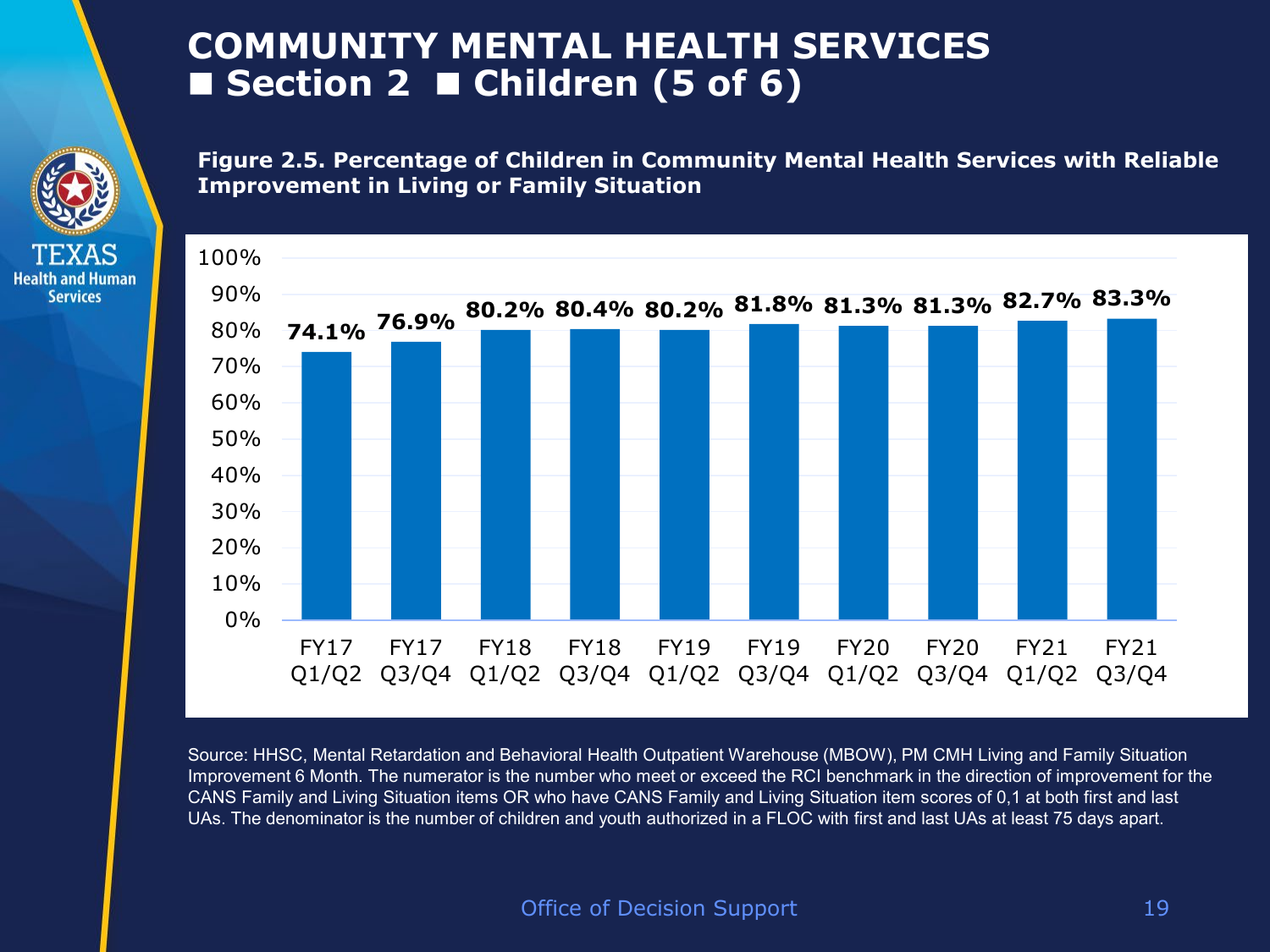## **COMMUNITY MENTAL HEALTH SERVICES**  ■ Section 2 ■ Children (6 of 6)

**Health and Human Services** 

**Figure 2.6. Percentage of Children in Community Mental health Services with Reliable Improvement in the School**



Source: HHSC, Mental Retardation and Behavioral Health Outpatient Warehouse (MBOW), PM CMH School Improvement 6 Month. The numerator is the number who meet or exceed the RCI benchmark in the direction of improvement for the CANS School module OR who have CANS item scores of 0,1 for all School module items at both first and last UAs. If the child or youth does not experience any difficulties in school (or has completed school) and therefore does not trigger the school module via a score >0 on the CANS School item, then the default mean score for the module is 0. The denominator is the number of children and youth authorized in a FLOC with first and last UAs at least 75 days apart.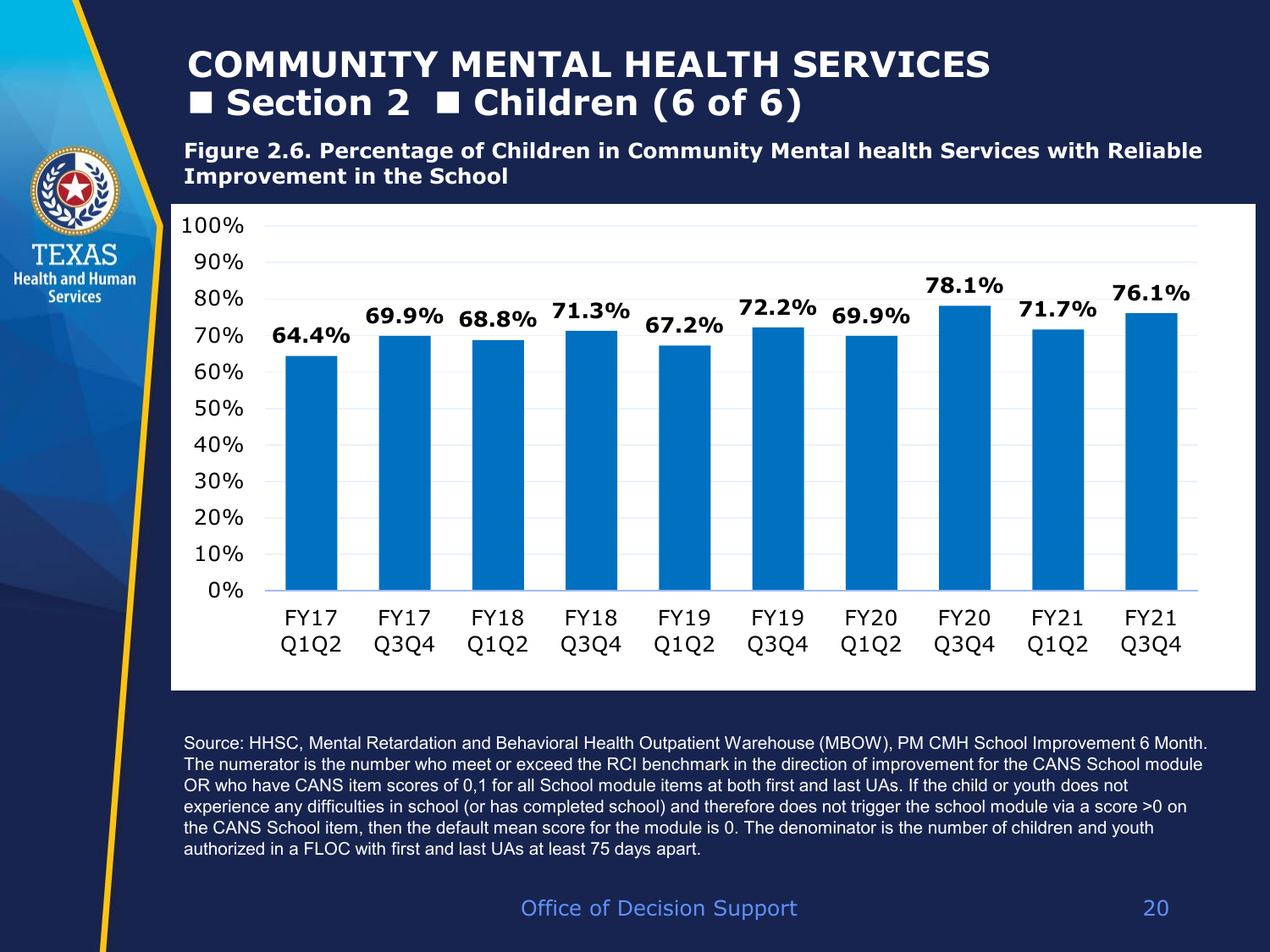## **COMMUNITY MENTAL HEALTH SERVICES Section 3 Community Tenure**

**Figure 3.1. Percentage of Clients in Community Mental Health Services Avoiding Hospitalization**



**Health and Human Services** 



Source: Mental Retardation and Behavioral Health Outpatient Warehouse (MBOW), PM Community Tenure 2020. The numerator is the number who avoid hospitalization in a System Agency Inpatient Bed after authorization into a FLOC. The denominator is the number of persons authorized in a FLOC during the measurement period.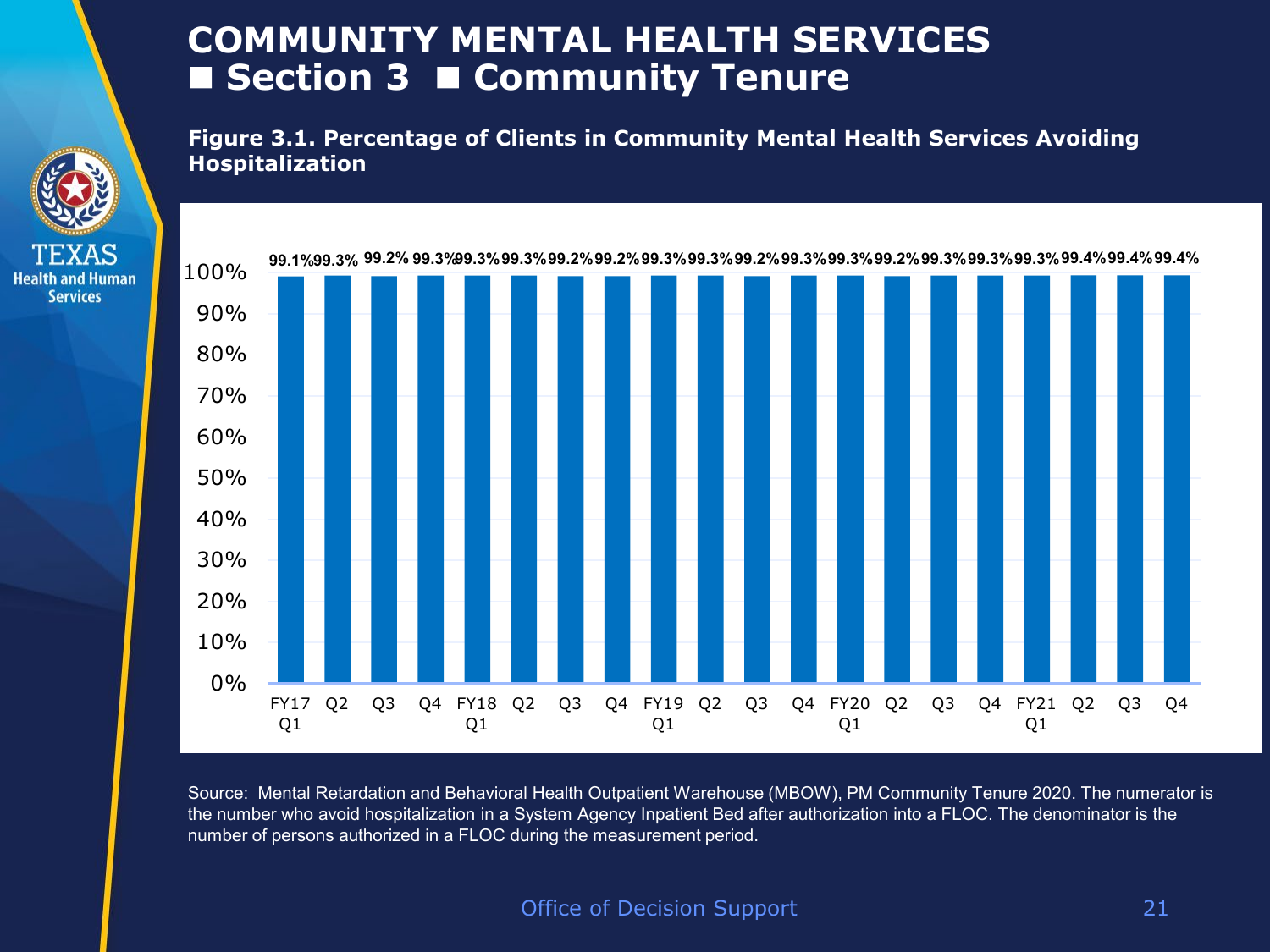## **COMMUNITY MENTAL HEALTH SERVICES**  ■ Section 4 ■ Crisis Services (1 of 7)

**Health and Human Services** 

**Figure 4.1. Number of Persons Receiving Crisis Outpatient Services Funded by General Revenue (GR)**



Source: LBB Measure 4.2.3.OP.2. The unduplicated number of persons who receive an outpatient crisis service, where the source of funding was General Revenue, is summed for the fiscal year.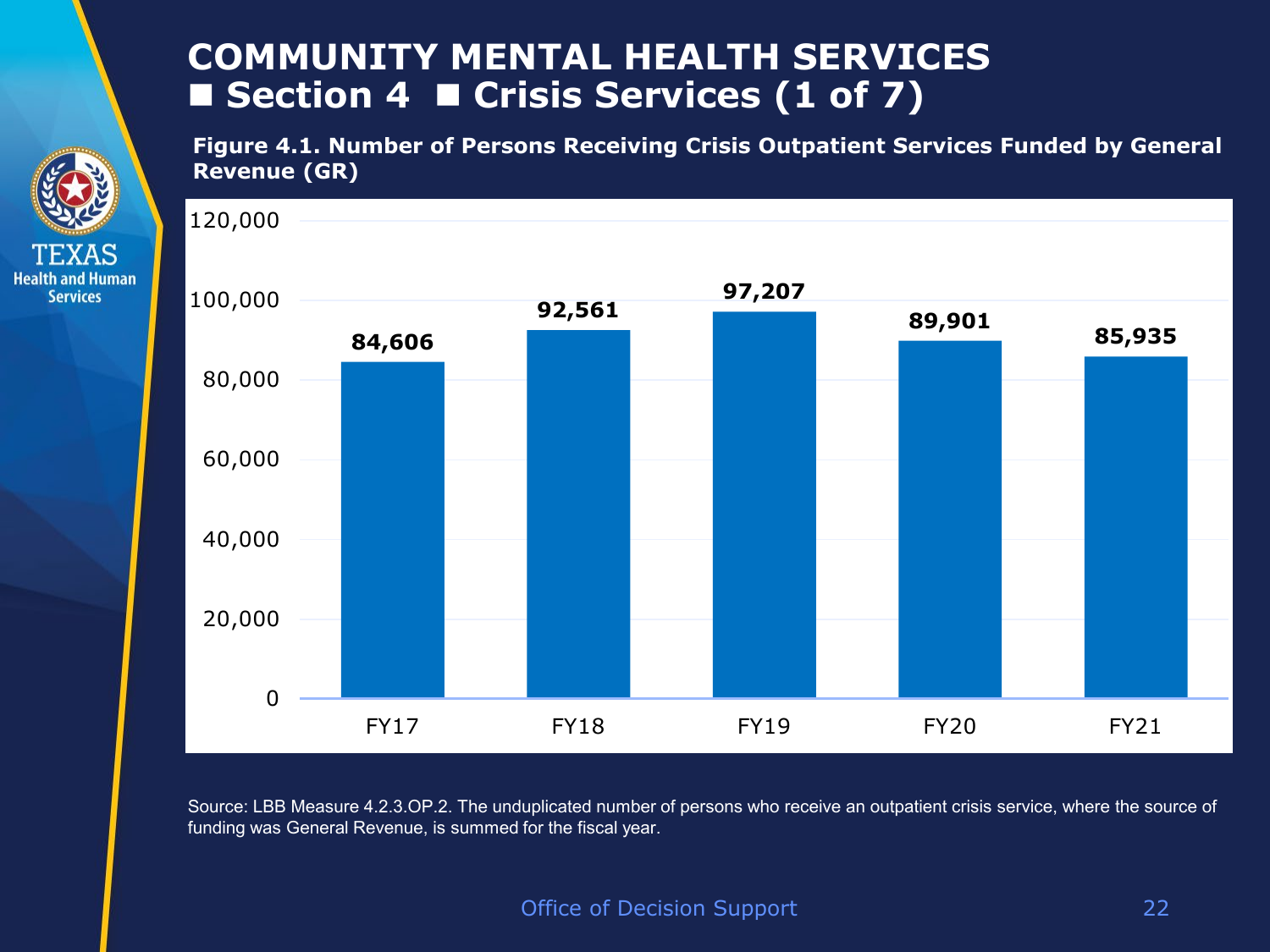## **COMMUNITY MENTAL HEALTH SERVICES**  ■ Section 4 ■ Crisis Services (2 of 7)

**Services** 

**Figure 4.2. Average Amount of General Revenue (GR) per Person Receiving Crisis Outpatient Services**



Source: LBB Measure 4.2.3.EF.2. The numerator is the total year-to-date GR expenditures for crisis outpatient services. The denominator is the unduplicated year-to-date number of persons who receive a crisis outpatient service funded by GR.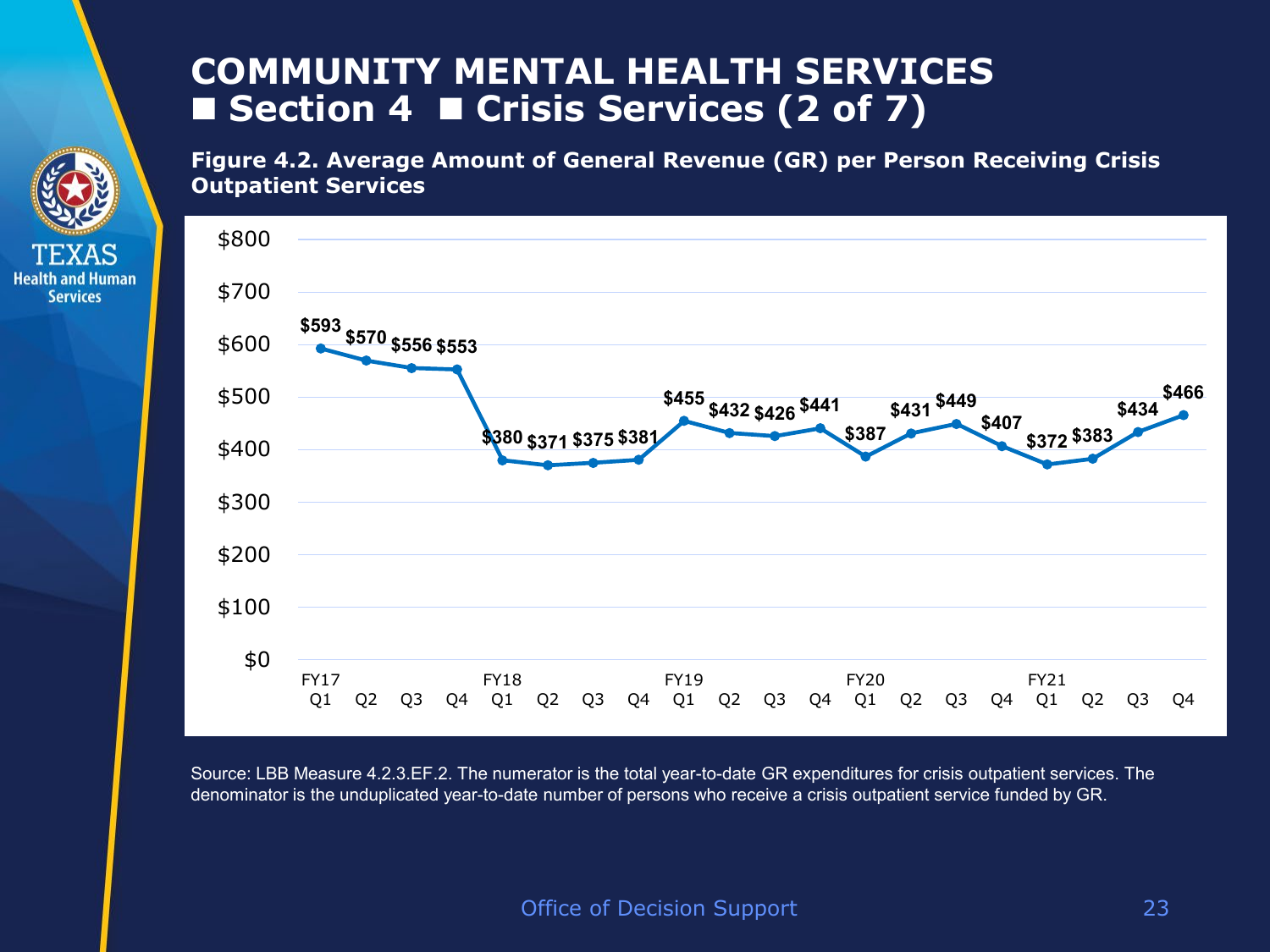## **COMMUNITY MENTAL HEALTH SERVICES**  ■ Section 4 ■ Crisis Services (3 of 7)

**Health and Human Services** 

**Figure 4.3. Number of Persons Receiving Crisis Residential Services Funded by General Revenue (GR)**



Source: LBB Measure 4.2.3.OP.1. The number of clients receiving crisis residential services during the time period. The unduplicated number of persons who receive a residential crisis service, where the source of funding was General Revenue, is summed for the fiscal year.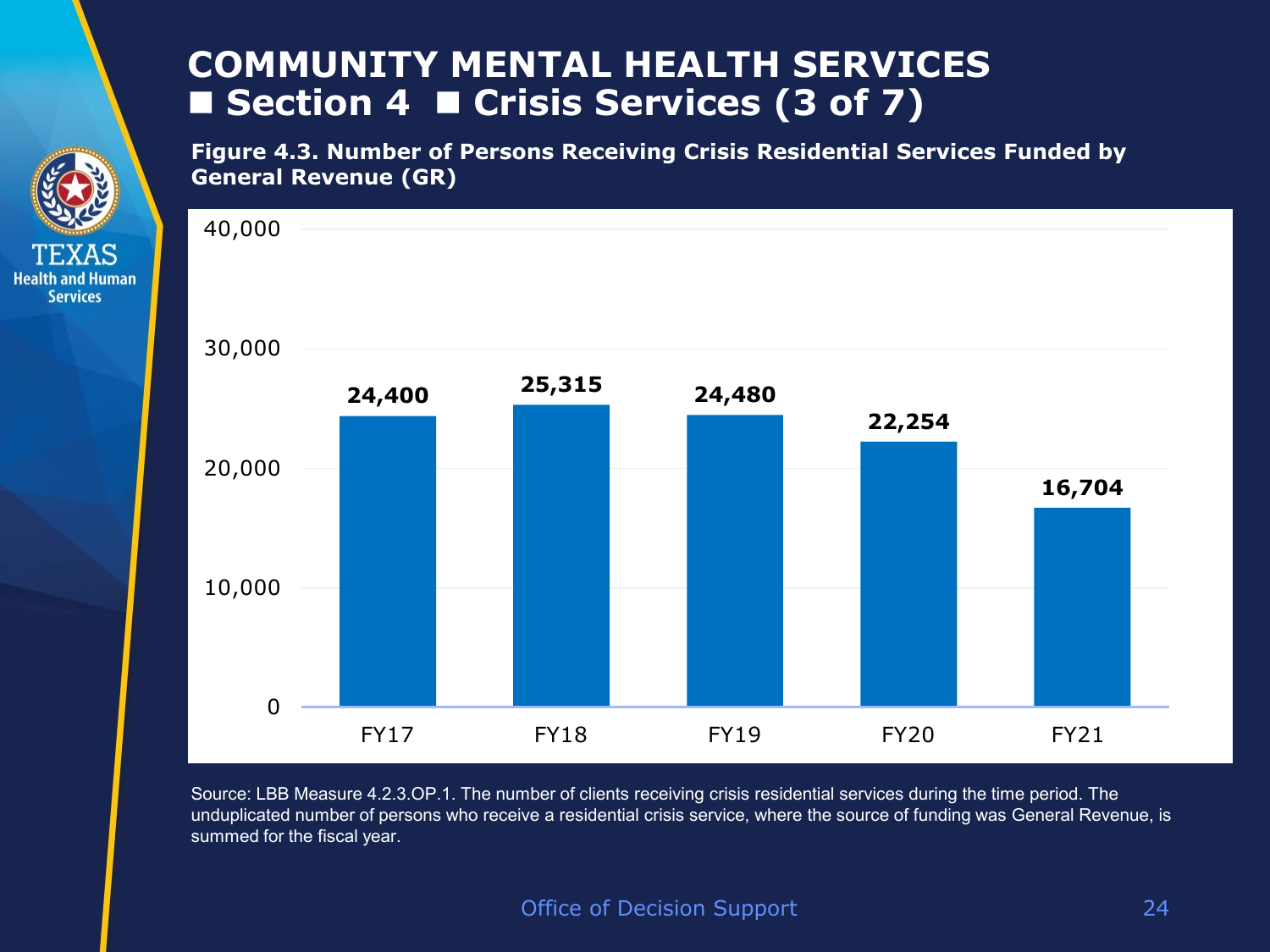## **COMMUNITY MENTAL HEALTH SERVICES**  ■ Section 4 ■ Crisis Services (4 of 7)

**Services** 

**Figure 4.4. Average Amount of General Revenue (GR) per Person Receiving Crisis Residential Services**



Source: LBB Measure 4.2.3.EF.1. The numerator is the total year-to-date GR expenditures for crisis residential services. The denominator is the unduplicated year-to-date number of persons who receive a crisis residential service funded by GR.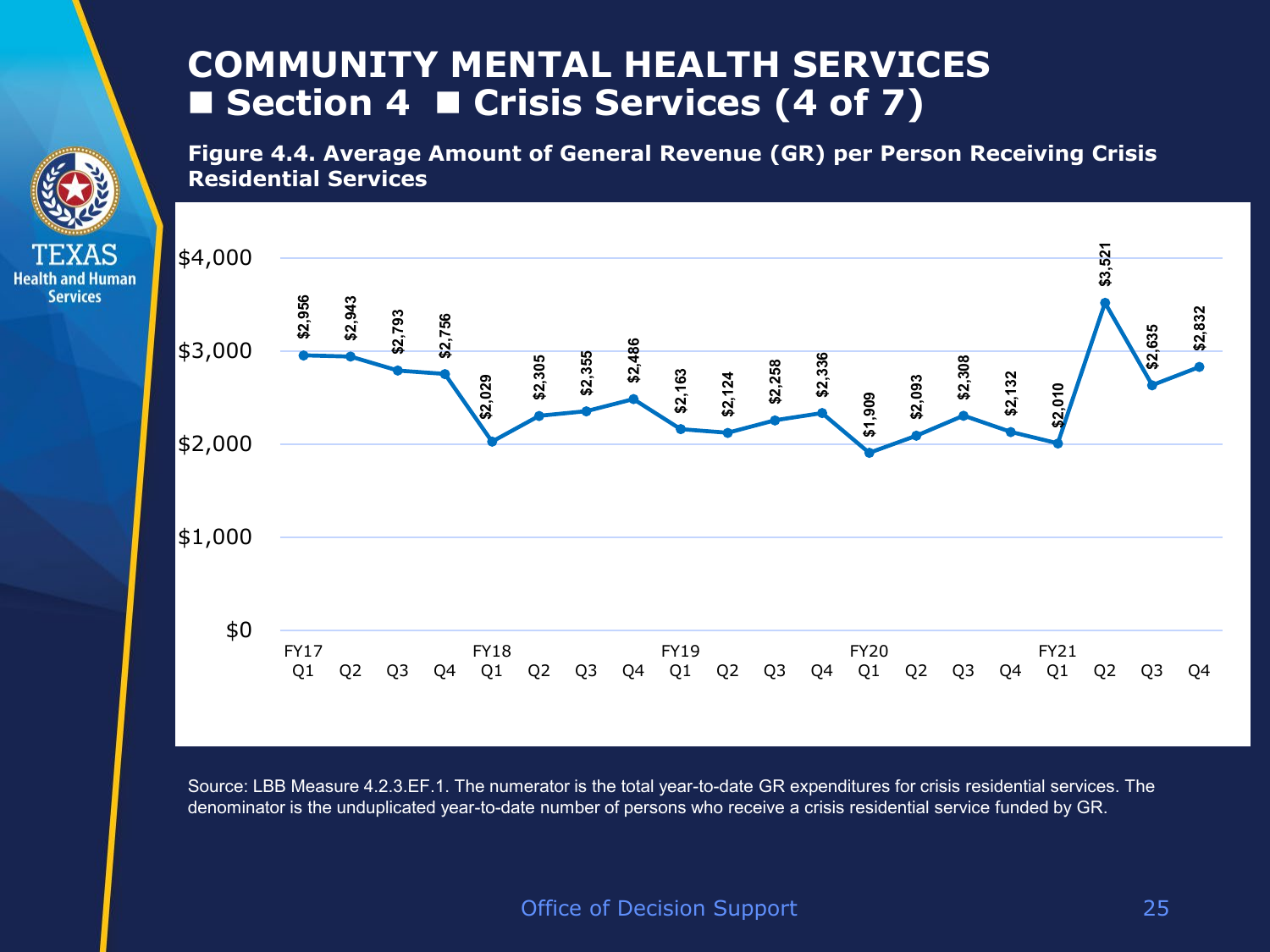## **COMMUNITY MENTAL HEALTH SERVICES**  ■ Section 4 ■ Crisis Services (5 of 7)

**Services** 

**Figure 4.5. Percentage of Clients in Community Mental Health Services with Effective Crisis Response**



Source: Mental Retardation and Behavioral Health Outpatient Warehouse (MBOW), PM Effective Crisis Response. The numerator is the number of crisis episodes not followed by admission into System Agency Inpatient Bed within 30 days of the first day of the crisis episode. The denominator is the number of crisis episodes in the measurement period.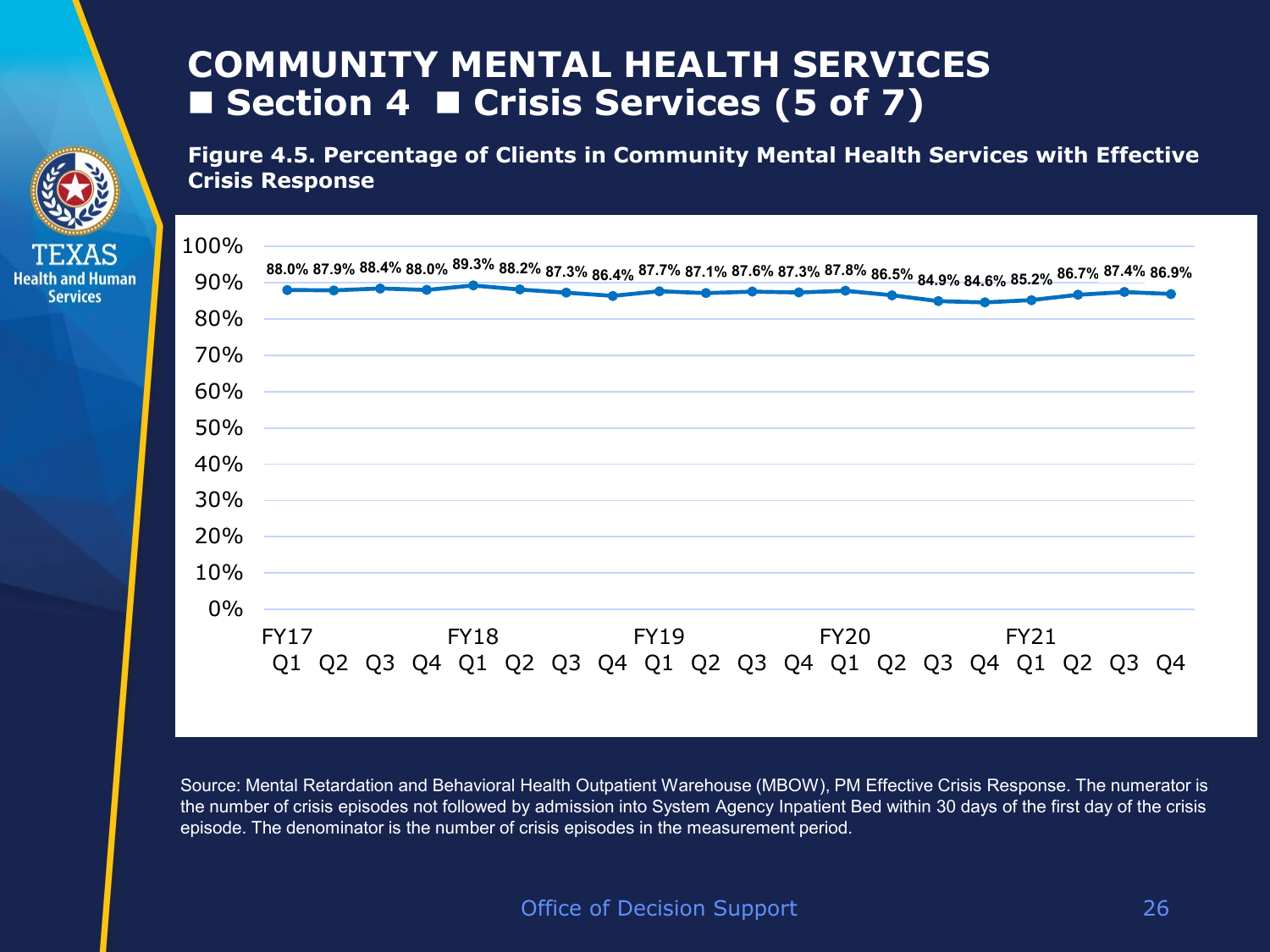### **COMMUNITY MENTAL HEALTH SERVICES**  ■ Section 4 ■ Crisis Services (6 of 7)



**Health and Human Services** 

**Figure 4.6. Percentage of Crisis Hotline Calls Resulting in Face-to-Face Encounters**



Source: HHSC, Mental Retardation and Behavioral Health Outpatient Warehouse (MBOW), PM Access to Crisis Response Services. The numerator is the number of face–to–face services occurring on the same day or within one day of a hotline call. The denominator is the total number of hotline calls in the measurement period.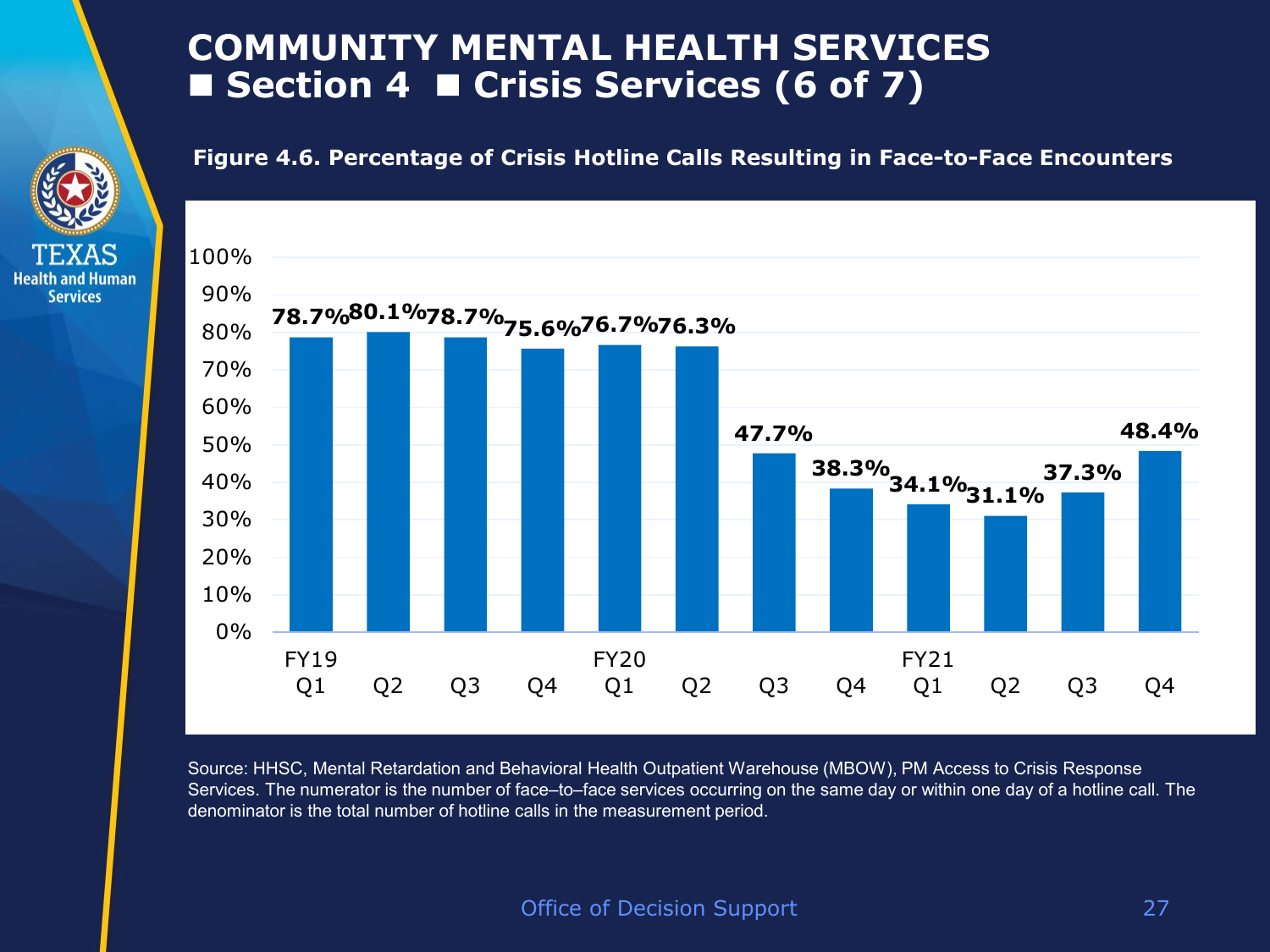## **COMMUNITY MENTAL HEALTH SERVICES**  ■ Section 4 ■ Crises Services (7 of 7)

**Figure 4.7. Hospital 7–Day Face–to–Face Follow–up (Encounter based)** 

**Health and Human Services** 



Source: HHSC, Mental Retardation and Behavioral Health Outpatient Warehouse (MBOW), The percentage of individuals discharged from a state hospital, a System Agency Contracted Bed, a CMHH, or a PPB who receive a face–to–face or tele-video follow-up within seven days of discharge. See Information Item C, FY 2020 revisions for full performance measure definition.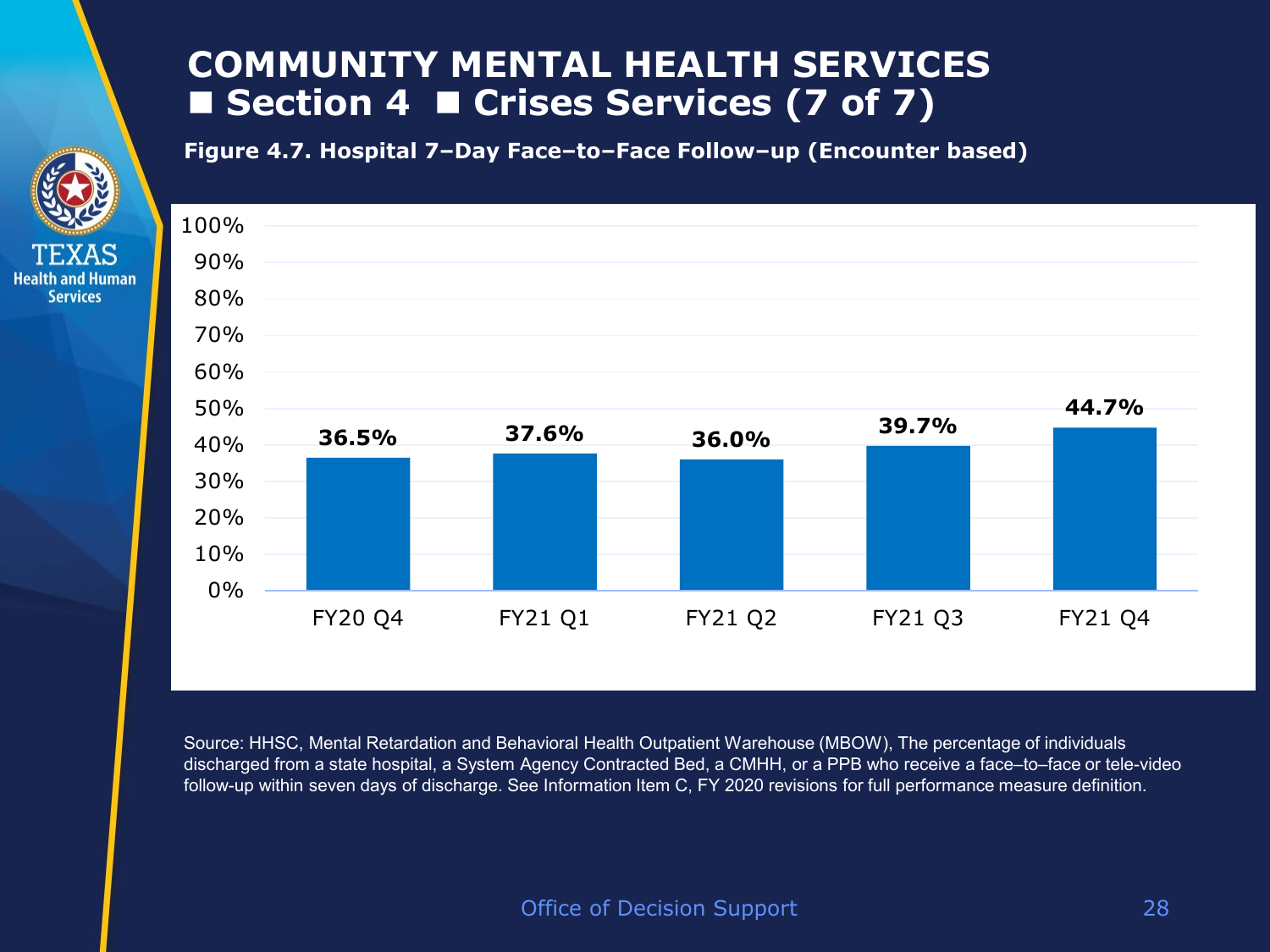## **COMMUNITY MENTAL HEALTH SERVICES**  ■ Section 5 ■ Waiting List (1 of 2)

**Services** 

**Figure 5.1. Number of Adults on Waiting List for Community Mental Health Services with Percentage Waiting for All Services**



Source: HHSC, Mental Retardation and Behavioral Health Outpatient Warehouse (MBOW), UM Clients Removed from Waiting List Including Discharges. The number of adults in each month waiting for all services.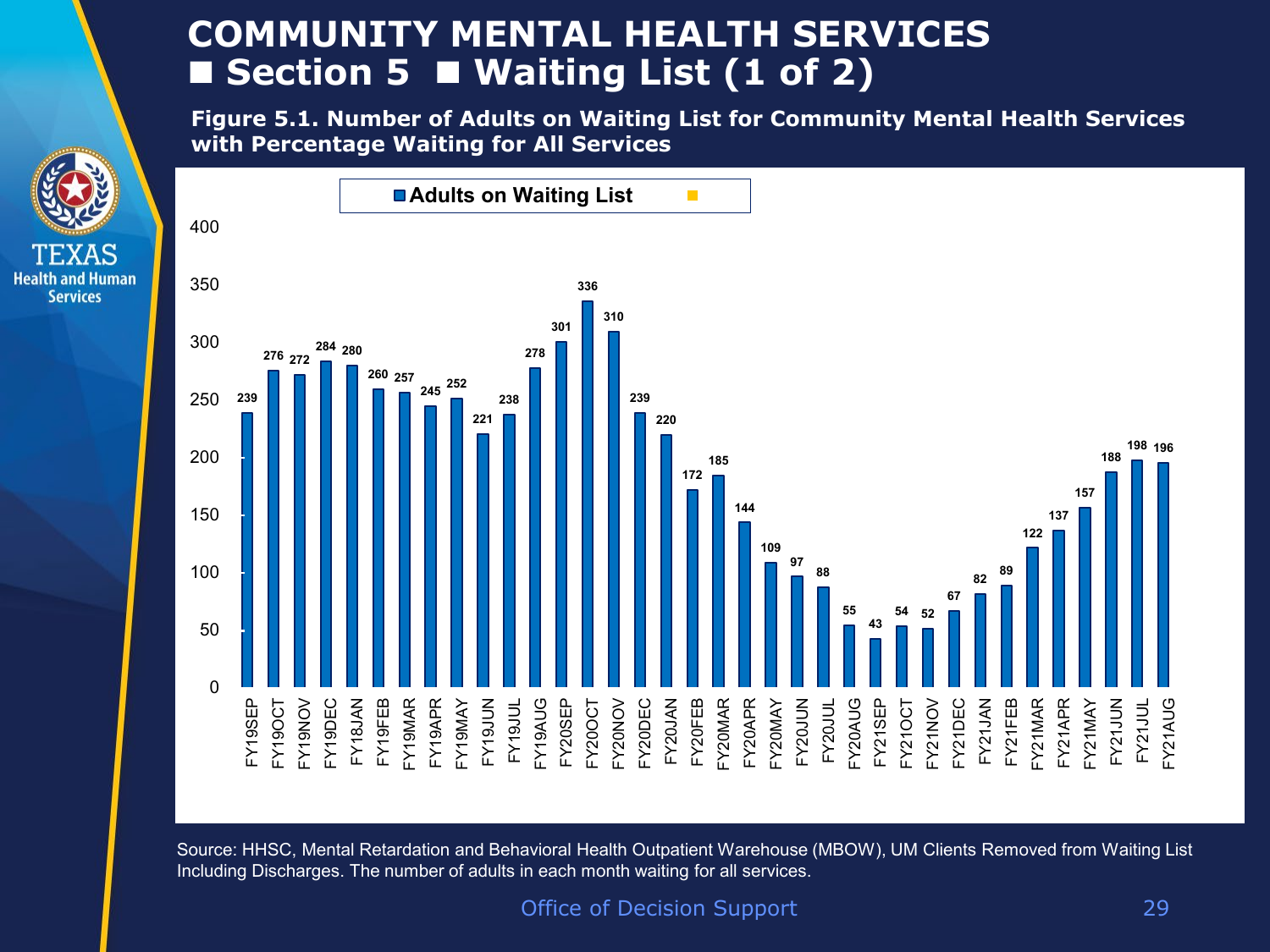## **COMMUNITY MENTAL HEALTH SERVICES**  ■ Section 5 ■ Waiting List (2 of 2)

**Health and Human Services** 

**Figure 5.2. Number of Children on Waiting List for Community Mental Health Services with Percentage Waiting for All Services**



*Source: HHSC, Mental Retardation and Behavioral Health Outpatient Warehouse (MBOW), UM Clients Removed from Waiting List Including Discharges. The number of children in each month waiting for all services.*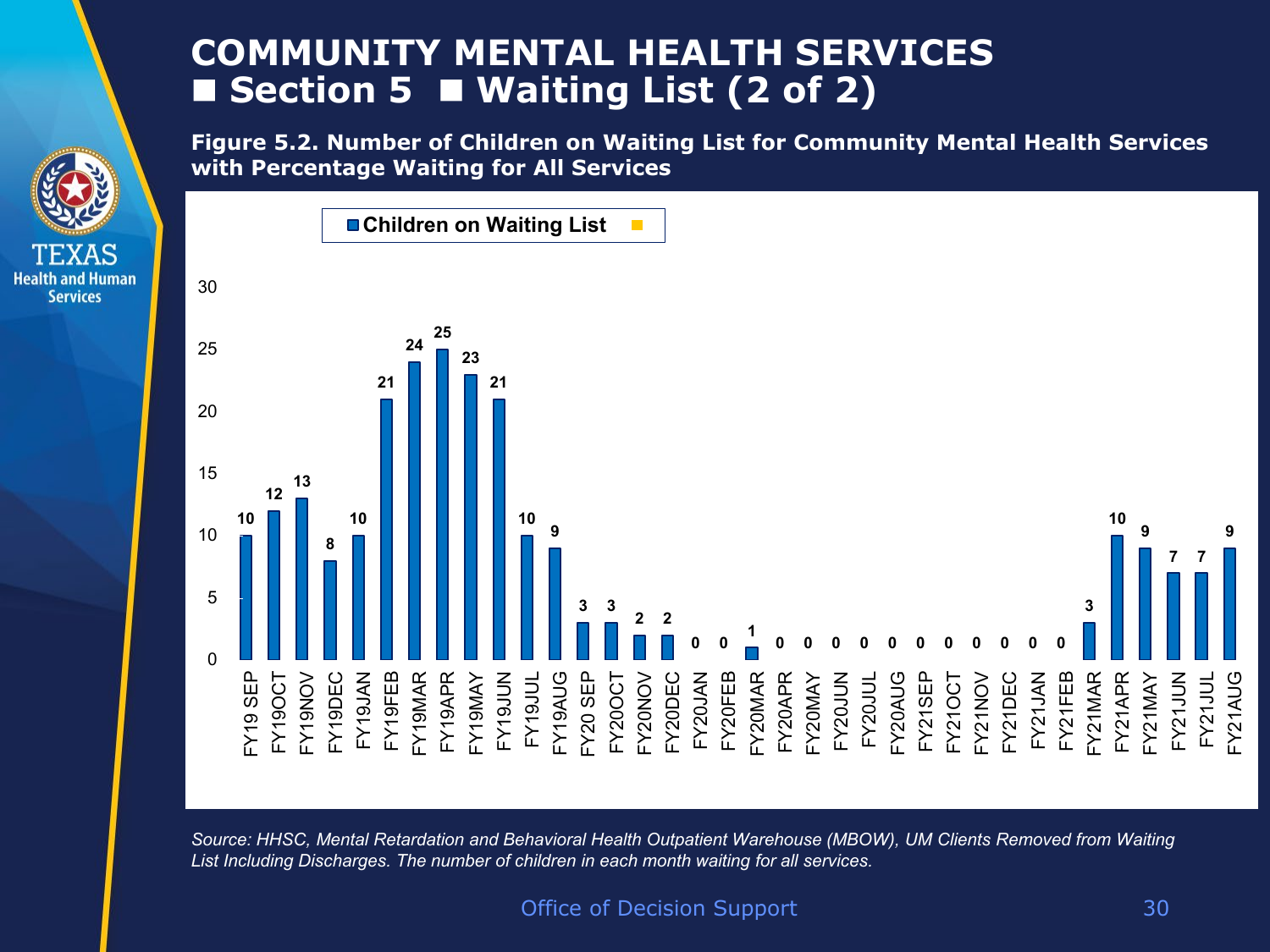

**Services** 

## **Substance Use Services (1 of 5)**

|             | Section 6 <b>Prevention</b>                                                            | <b>Slide</b> |
|-------------|----------------------------------------------------------------------------------------|--------------|
| Figure 6.1. | Number of Adults Served in Substance Use Prevention Programs<br>per Year               | 36           |
| Figure 6.2. | Cost per Adult for Substance Use Prevention Programs per Year                          | 37           |
| Figure 6.3. | Number of Youth Served in Substance Use Prevention Programs per<br>Year                | 38           |
| Figure 6.4. | Cost per Youth for Substance Use Prevention Programs per Year                          | 39           |
| Figure 6.5. | Average Monthly Number of Adults Served in Substance Use<br><b>Prevention Programs</b> | 40           |
| Figure 6.6. | Average Monthly Cost per Adult for Substance Use Prevention<br>Programs per Year       | 41           |
| Figure 6.7. | Average Monthly Number of Youth Served in Substance Use<br><b>Prevention Programs</b>  | 42           |
| Figure 6.8. | Average Monthly Cost per Youth for Substance Use Prevention<br>Programs per Year       | 43           |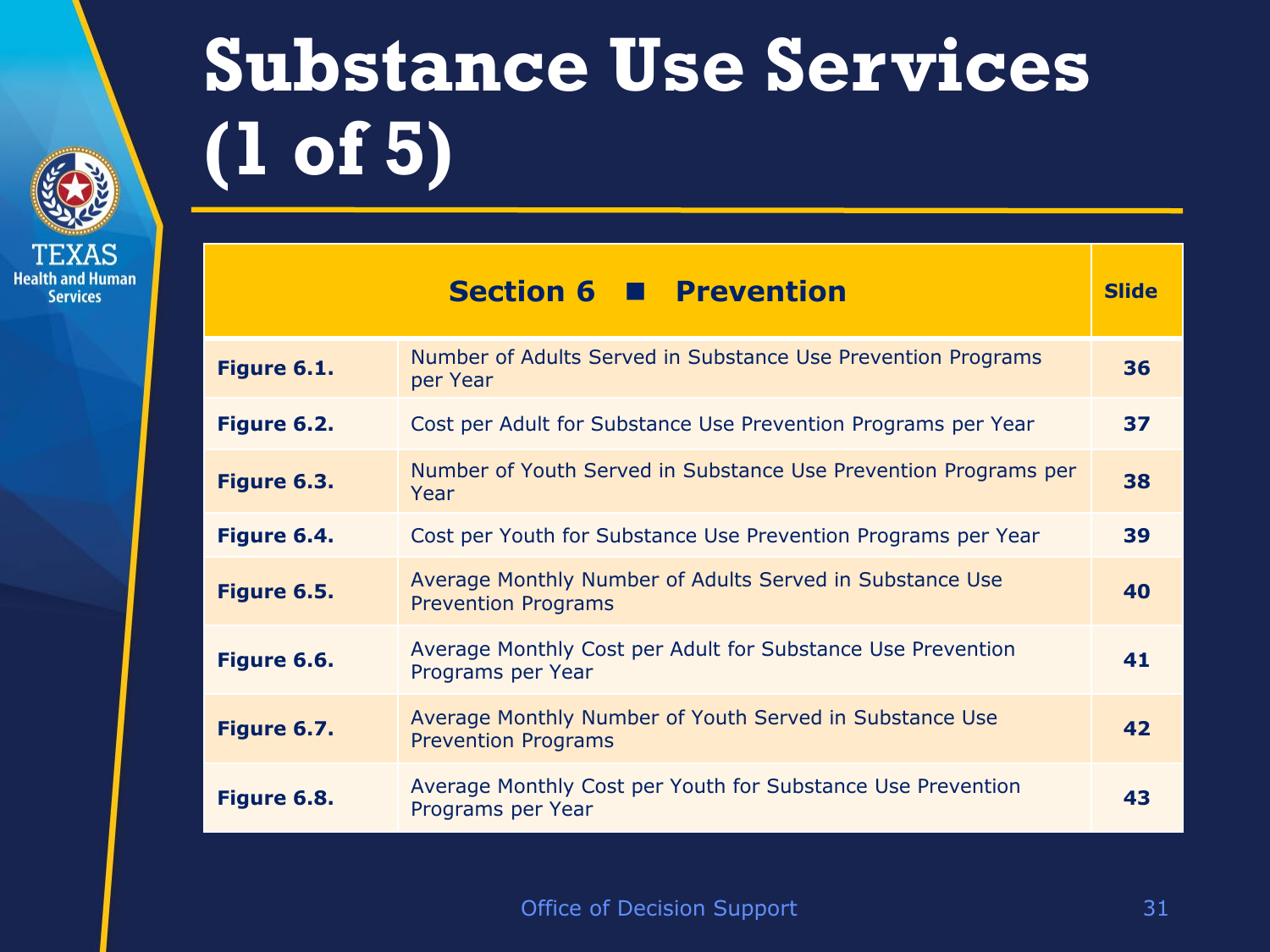

## **Substance Use Services (2 of 5)**

|             | <b>Section 7 ■ Intervention</b>                                                    | <b>Slide</b> |
|-------------|------------------------------------------------------------------------------------|--------------|
| Figure 7.1. | Number of Adults Served in Substance Use Intervention Programs per<br>Year         | 44           |
| Figure 7.2. | Cost per Adult for Substance Use Intervention Programs per Year                    | 45           |
| Figure 7.3. | Number of Youth Served in Substance Use Intervention Programs per<br>Year          | 46           |
| Figure 7.4. | Cost per Youth for Substance Use Intervention Programs per Year                    | 47           |
| Figure 7.5. | Average Monthly Number of Adults Served in Substance Use Intervention<br>Programs  | 48           |
| Figure 7.6. | Average Monthly Cost per Adult for Substance Use Intervention Programs<br>per Year | 49           |
| Figure 7.7. | Average Monthly Number of Youth Served in Substance Use Intervention<br>Programs   | 50           |
| Figure 7.8. | Average Monthly Cost per Youth for Substance Use Intervention<br>Programs per Year | 51           |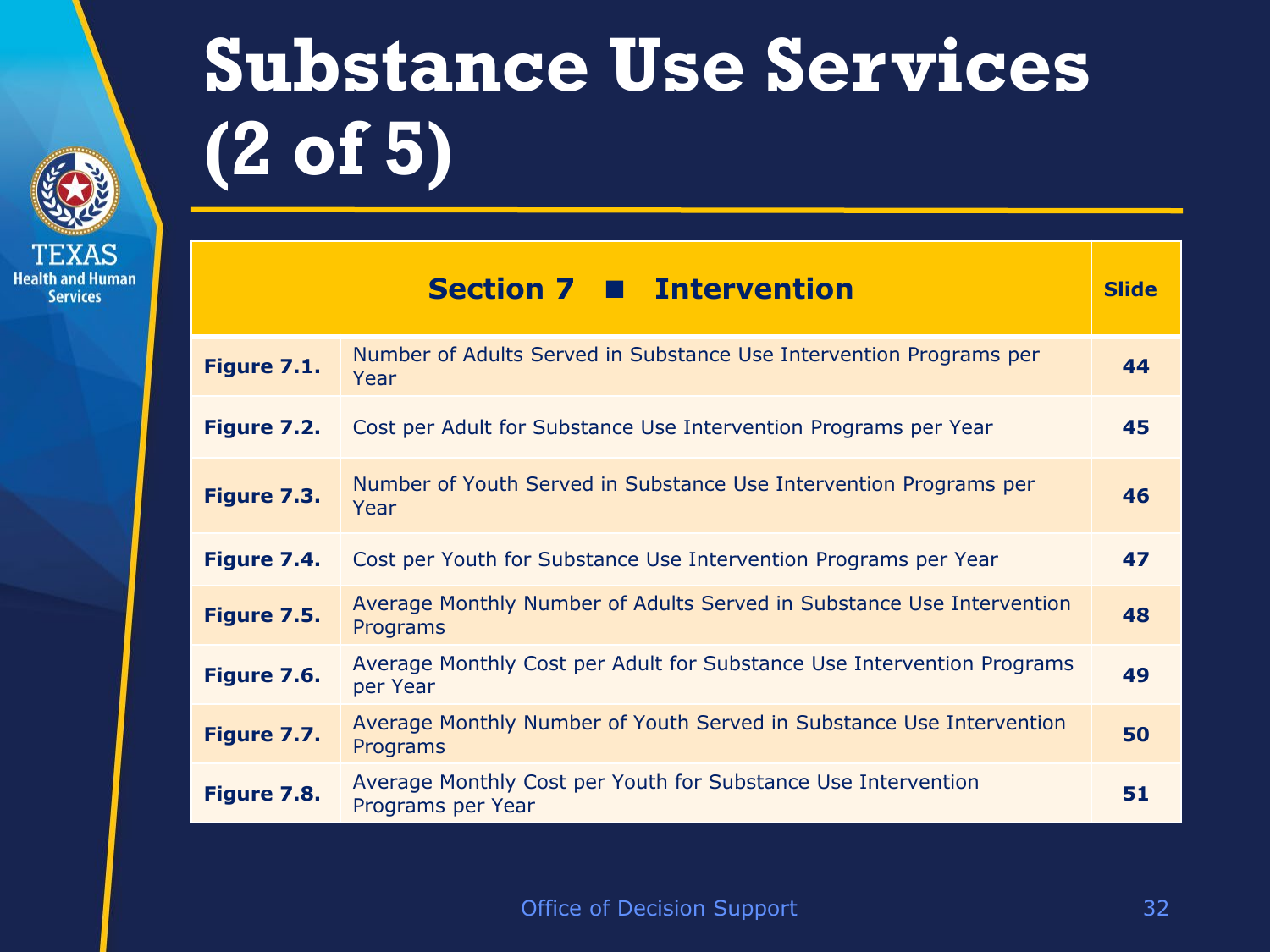

**Services** 

## **Health and Human**

## **Substance Use Services (3 of 5)**

|             | <b>Section 8 ■ Treatment</b>                                                                                | <b>Slide</b> |
|-------------|-------------------------------------------------------------------------------------------------------------|--------------|
| Figure 8.1. | Number of Adults Served in Substance Use Treatment Programs per Year                                        | 52           |
| Figure 8.2. | Cost per Adult Completing Substance Use Treatment Programs per Year                                         | 53           |
| Figure 8.3. | Average Monthly Number of Adults Served in Substance Use Treatment<br>Programs                              | 54           |
| Figure 8.4. | Average Monthly Cost per Adult Completing Substance Use Treatment<br>Programs                               | 55           |
| Figure 8.5. | Number of Adults Admitted to Outpatient vs. Residential Substance Use<br><b>Treatment Programs per Year</b> | 56           |
| Figure 8.6. | Number of Adults Admissions to Substance Use Treatment Programs by<br>Primary Substance per Year            | 57           |
| Figure 8.7. | Number of Youth Served in Substance Use Treatment Programs per Year                                         | 58           |
| Figure 8.8. | Cost per Youth Completing Substance Use Treatment Programs per Year                                         | 59           |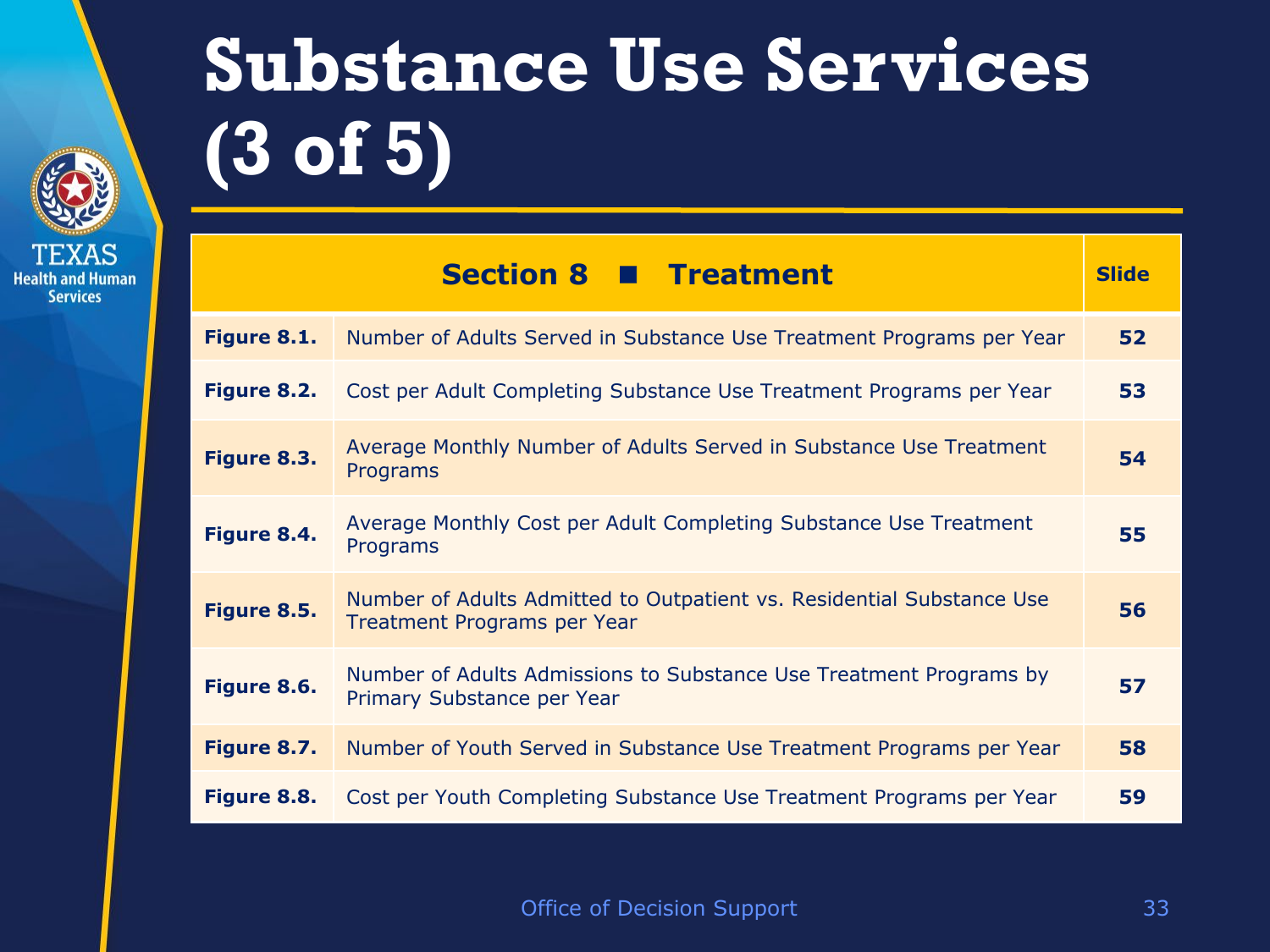

## **Substance Use Services (4 of 5)**

|                     | Section 8 Treatment (continued)                                                                     | <b>Slide</b> |
|---------------------|-----------------------------------------------------------------------------------------------------|--------------|
| Figure 8.9.         | Average Monthly Number of Youth Served in Substance Use Treatment<br>Programs                       | 60           |
| <b>Figure 8.10.</b> | Average Monthly Cost per Youth Completing Substance Use Treatment<br>Programs                       | 61           |
| Figure 8.11.        | Number of Youth Admitted to Outpatient vs. Residential Substance Use<br>Treatment Programs per Year | 62           |
| Figure 8.12.        | Number of Youth Admissions to Substance Use Treatment Programs by<br>Primary Substance per Year     | 63           |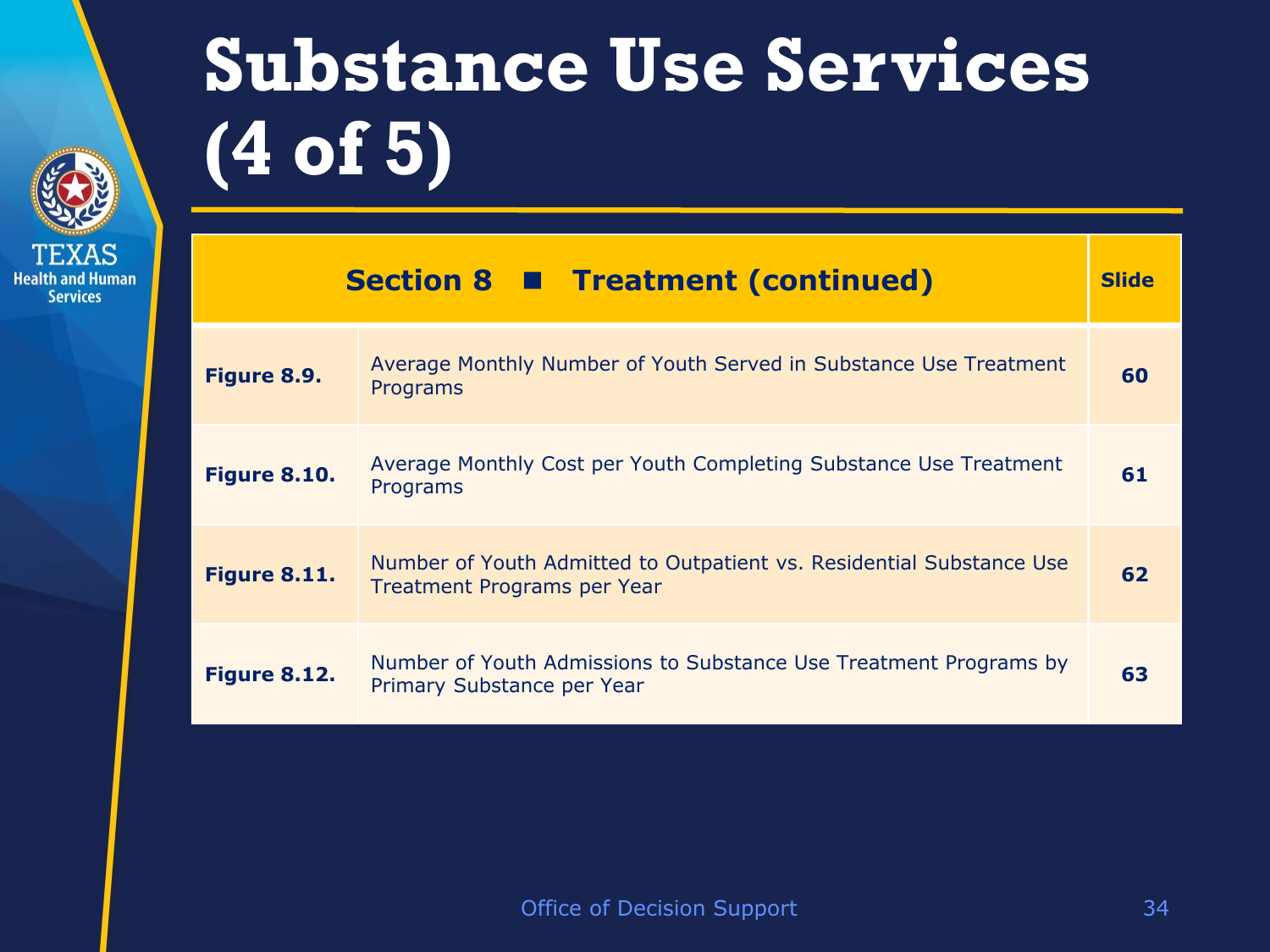

## **Substance Use Services (5 of 5)**

|             | <b>Section 9 ■ Specialized Female Programs</b>                                         | <b>Slide</b> |
|-------------|----------------------------------------------------------------------------------------|--------------|
| Figure 9.1. | Number of Females Served in Substance Use Specialized Female<br>Programs per Year      | 64           |
| Figure 9.2. | Cost per Female Served in Substance Use Specialized Female Programs<br>per Year        | 65           |
| Figure 9.3. | Percentage of Females Completing Substance Use Specialized Female<br>Programs per Year | 66           |
| Figure 9.4. | Cost per Females Completing Substance Use Specialized Female<br>Programs per Year      | 67           |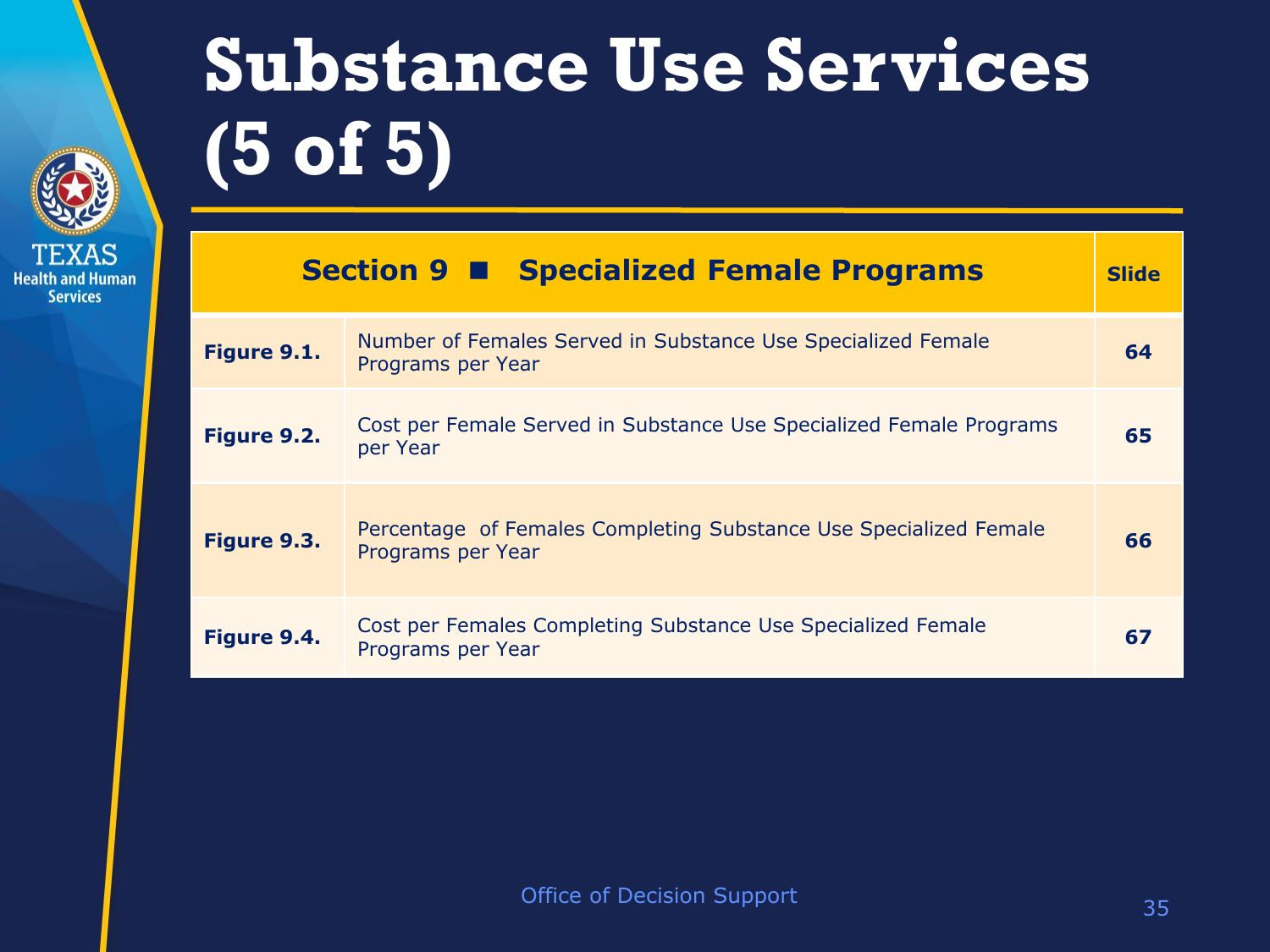## **SUBSTANCE USE SERVICES Section 6 Prevention (1 of 8)**

**Health and Human Services** 

**Figure 6.1. Number of Adults Served in Substance Use Prevention Programs per Year**



Source: HHSC, Clinical Management for Behavioral Health Services (CMBHS). The total number of persons served with HHSC adult substance use prevention funds for the reporting period.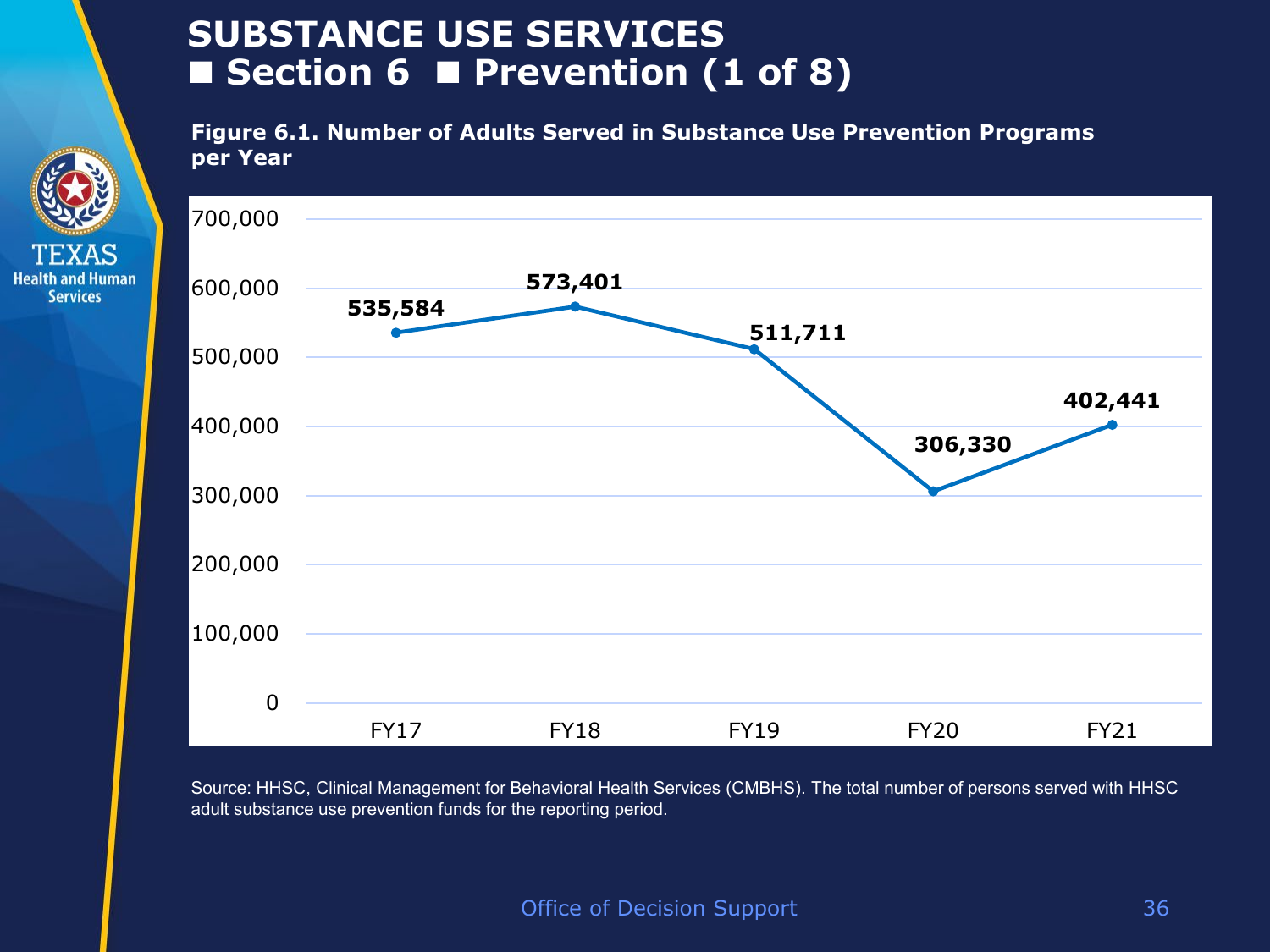## **SUBSTANCE USE SERVICES Section 6 Prevention (2 of 8)**

**Health and Human Services** 

**Figure 6.2. Cost per Adult for Substance Use Prevention Programs per Year**



Source: HHSC, Clinical Management for Behavioral Health Services (CMBHS). The numerator is the sum of prevention service expenditures reported by providers. The denominator is the number served. The number served is the total number of persons receiving HHSC-funded adult substance use prevention services.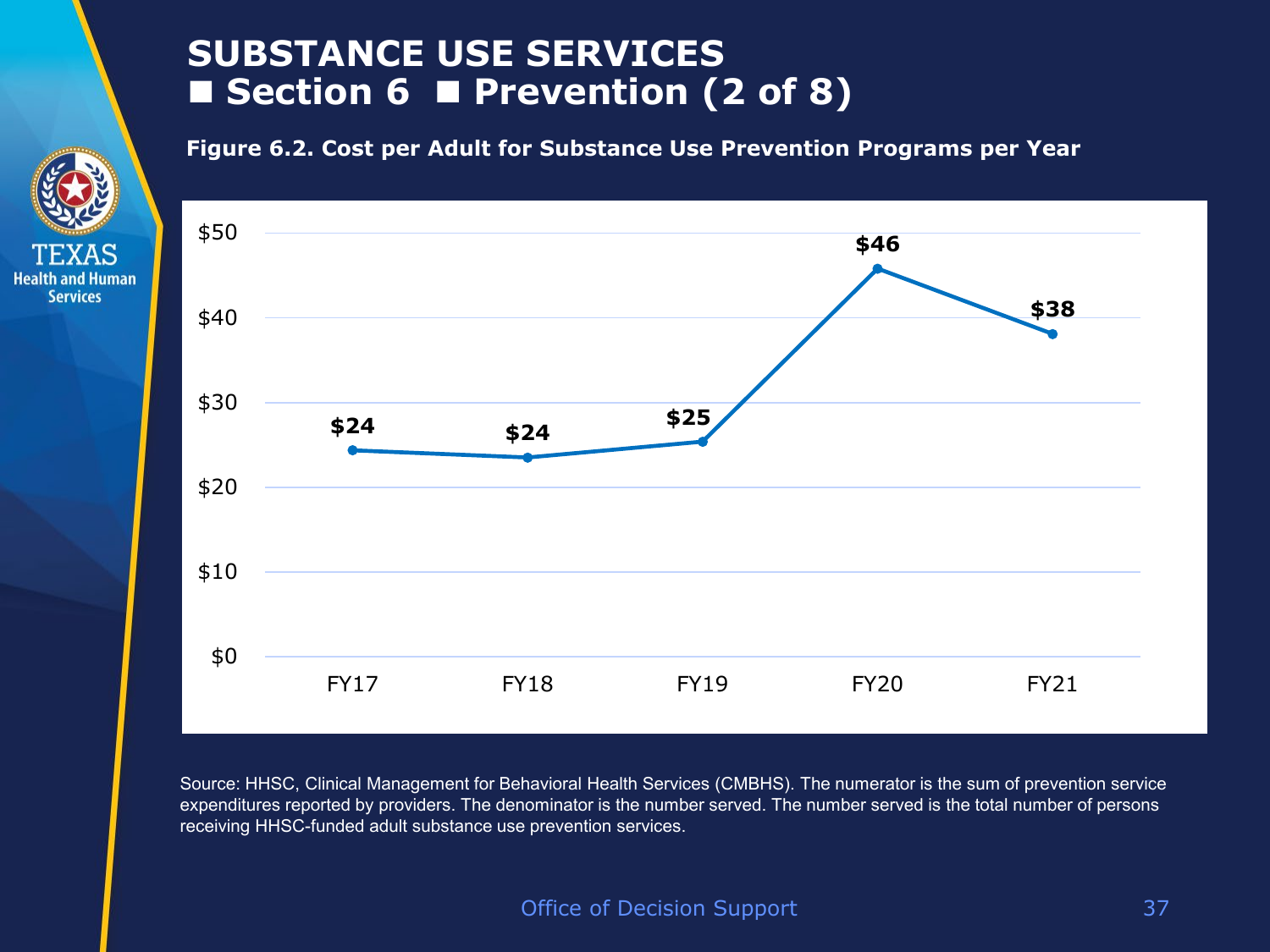## **SUBSTANCE USE SERVICES Section 6 Prevention (3 of 8)**

**Services** 

**Figure 6.3. Number of Youth Served in Substance Use Prevention Programs per Year**



Source: HHSC, Clinical Management for Behavioral Health Services (CMBHS). The total number of persons served with HHSC youth substance use prevention funds for the reporting period.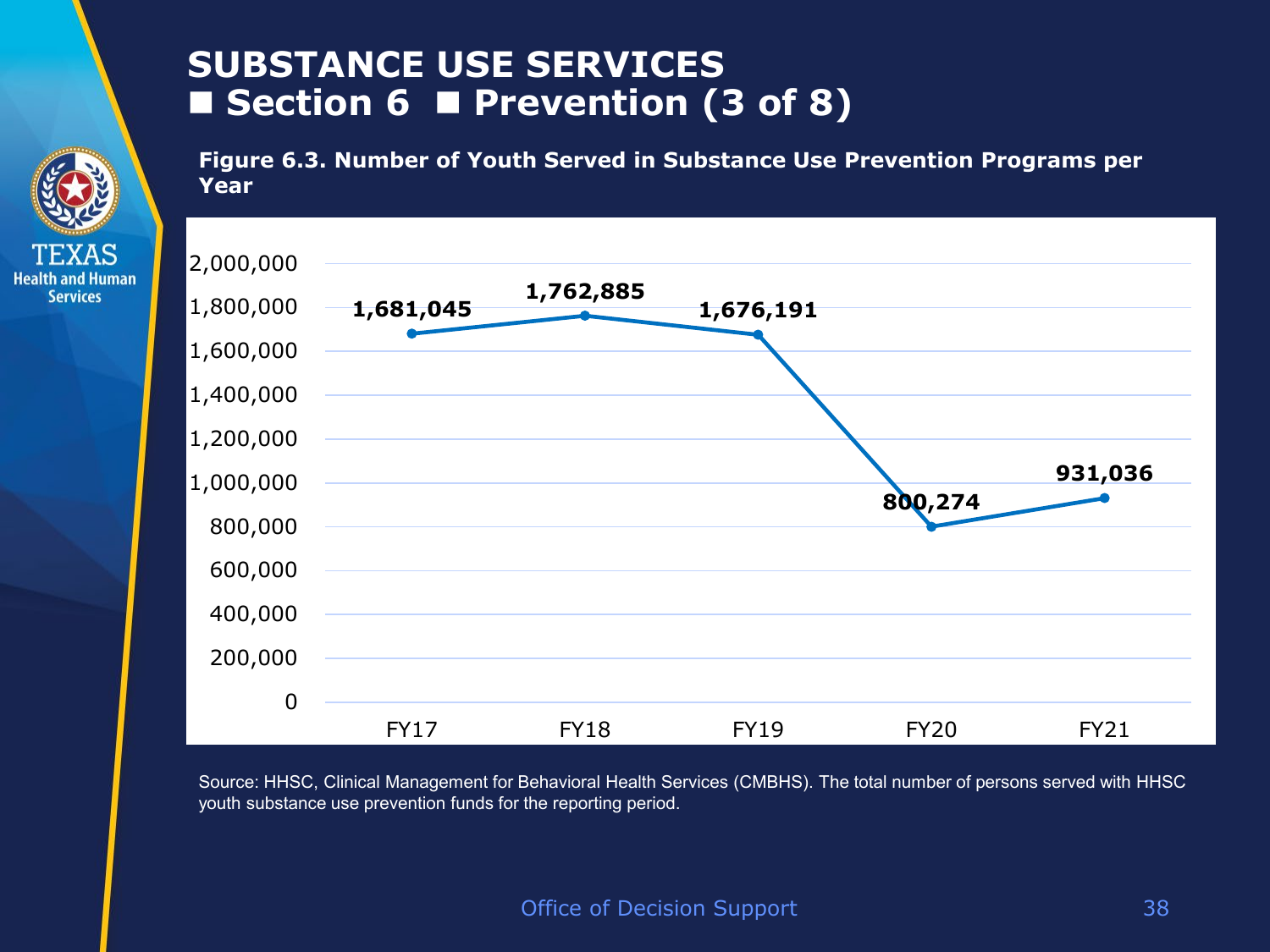## **SUBSTANCE USE SERVICES Section 6 Prevention (4 of 8)**

**Health and Human Services** 

**Figure 6.4. Cost per Youth for Substance Use Prevention Programs per Year**



Source: HHSC, Clinical Management for Behavioral Health Services (CMBHS). The numerator is the sum of prevention service expenditures reported by providers. The denominator is the number served. The number served is the total number of persons receiving HHSC-funded youth substance use prevention services.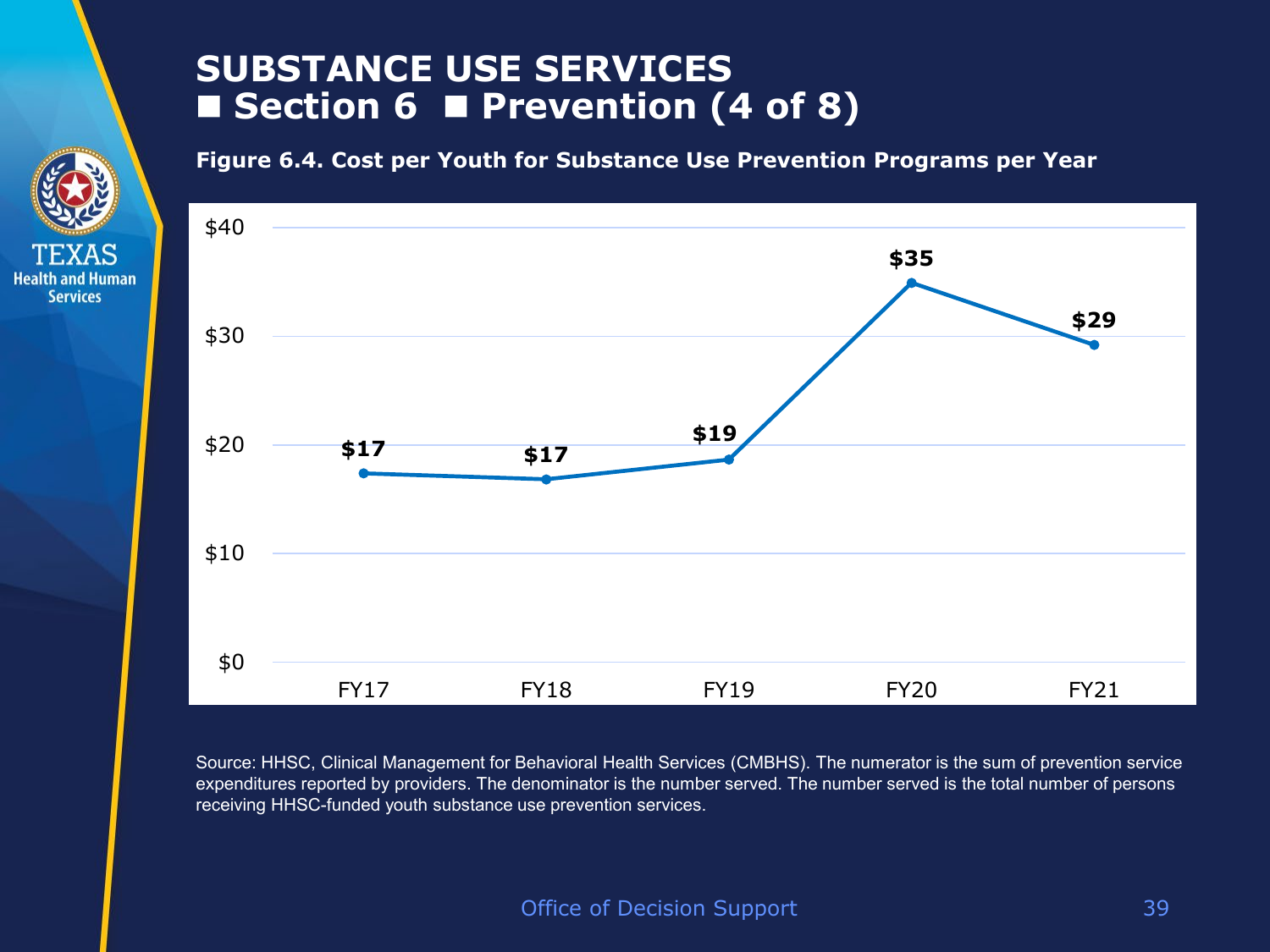## **SUBSTANCE USE SERVICES**  ■ Section 6 ■ Prevention (5 of 8)

**Health and Human Services** 

**Figure 6.5. Average Monthly Number of Adults Served in Substance Use Prevention Programs**



Source: HHSC, Clinical Management for Behavioral Health Services (CMBHS). The numerator is the sum of the number of persons served in HHSC-funded adult substance use prevention services each month of the reporting period. The denominator is the number of months in the period.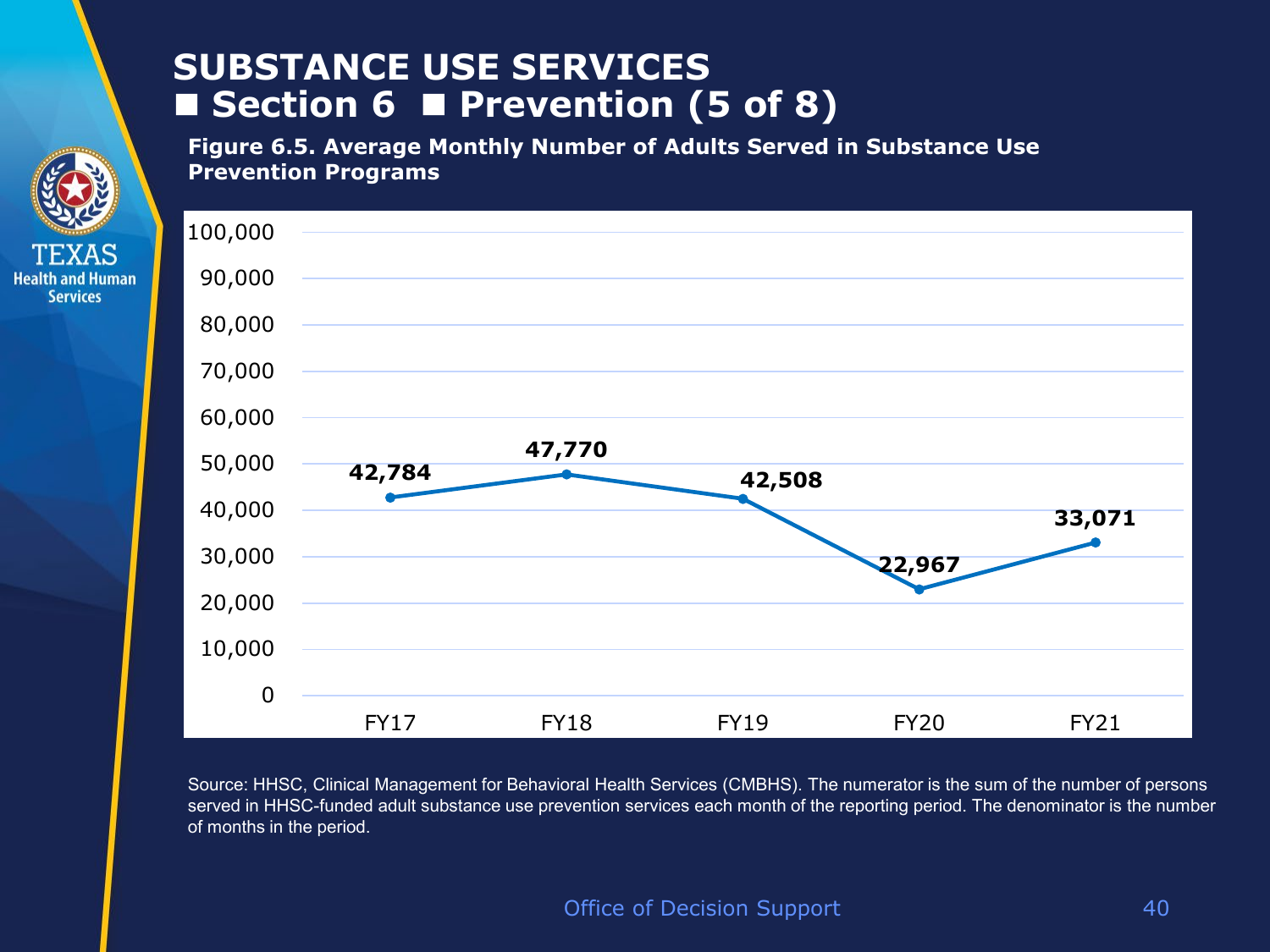## **SUBSTANCE USE SERVICES**  ■ Section 6 ■ Prevention (6 of 8)

**Services** 

**Figure 6.6. Average Monthly Cost per Adult for Substance Use Prevention Programs**



Source: HHSC, Clinical Management for Behavioral Health Services (CMBHS). The numerator is sum of prevention service expenditures reported by providers / the number of months in the reporting period. The denominator is the number served. The formula is numerator/denominator. The number served is the total number of persons receiving HHSC-funded adult substance use prevention services.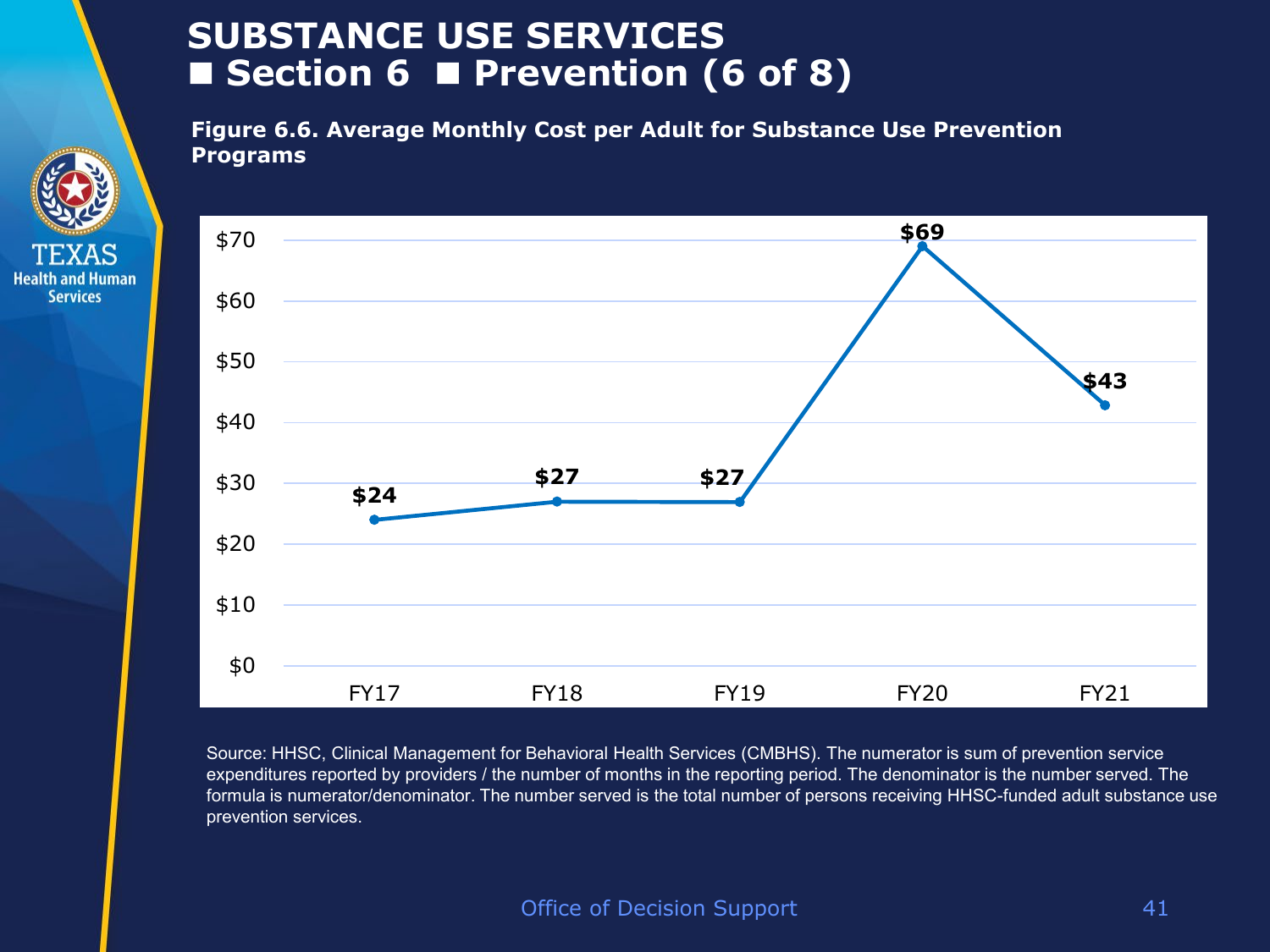## **SUBSTANCE USE SERVICES Section 6 Prevention (7 of 8)**

**Health and Human Services** 

**Figure 6.7. Average Monthly Number of Youth Served in Substance Use Prevention Programs**



*Source: LBB Measure 2.2.5.OP.2. The numerator is the sum of the number of persons served in HHSC-funded youth substance use prevention services each month of the reporting period. The denominator is the number of months in the period.*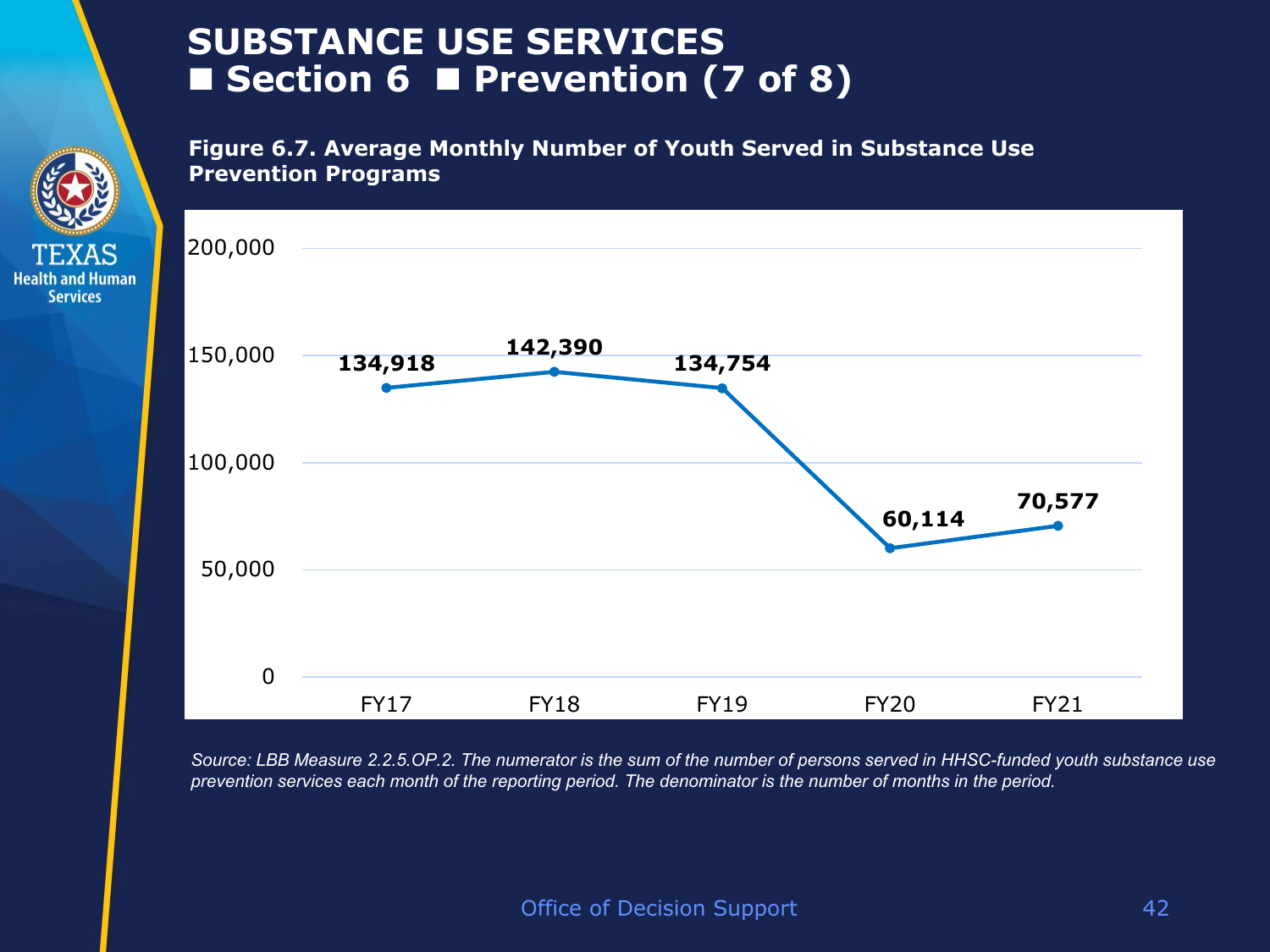## **SUBSTANCE USE SERVICES Section 6 Prevention (8 of 8)**

**Health and Human Services** 

**Figure 6.8. Average Monthly Cost per Youth for Substance Use Prevention Programs**



Source: LBB Measure 2.2.5.EF.2. The numerator is sum of prevention service expenditures reported by providers / the number of months in the reporting period. The denominator is the number served. The formula is numerator/denominator. The number served is the total number of persons receiving HHSC-funded youth substance use prevention services.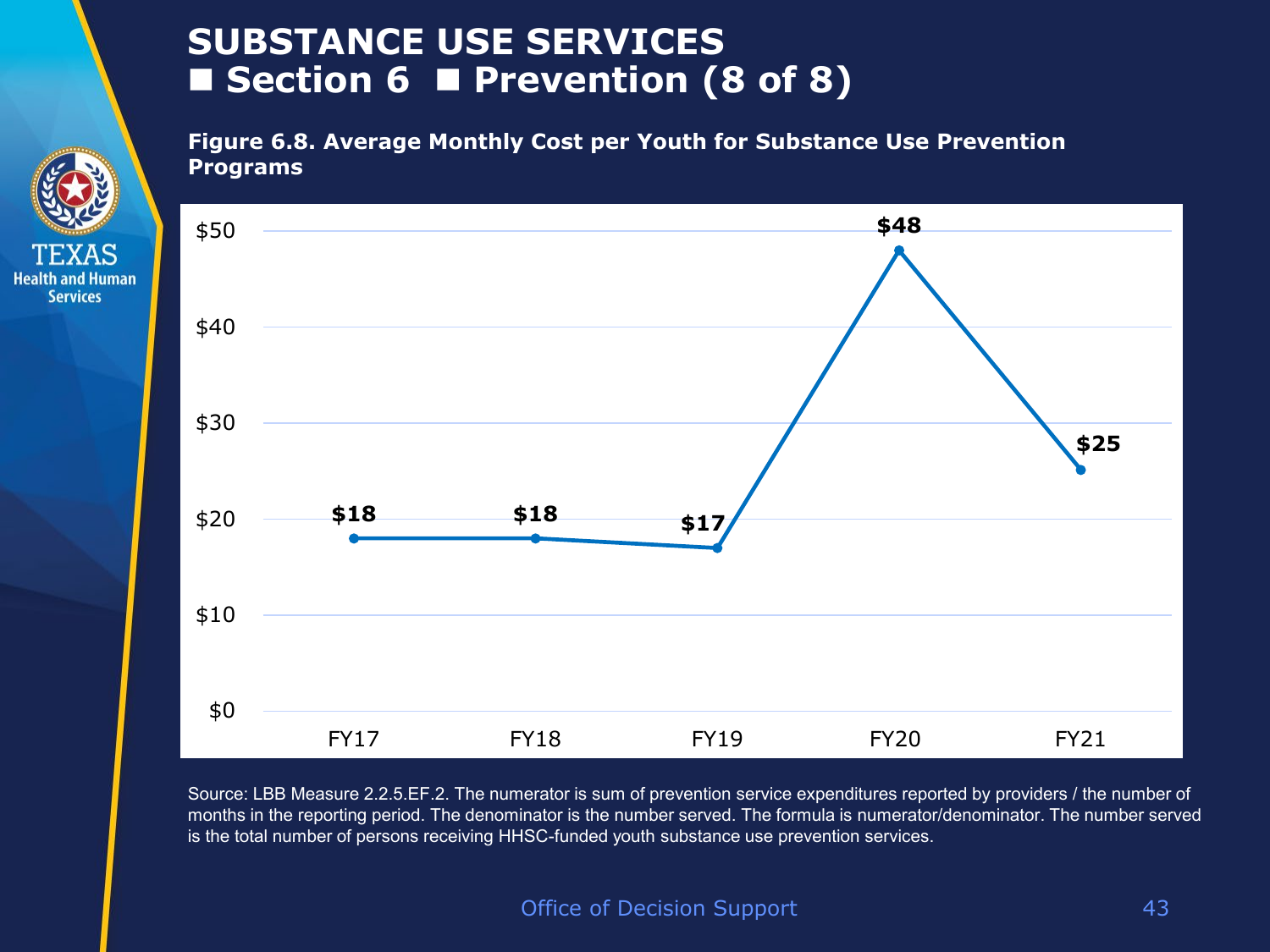## **SUBSTANCE USE SERVICES Section 7 Intervention (1 of 8)**

**Health and Human Services** 

**Figure 7.1. Number of Adults Served in Substance Use Intervention Programs per Year**



Source: HHSC, Clinical Management for Behavioral Health Services (CMBHS). The total number of persons enrolled served with HHSC adult substance use intervention funds during the reporting period.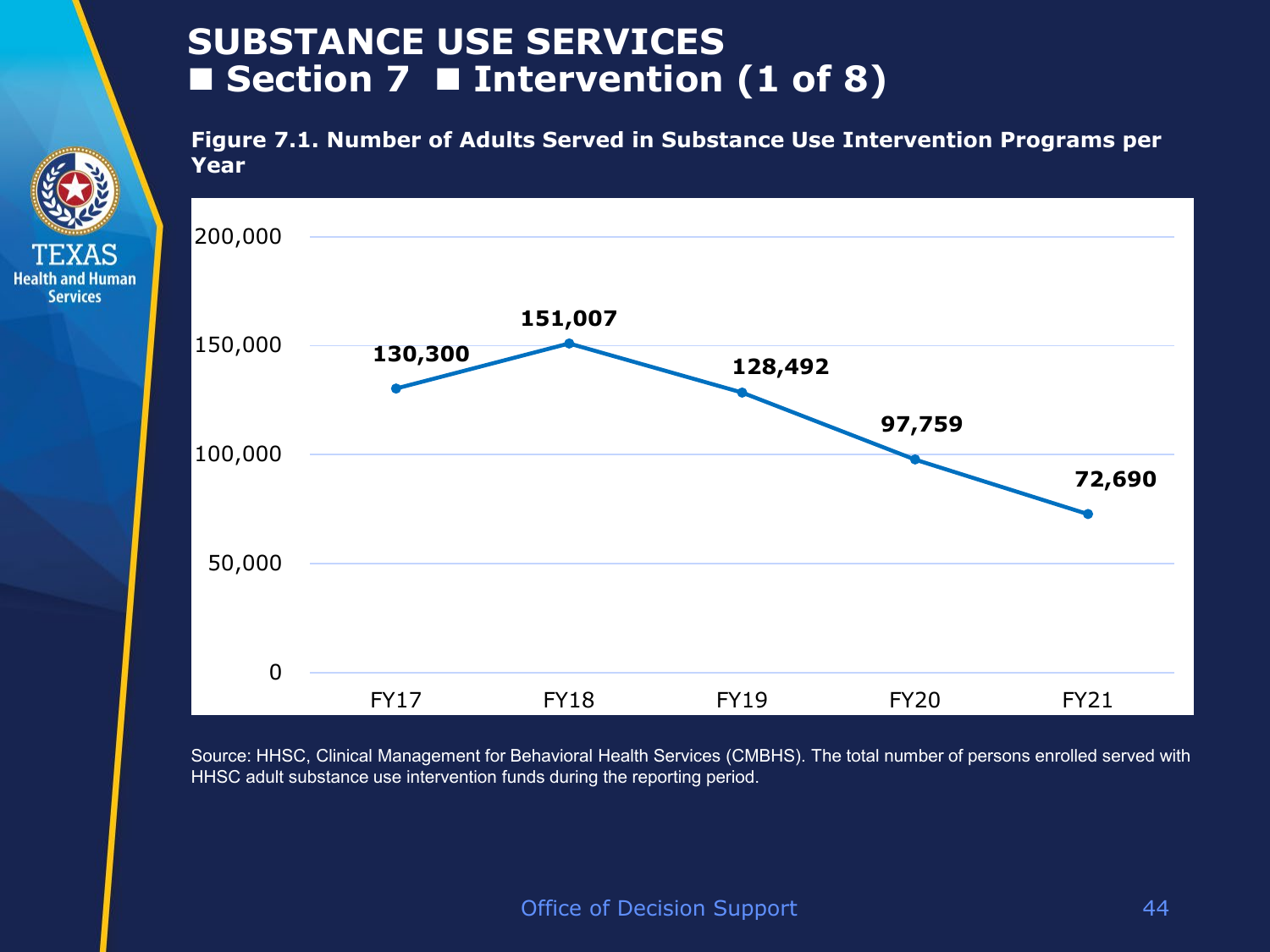## **SUBSTANCE USE SERVICES Section 7 Intervention (2 of 8)**

**Health and Human Services** 

**Figure 7.2. Cost per Adult for Substance Use Intervention Programs per Year**



Source: HHSC, Clinical Management for Behavioral Health Services (CMBHS). The sum of direct service expenditures and HHSC non-service expenditures for the intervention programs divided by the total number of persons served. Number served is the total number of persons receiving adult intervention services.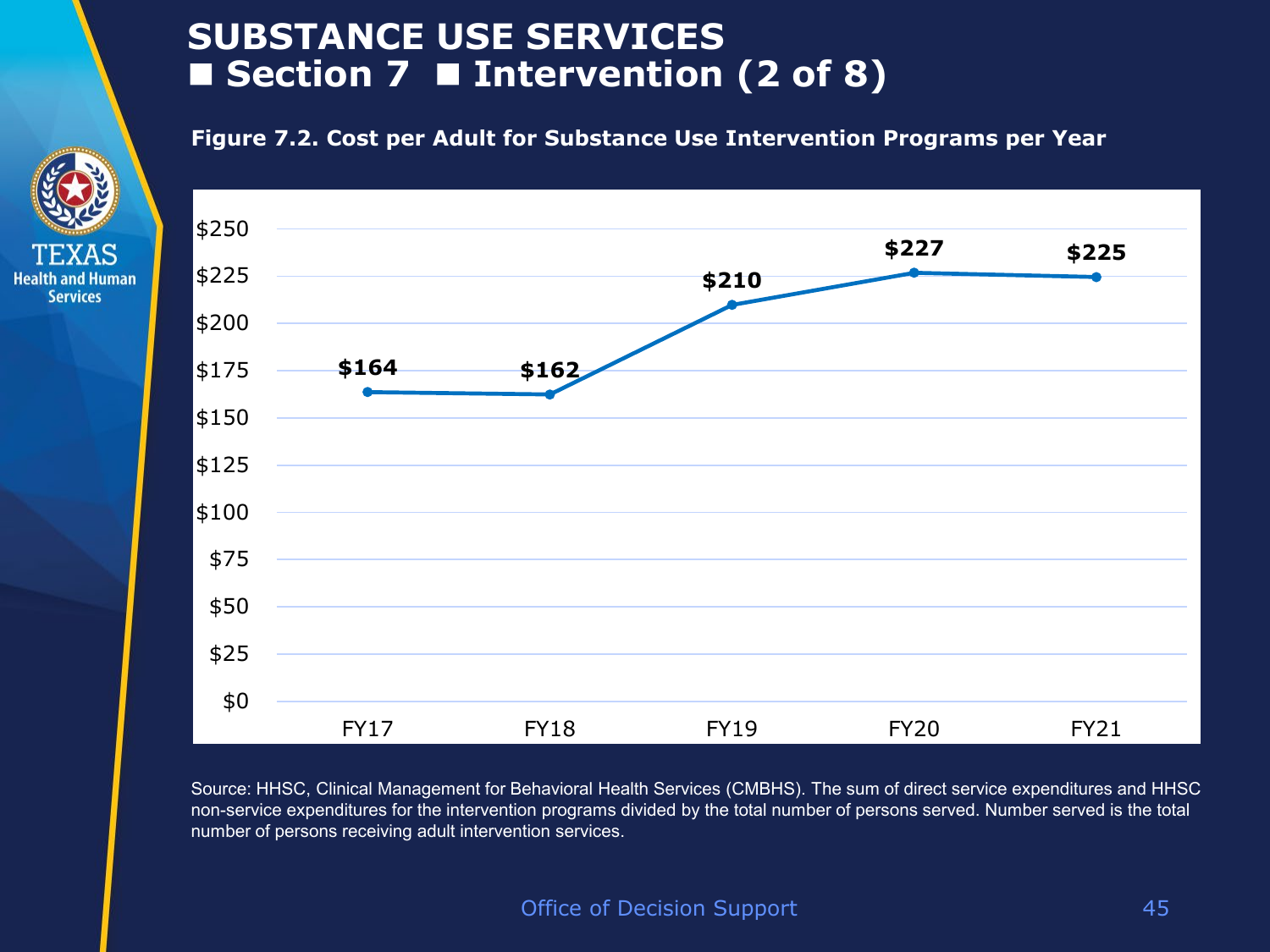## **SUBSTANCE USE SERVICES Section 7 Intervention (3 of 8)**

**Health and Human Services** 

**Figure 7.3. Number of Youth Served in Substance Use Intervention Programs per Year**



Source: HHSC, Clinical Management for Behavioral Health Services (CMBHS). The total number of persons enrolled served with HHSC youth substance use intervention funds during the reporting period.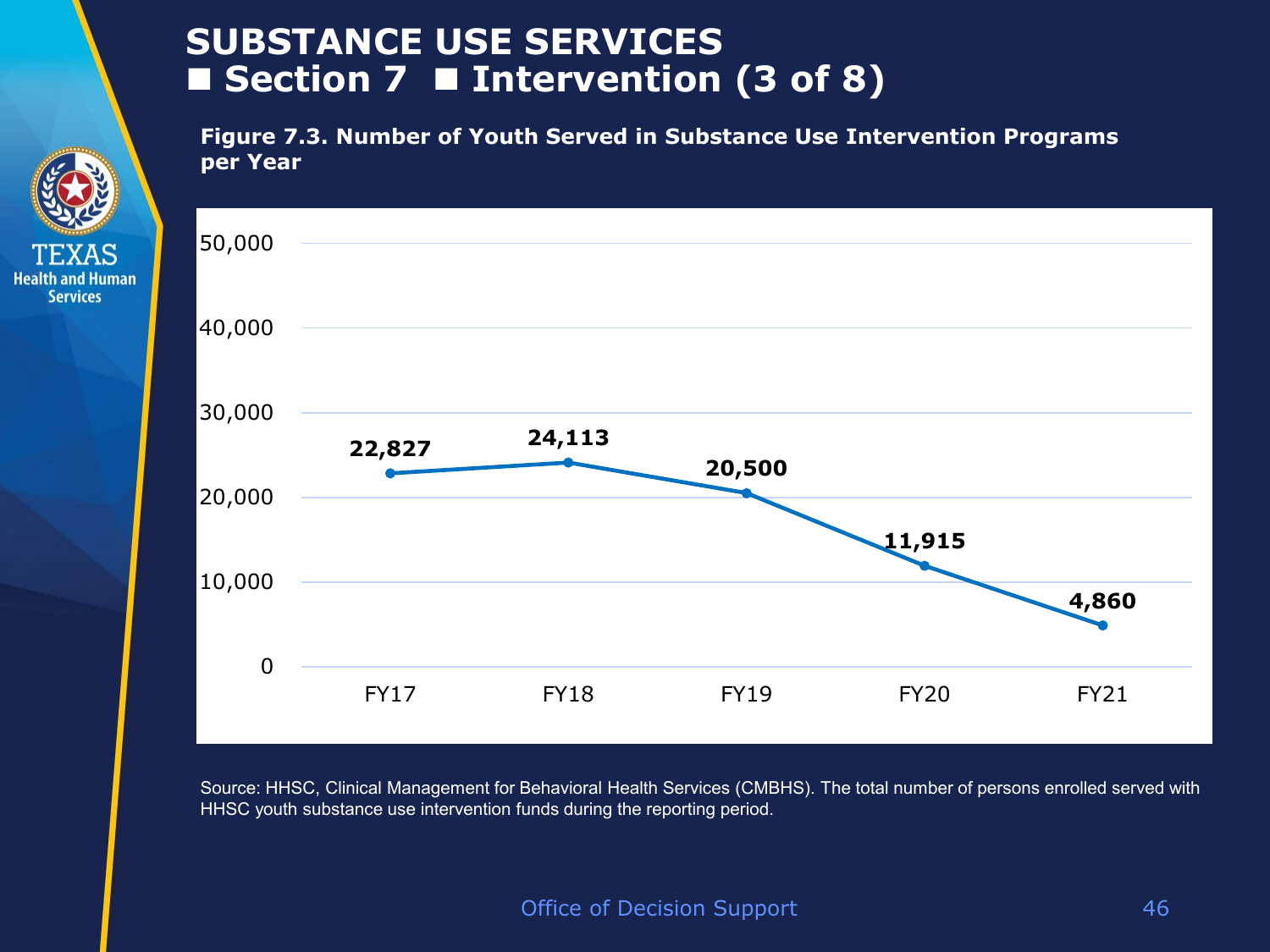## **SUBSTANCE USE SERVICES**  ■ Section 7 ■ Intervention (4 of 8)

**Health and Human Services** 

**Figure 7.4. Cost per Youth for Substance Use Intervention Programs per Year**



Source: HHSC, Clinical Management for Behavioral Health Services (CMBHS). The sum of direct service expenditures and HHSC non-service expenditures for the intervention programs divided by the total number of persons served. Number served is the total number of persons receiving youth intervention services.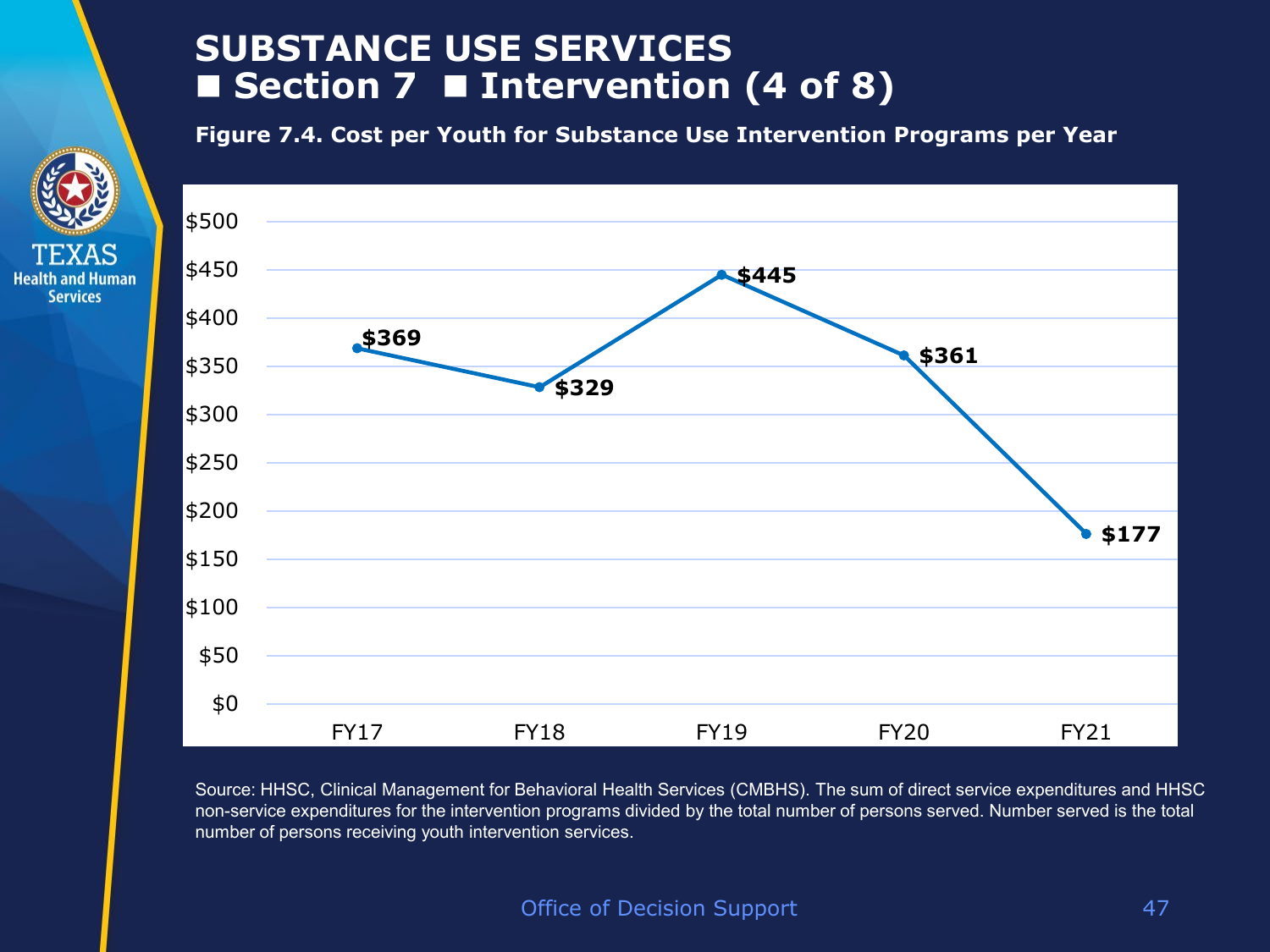## **SUBSTANCE USE SERVICES**  ■ Section 7 ■ Intervention (5 of 8)

**Health and Human Services** 

**Figure 7.5. Average Monthly Number of Adults Served in Substance Use Intervention Programs**



Source: LBB Measure 2.2.5.OP.3. The numerator is the sum of the number of persons served in HHSC-funded adult substance use intervention services each month of the reporting period. The denominator is the number of months in the period. The formula is numerator/denominator.

Office of Decision Support **1999** and 18 and 18 and 18 and 18 and 18 and 18 and 18 and 18 and 18 and 18 and 18 and 18 and 18 and 18 and 18 and 18 and 18 and 18 and 18 and 18 and 18 and 18 and 18 and 18 and 18 and 18 and 18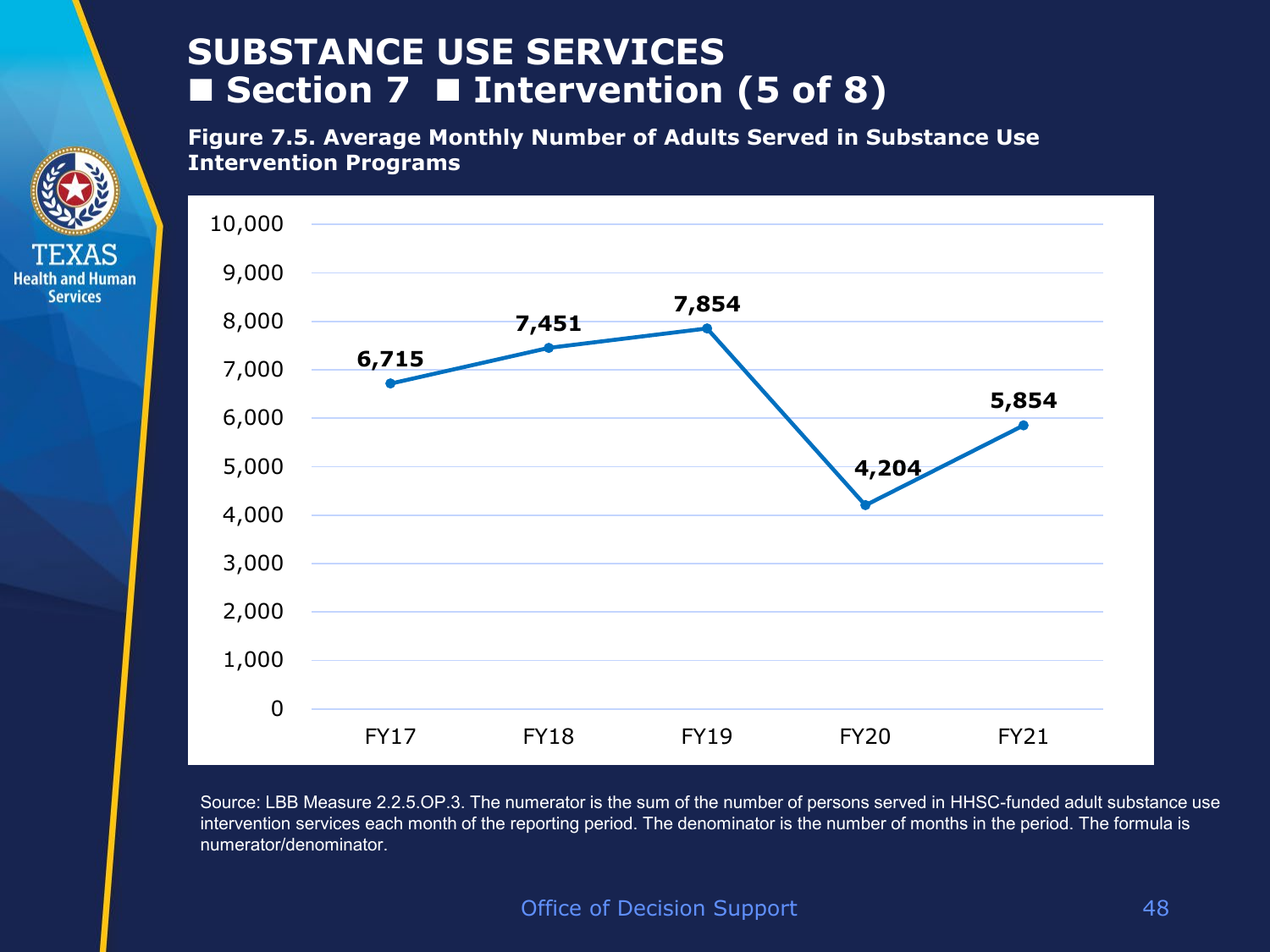## **SUBSTANCE USE SERVICES Section 7 Intervention (6 of 8)**

**Health and Human Services** 

**Figure 7.6. Average Monthly Cost per Adult for Substance Use Intervention Programs**



Source: LBB Measure 2.2.5.EF.3. The sum of direct service expenditures and HHSC non-service expenditures for the intervention programs / the number of months in the reporting period. Denominator is the total number of persons receiving HHSC-funded adult substance use intervention services.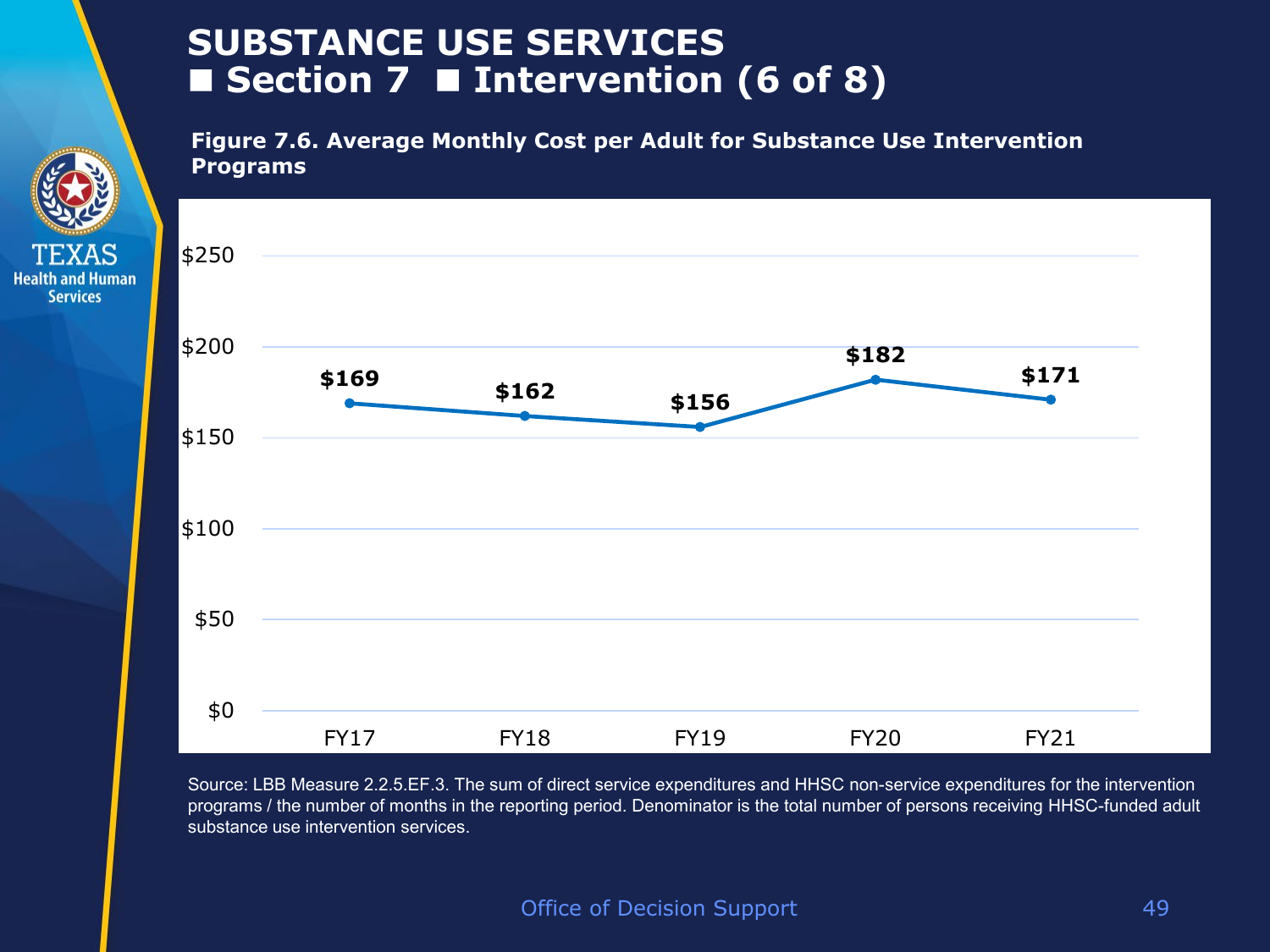### **SUBSTANCE USE SERVICES**  ■ Section 7 ■ Intervention (7 of 8)

**Health and Human Services** 

**Figure 7.7. Average Monthly Number of Youth Served in Substance Use Intervention Programs**



Source: LBB Measure 2.2.5.OP.4. The numerator is the sum of the number of persons served in HHSC funded youth substance use intervention services each month of the reporting period. The denominator is the number of months in the period. The formula is numerator/denominator.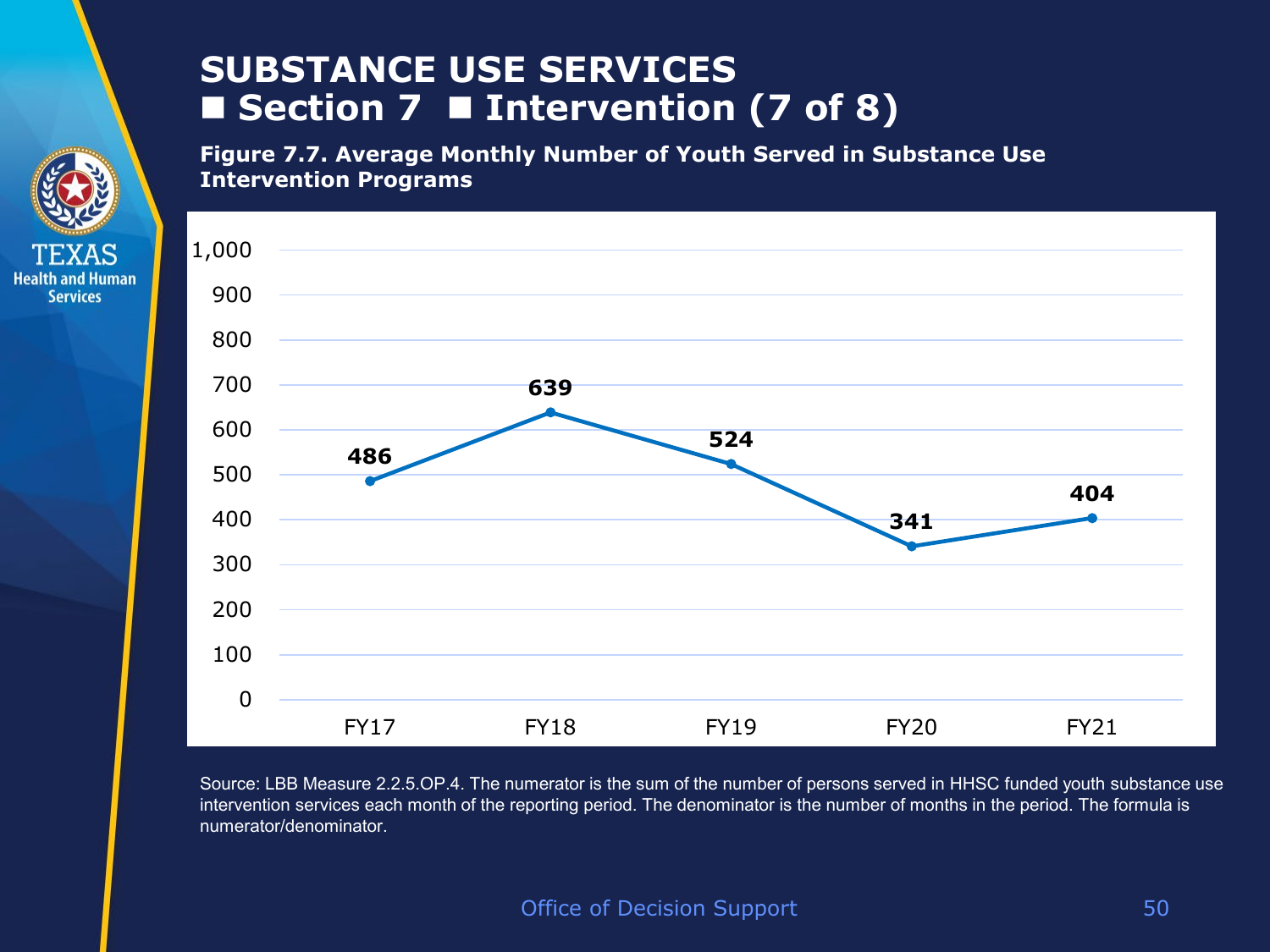## **SUBSTANCE USE SERVICES**  ■ Section 7 ■ Intervention (8 of 8)

**Health and Human Services** 

**Figure 7.8. Average Monthly Cost per Youth for Substance Use Intervention Programs**



Source: LBB Measure 2.2.5.EF.4. The sum of direct service expenditures and HHSC non-service expenditures for the intervention programs / the number of months in the reporting period. Denominator is the total number of persons receiving HHSC-funded youth substance use intervention services.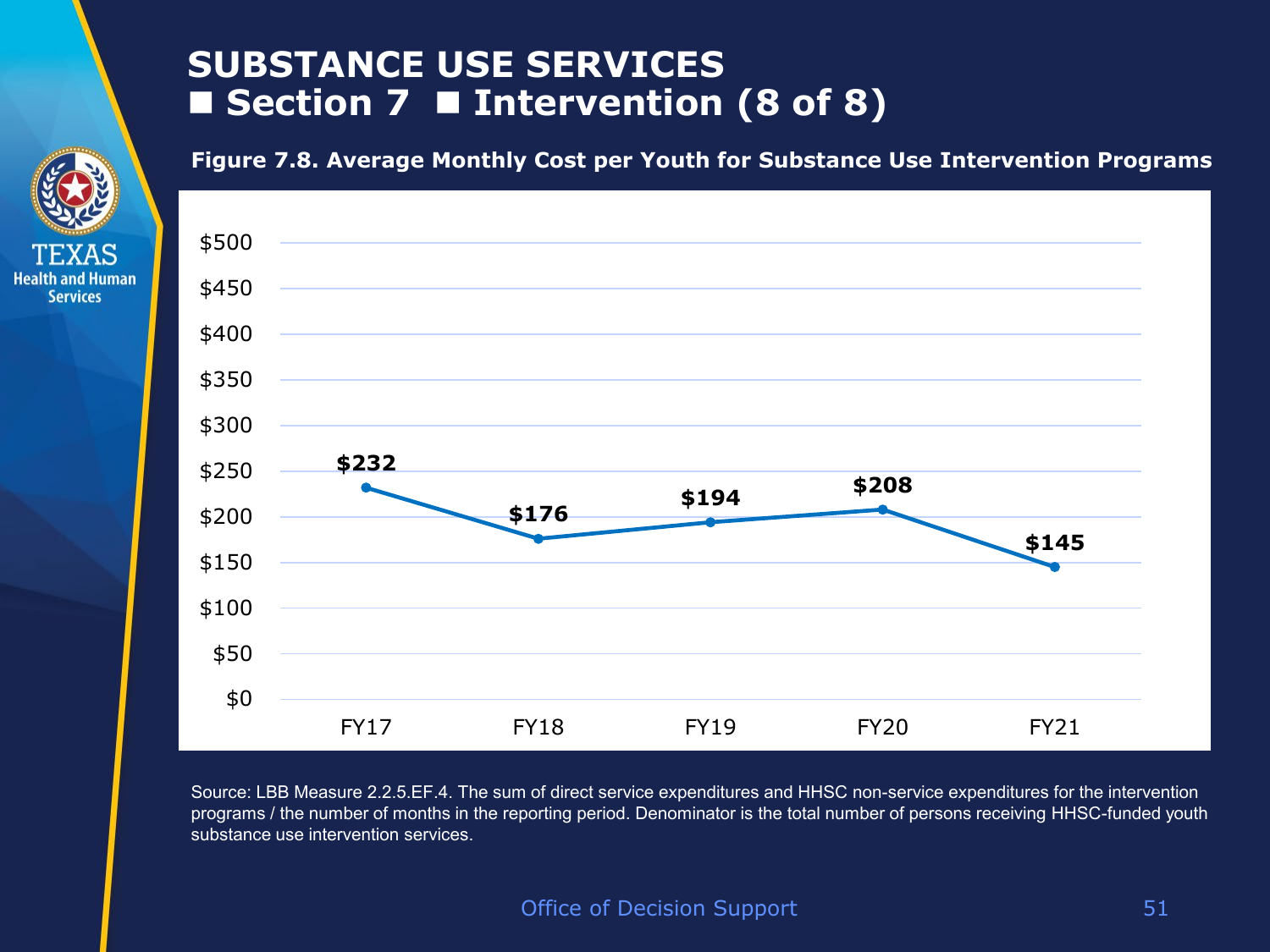## **SUBSTANCE USE SERVICES**  ■ Section 8 ■ Treatment (1 of 12)

**Services** 

**Figure 8.1. Number of Adults Served in Substance Use Treatment Programs per Year** 



Source: HHSC, Clinical Management for Behavioral Health Services (CMBHS). The total number of unduplicated HHSC-funded clients who ended a treatment service during the fiscal year to date and whose treatment was funded through an adult contract.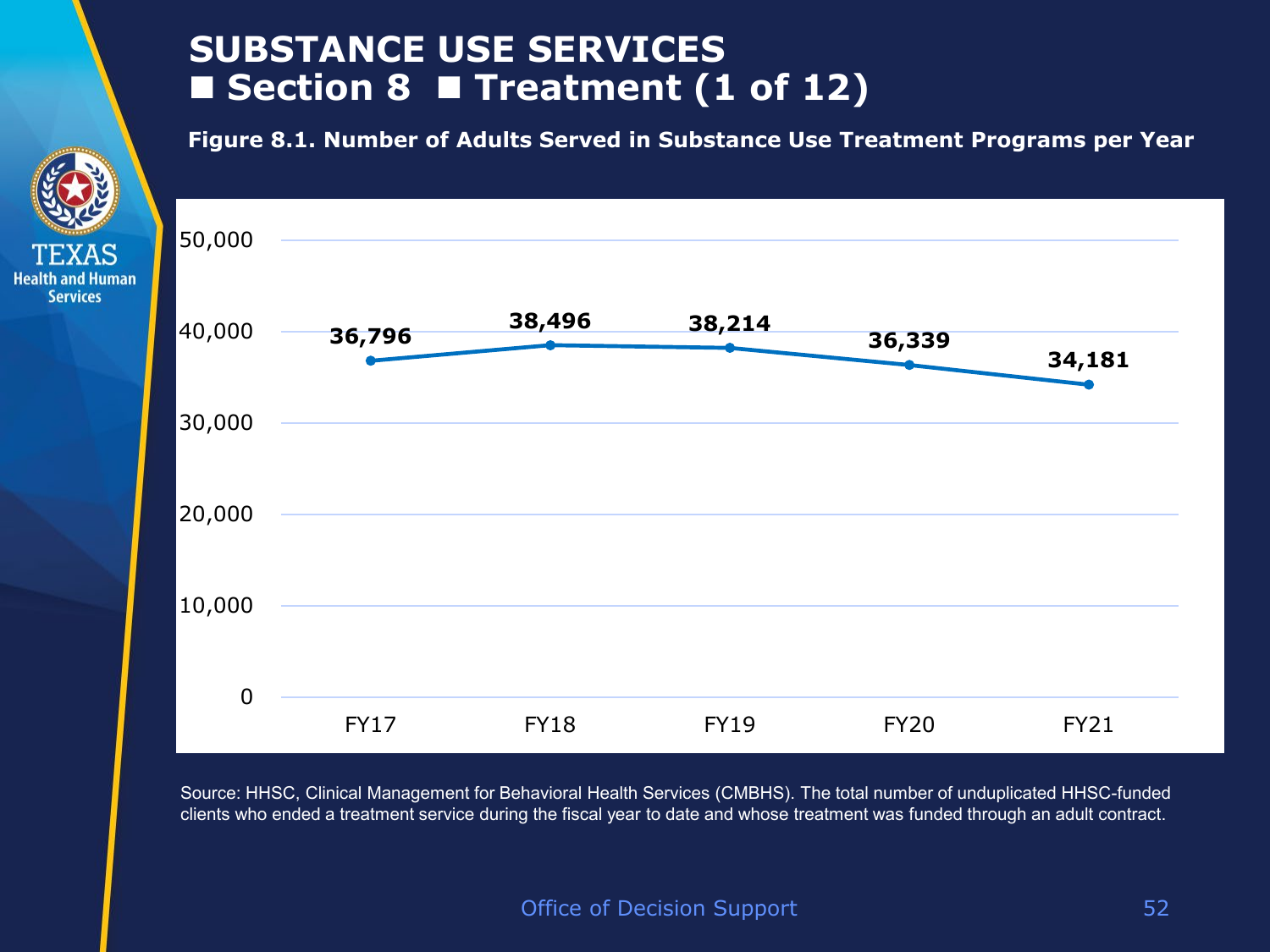## **SUBSTANCE USE SERVICES**  ■ Section 8 ■ Treatment (2 of 12)

**Health and Human Services** 

**Figure 8.2. Cost per Adult for Substance Use Treatment Programs per Year** 



Source: HHSC, Clinical Management for Behavioral Health Services (CMBHS). The sum of substance use treatment claims divided by the total number of persons served. Number served is the total number of persons receiving adult substance abuse treatment services.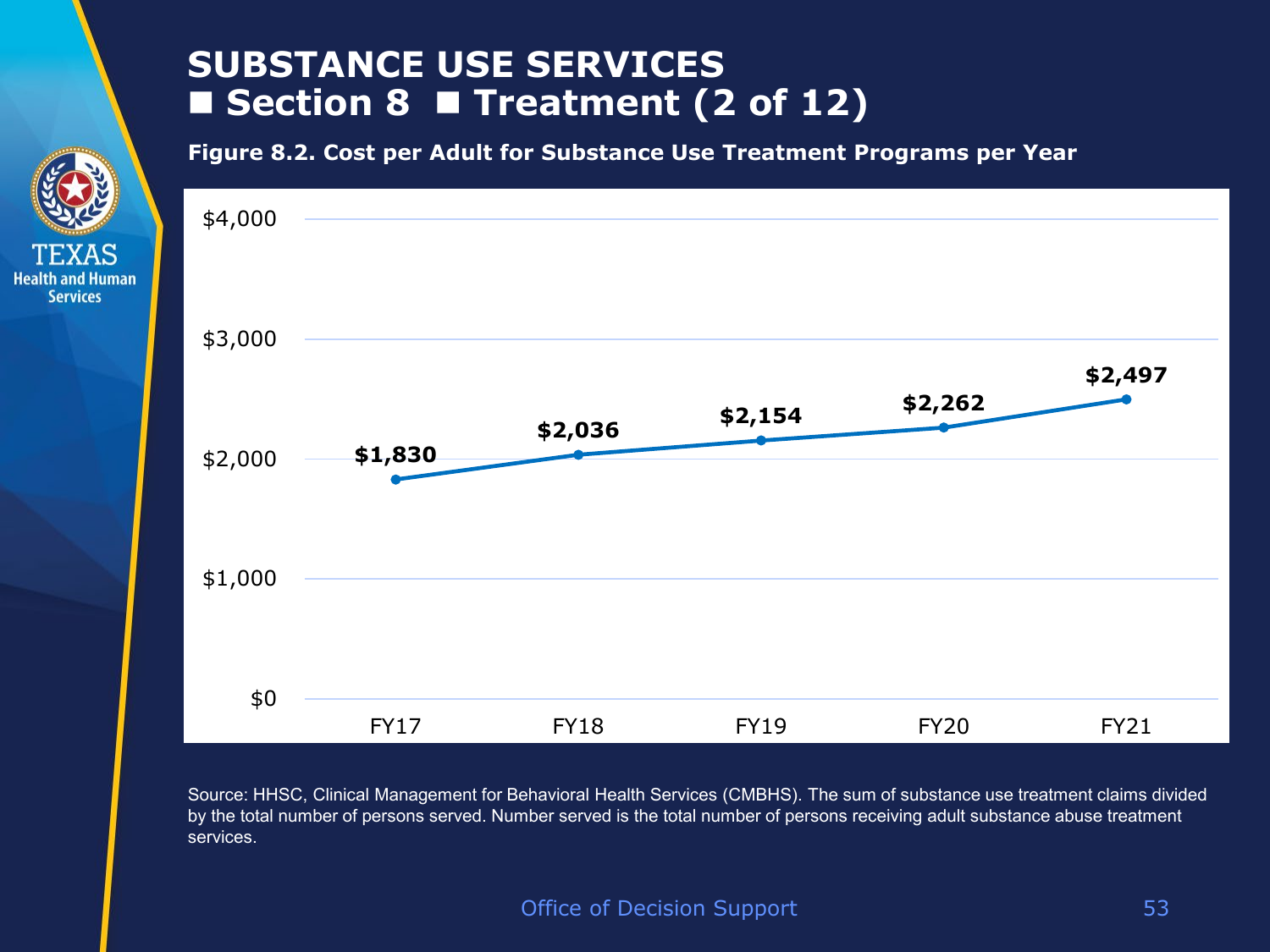## **SUBSTANCE USE SERVICES**  ■ Section 8 ■ Treatment (3 of 12)

**Health and Human Services** 

**Figure 8.3. Average Monthly Number of Adults Served in Substance use Treatment Programs**



Source: LBB Measure 2.2.5.OP.5. The numerator is the sum of the number of persons served in HHSC-funded adult substance use treatment services each month of the reporting period. The denominator is the number of months in the period. The formula is numerator/denominator.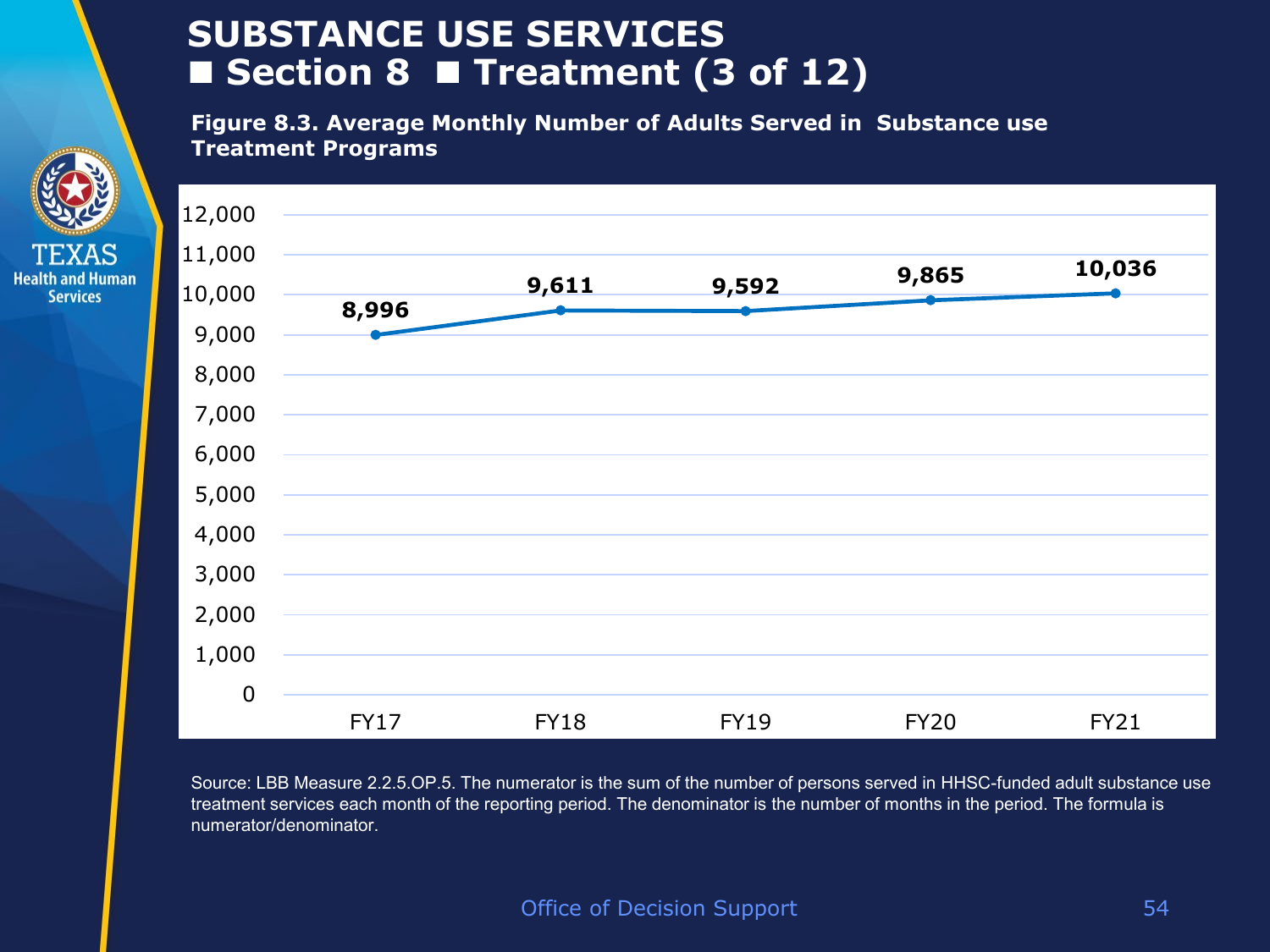## **SUBSTANCE USE SERVICES**  ■ Section 8 ■ Treatment (4 of 12)

**Services** 

**Figure 8.4. Average Monthly Cost per Adult Served in Substance Use Treatment Programs**



Source: LBB Measure 2.2.5.EF.5. Numerator is the total sum of substance use treatment claims / the number of months in the reporting period. Denominator is the total number of persons receiving adult substance use treatment services. Note: Methodology changed in FY2020, the number served now involves everyone and not just the completers.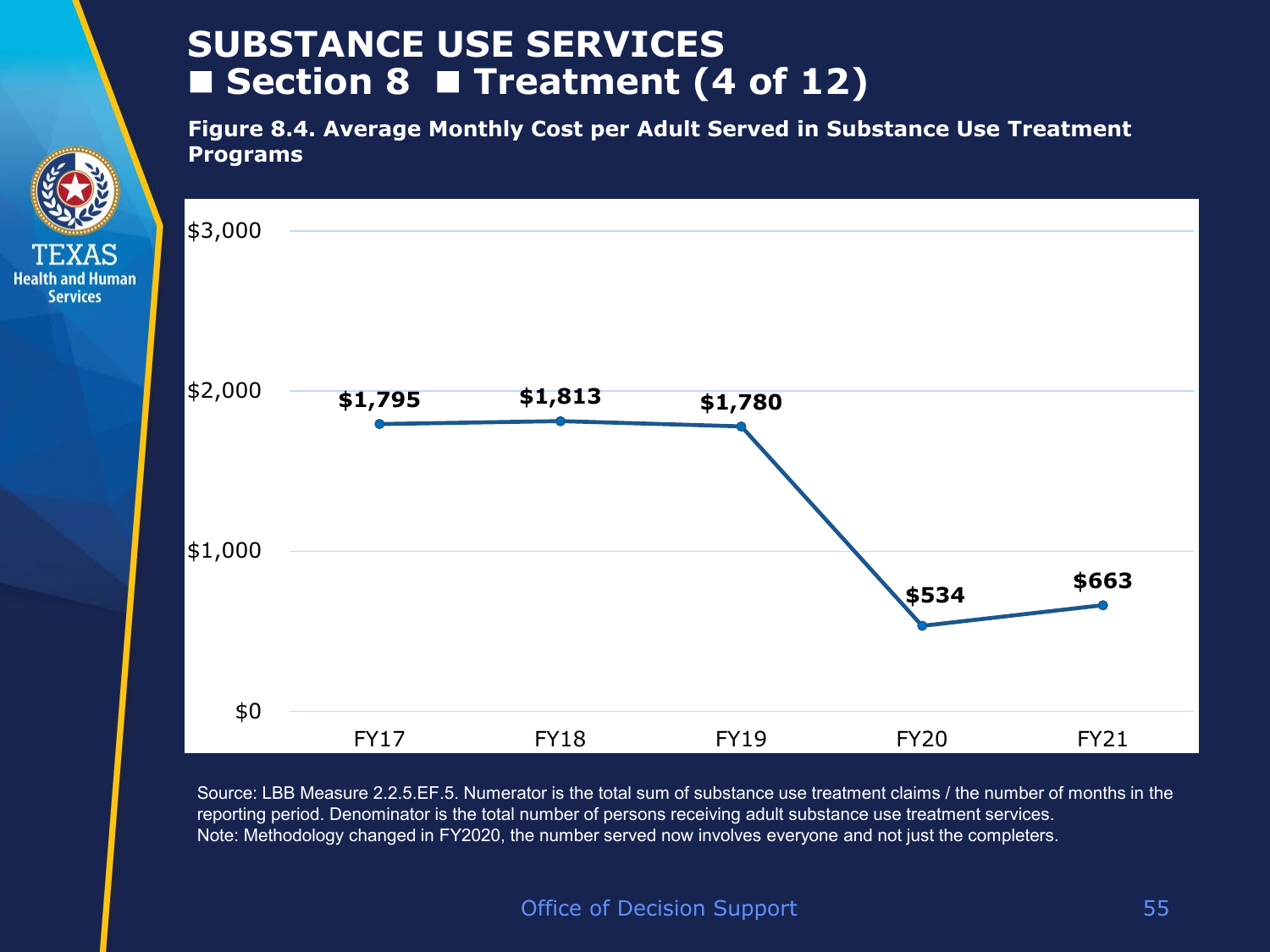## **SUBSTANCE USE SERVICES Section 8 Treatment (5 of 12)**

**Health and Human Services** 

**Figure 8.5. Number of Adults Admitted to Outpatient vs. Residential Substance Use Treatment Programs per Year**



*Source: HHSC, Clinical Management for Behavioral Health Services (CMBHS). The total number of unduplicated HHSC-funded clients by service type (Outpatient vs. Residential) who ended a treatment service during the fiscal year.*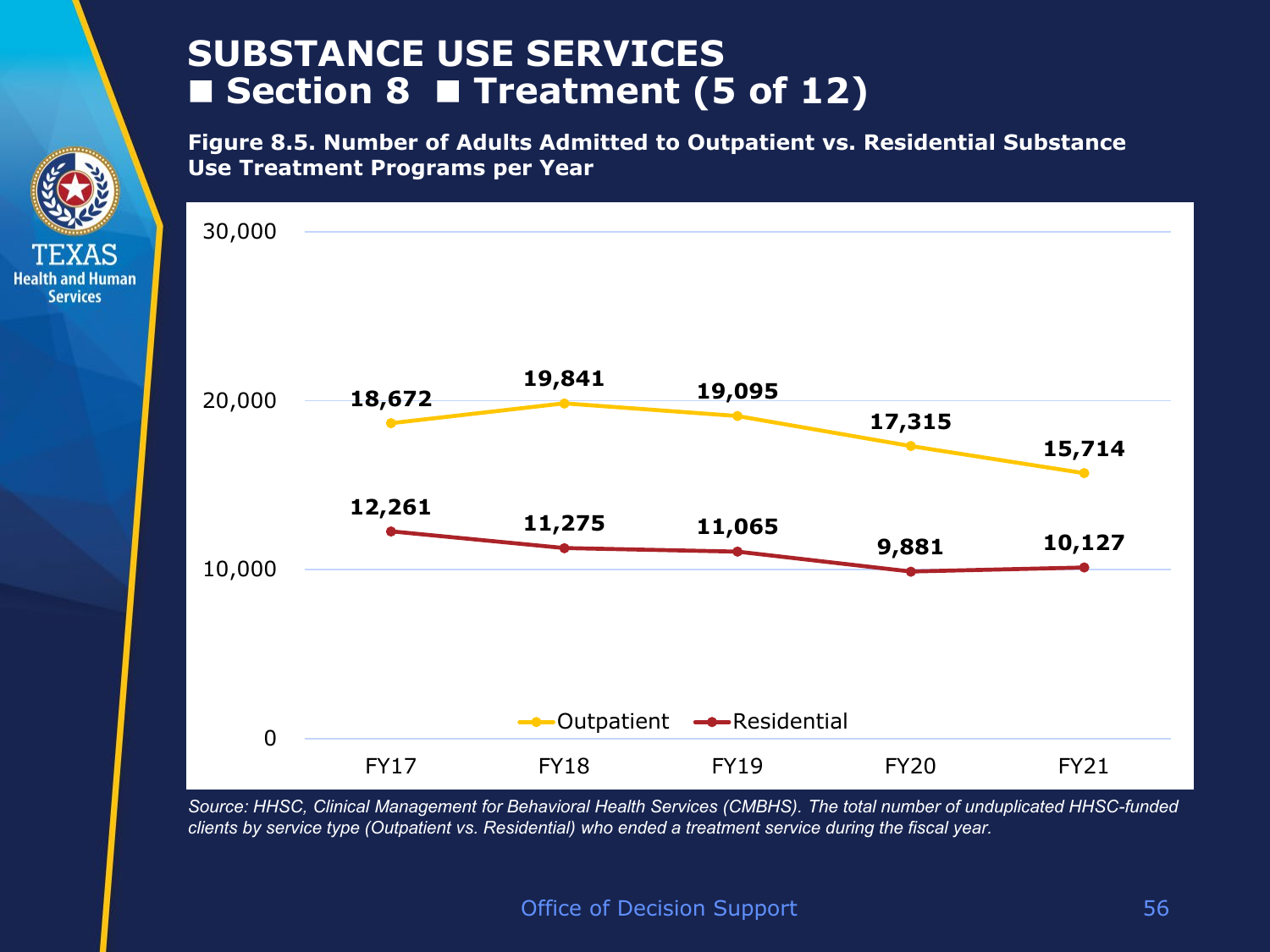## **SUBSTANCE USE SERVICES**  ■ Section 8 ■ Treatment (6 of 12)

**Health and Human Services** 

**Figure 8.6. Number of Adult Admissions to Substance Use Treatment Programs by Primary Substance per Year**



Source: HHSC, Clinical Management for Behavioral Health Services (CMBHS). The total count of unduplicated clients by the primary substance used, admitted to treatment service during the fiscal year.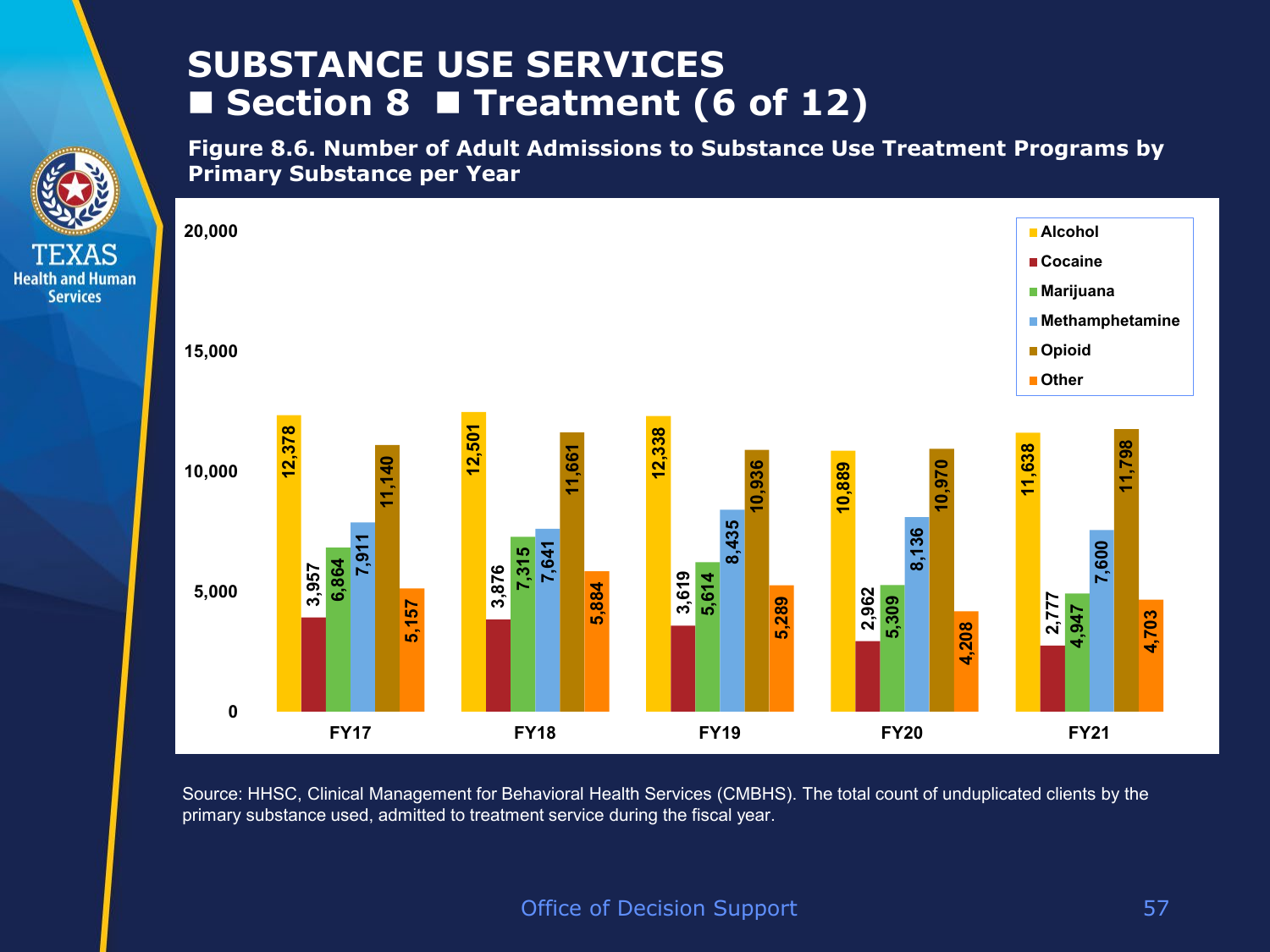## **SUBSTANCE USE SERVICES Section 8 Treatment (7 of 12)**

**Health and Human Services** 

**Figure 8.7. Number of Youth Served in Substance Use Treatment Programs per Year** 



Source: HHSC, Clinical Management for Behavioral Health Services (CMBHS). The total number of unduplicated HHSC-funded clients who ended a treatment service during the fiscal year to date and whose treatment was funded through a youth contract.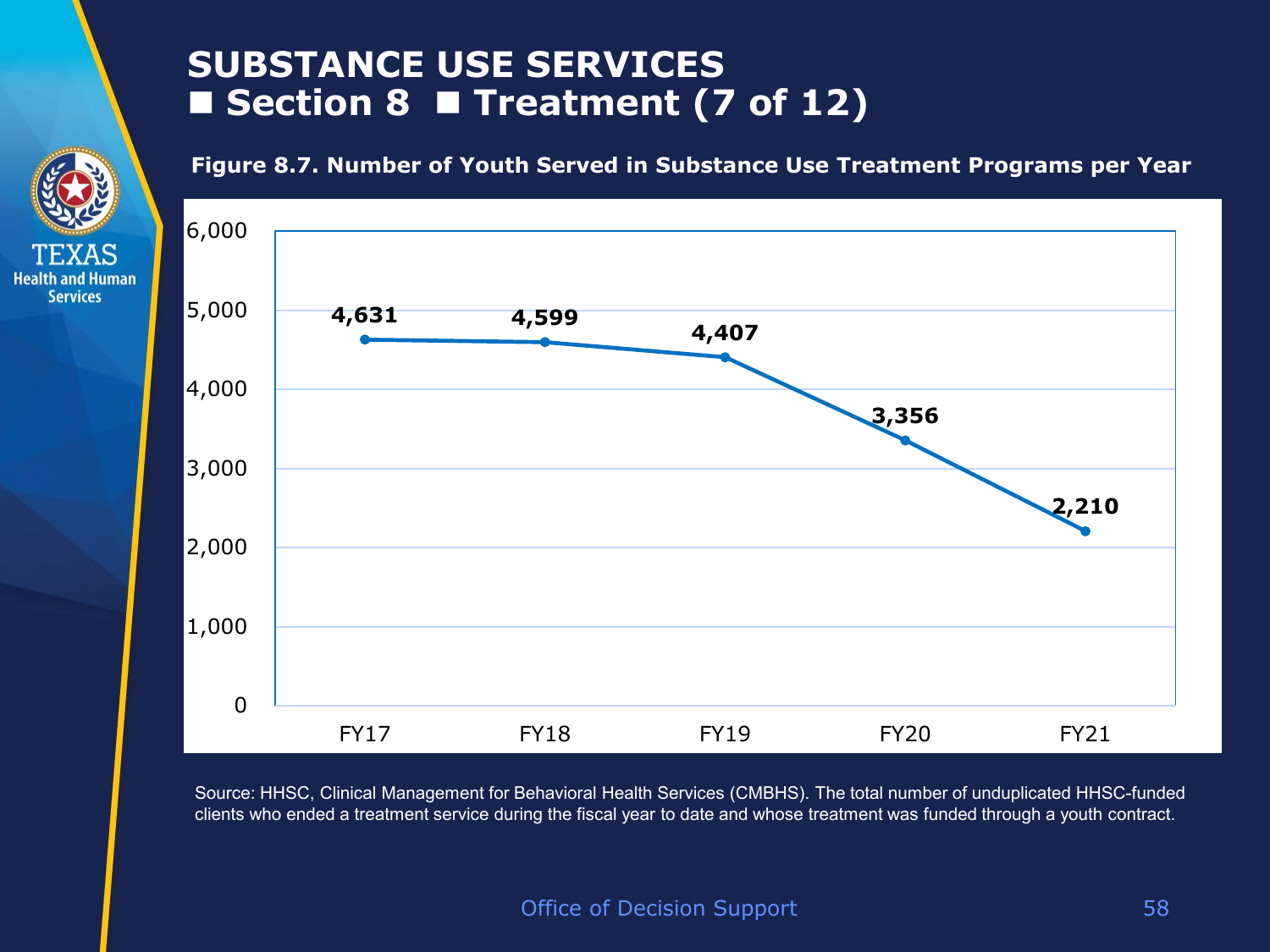## **SUBSTANCE USE SERVICES Section 8 Treatment (8 of 12)**

**Health and Human Services** 

**Figure 8.8. Cost per Youth for Substance Use Treatment Programs per Year** 



Source: HHSC, Clinical Management for Behavioral Health Services (CMBHS). The sum of substance abuse treatment claims divided by the total number of persons served. Number served is the total number of persons receiving youth substance use treatment services.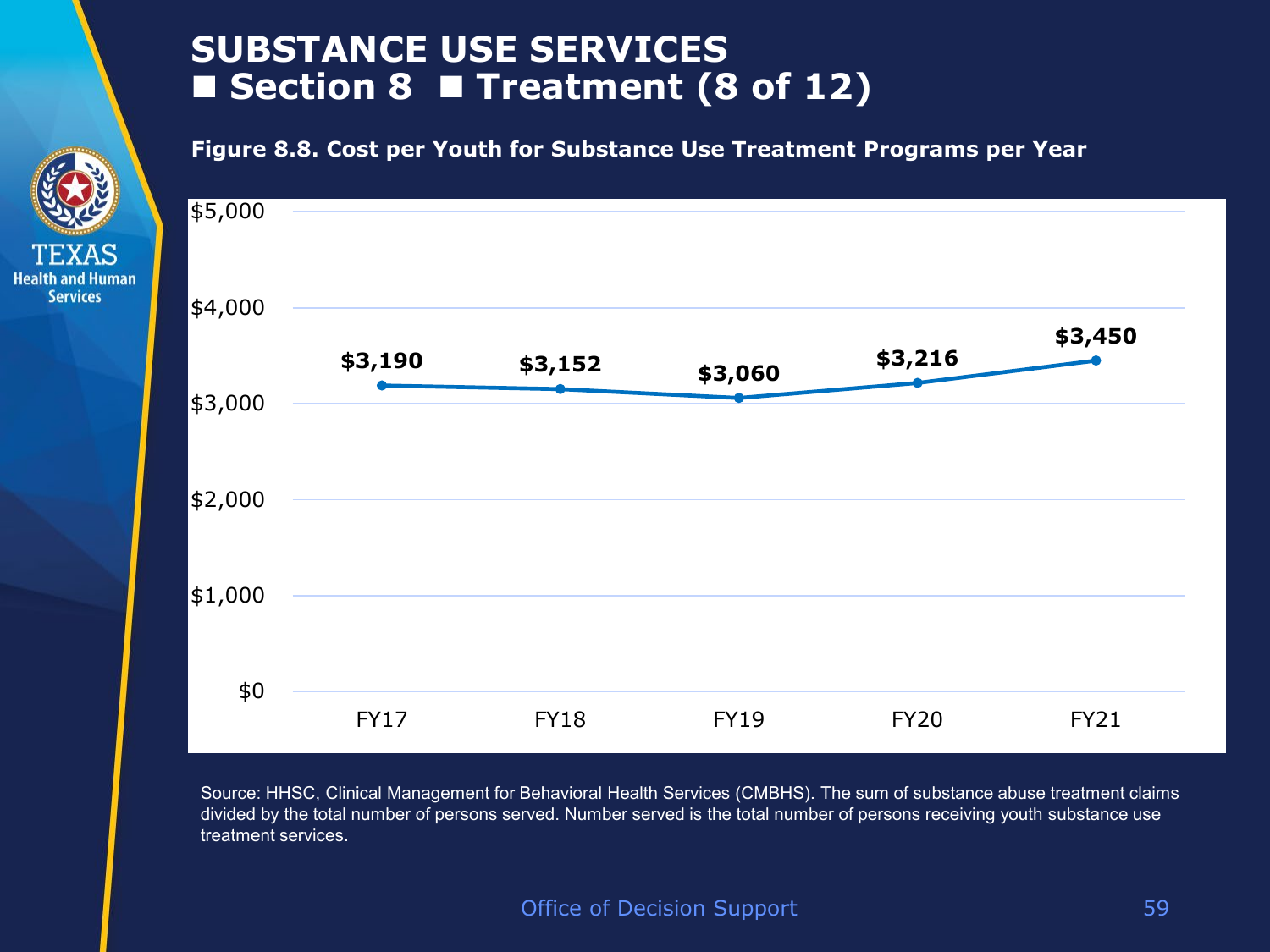## **SUBSTANCE USE SERVICES Section 8 Treatment (9 of 12)**

**Health and Human Services** 

**Figure 8.9. Average Monthly Number of Youth Served in Substance Use Treatment Programs** 



Source: LBB Measure 2.2.5.OP.6. The numerator is the sum of the number of persons served in HHSC-funded youth substance use intervention services each month of the reporting period. The denominator is the number of months in the period. The formula is numerator/denominator.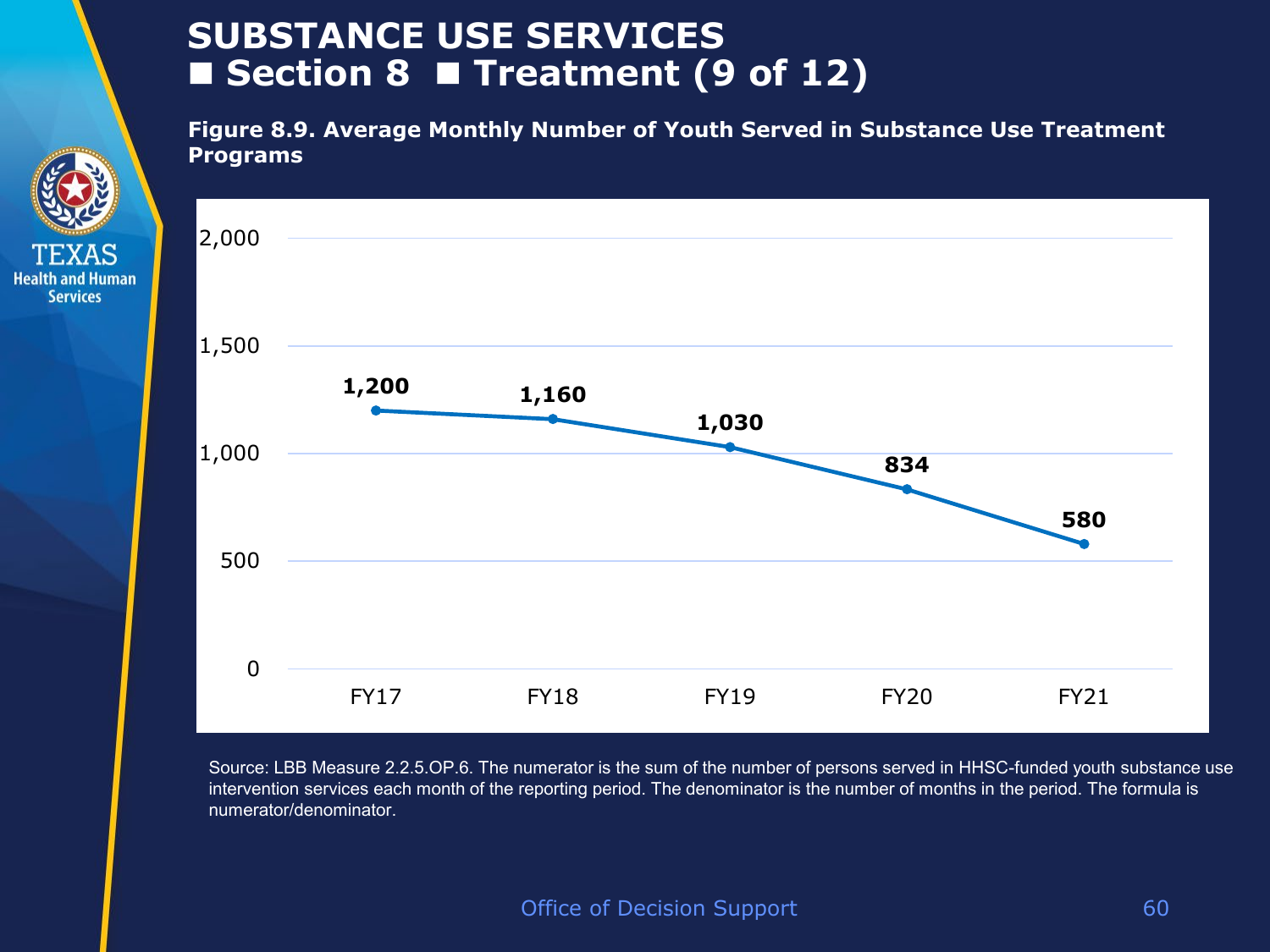## **SUBSTANCE USE SERVICES Section 8 Treatment (10 of 12)**

**Health and Human Services** 

**Figure 8.10. Average Monthly Cost per Youth Served in Substance Use Treatment Programs**



Source: LBB Measure 2.2.5.EF.6. Numerator is the total sum of substance use treatment claims / the number of months in the reporting period. Denominator is the total number of persons receiving youth substance use treatment services. Note: Methodology changed in FY2020, the number served now involves everyone and not just the completers.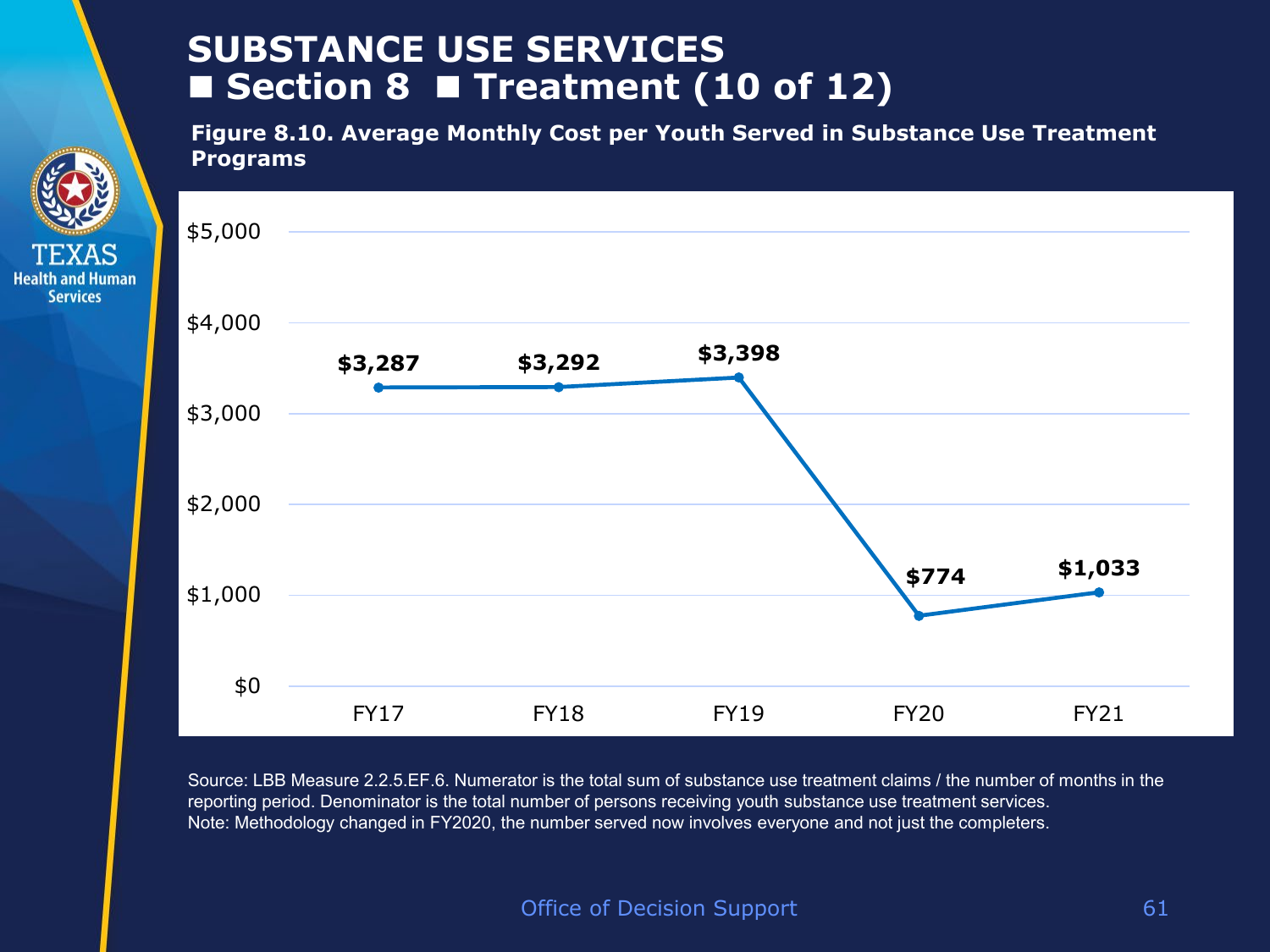## **SUBSTANCE USE SERVICES**  ■ Section 8 ■ Treatment (11 of 12)

**Health and Human Services** 

**Figure 8.11. Number of Youth Admitted to Outpatient vs. Residential Substance Use Treatment Programs per Year**



Source: HHSC, Clinical Management for Behavioral Health Services (CMBHS). The total number of unduplicated HHSC-funded clients by service type (Outpatient vs. Residential) who ended a treatment service during the fiscal year.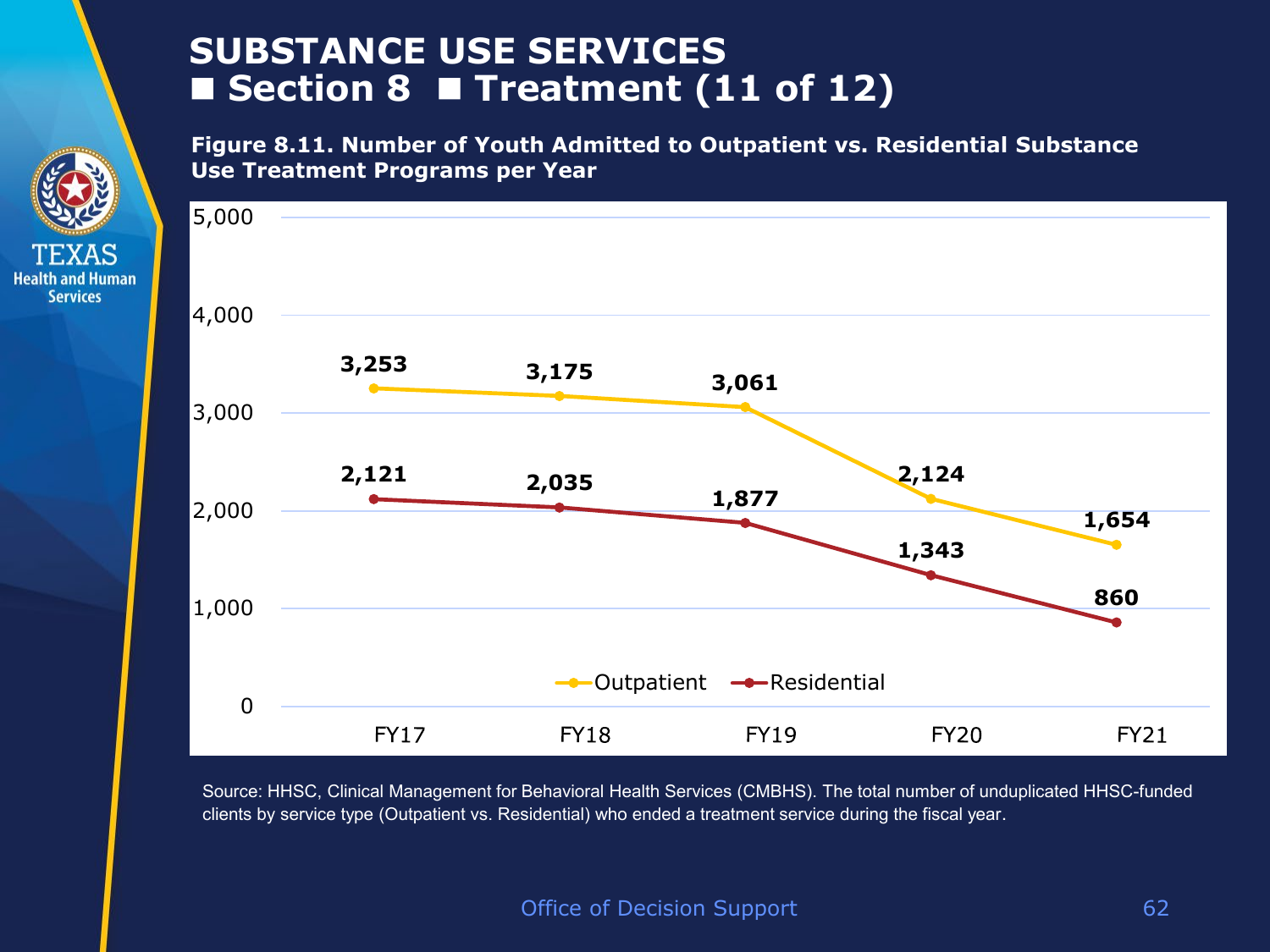## **SUBSTANCE USE SERVICES**  ■ Section 8 ■ Treatment (12 of 12)

**Figure 8.12. Number of Youth Admissions to Substance Use Treatment Programs by Primary Substance per Year**



Source: HHSC, Clinical Management for Behavioral Health Services (CMBHS). The total count of unduplicated clients by the primary substance used, admitted to treatment service during the fiscal year.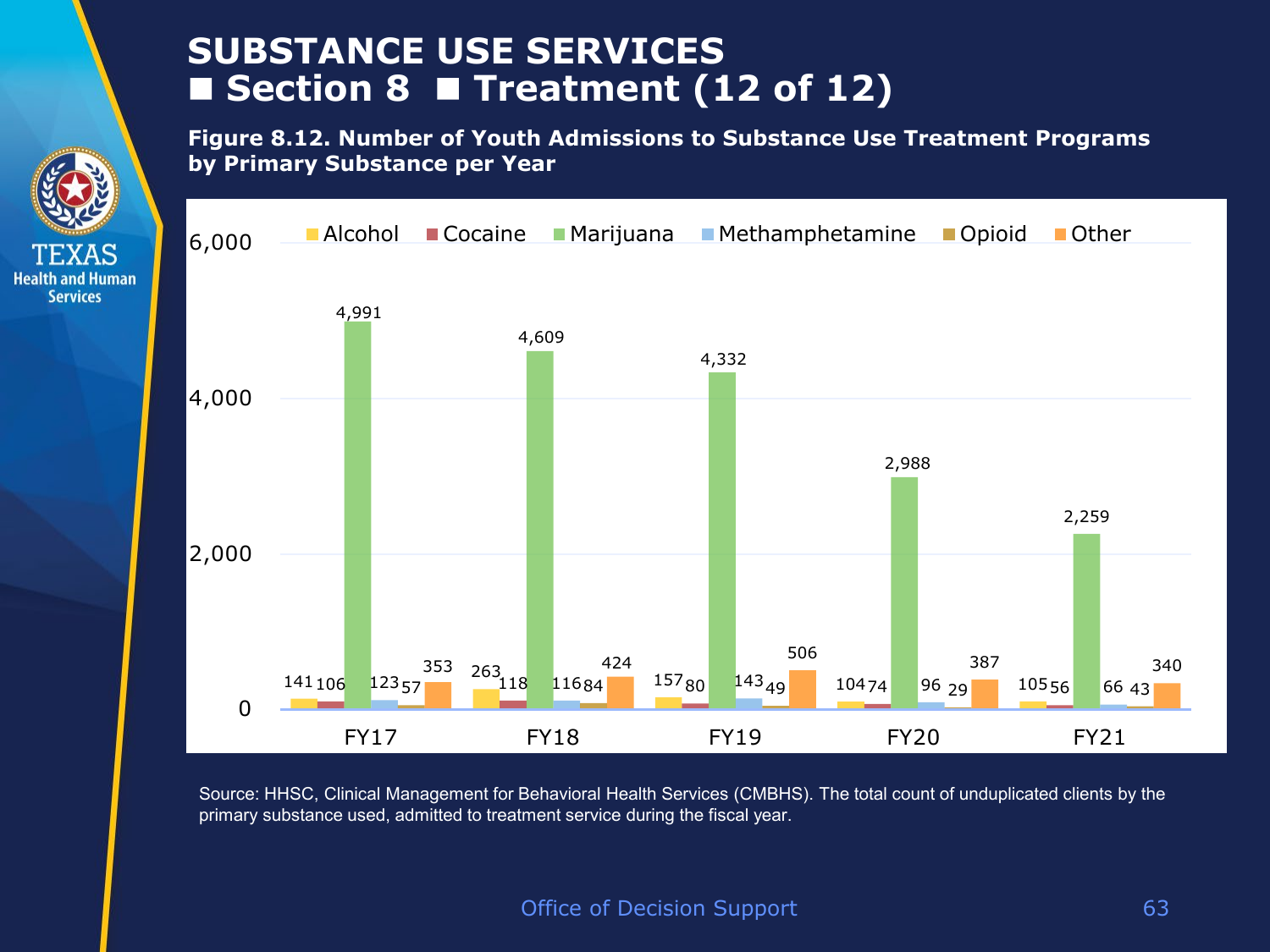## **SUBSTANCE USE SERVICES**  ■ Section 9 ■ Specialized Female Programs (1 of 4)

**Figure 9.1. Number of Females Served in Substance Use Specialized Female Programs per Year**

**Health and Human Services** 



Source: HHSC, Clinical Management for Behavioral Health Services (CMBHS). The measure is the total number of unduplicated clients who ended a treatment service during the reporting period and whose treatment was funded through a specialized female contract.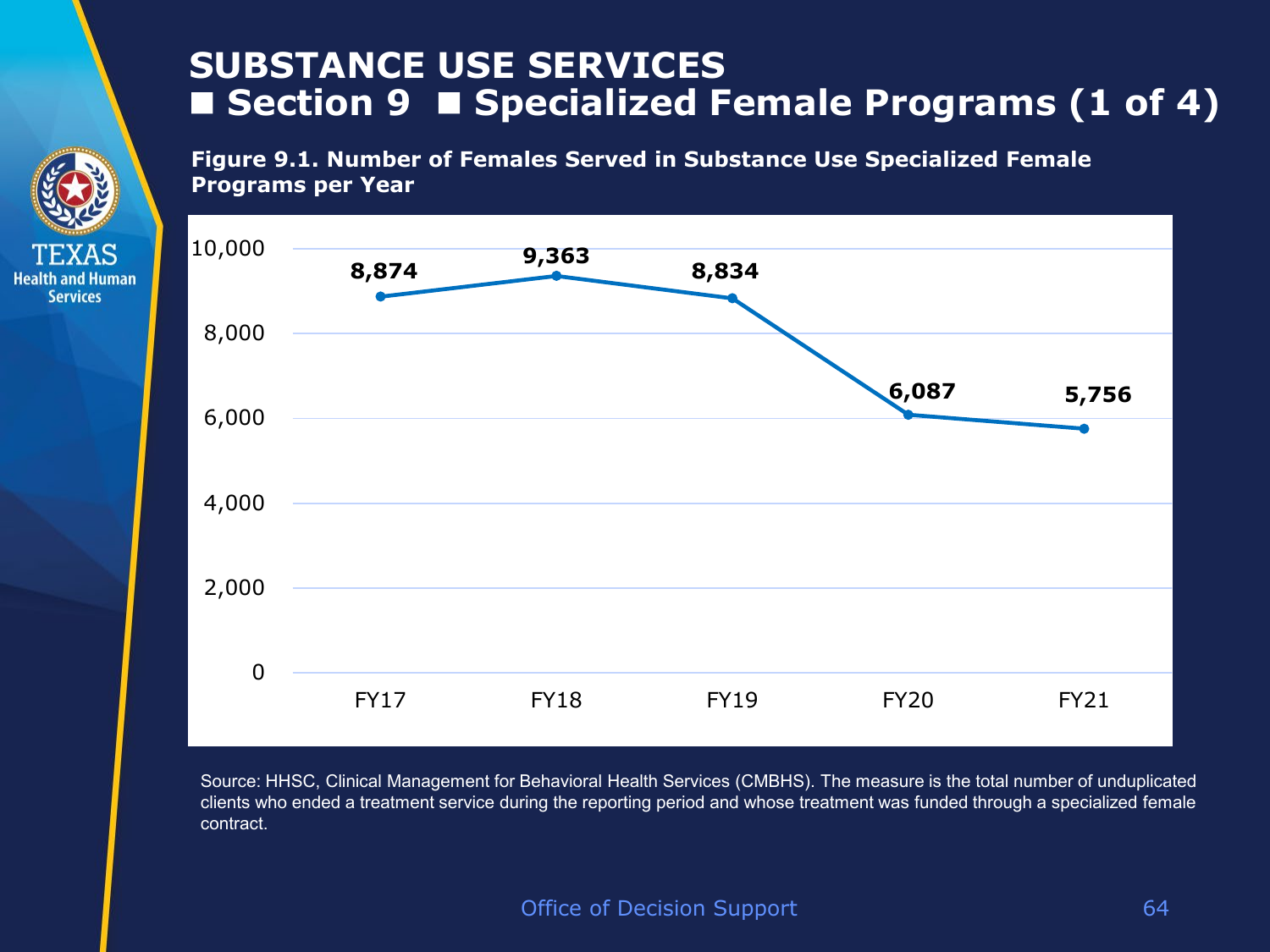## **SUBSTANCE USE SERVICES**  ■ Section 9 ■ Specialized Female Programs (2 of 4)

**Figure 9.2. Cost per Female Served in Substance Use Specialized Female Programs per Year**

**Health and Human Services** 



Source: HHSC, Clinical Management for Behavioral Health Services (CMBHS). Numerator is the sum of substance use disorder treatment claims for the specialized female program and the denominator is the total number of specialized female served.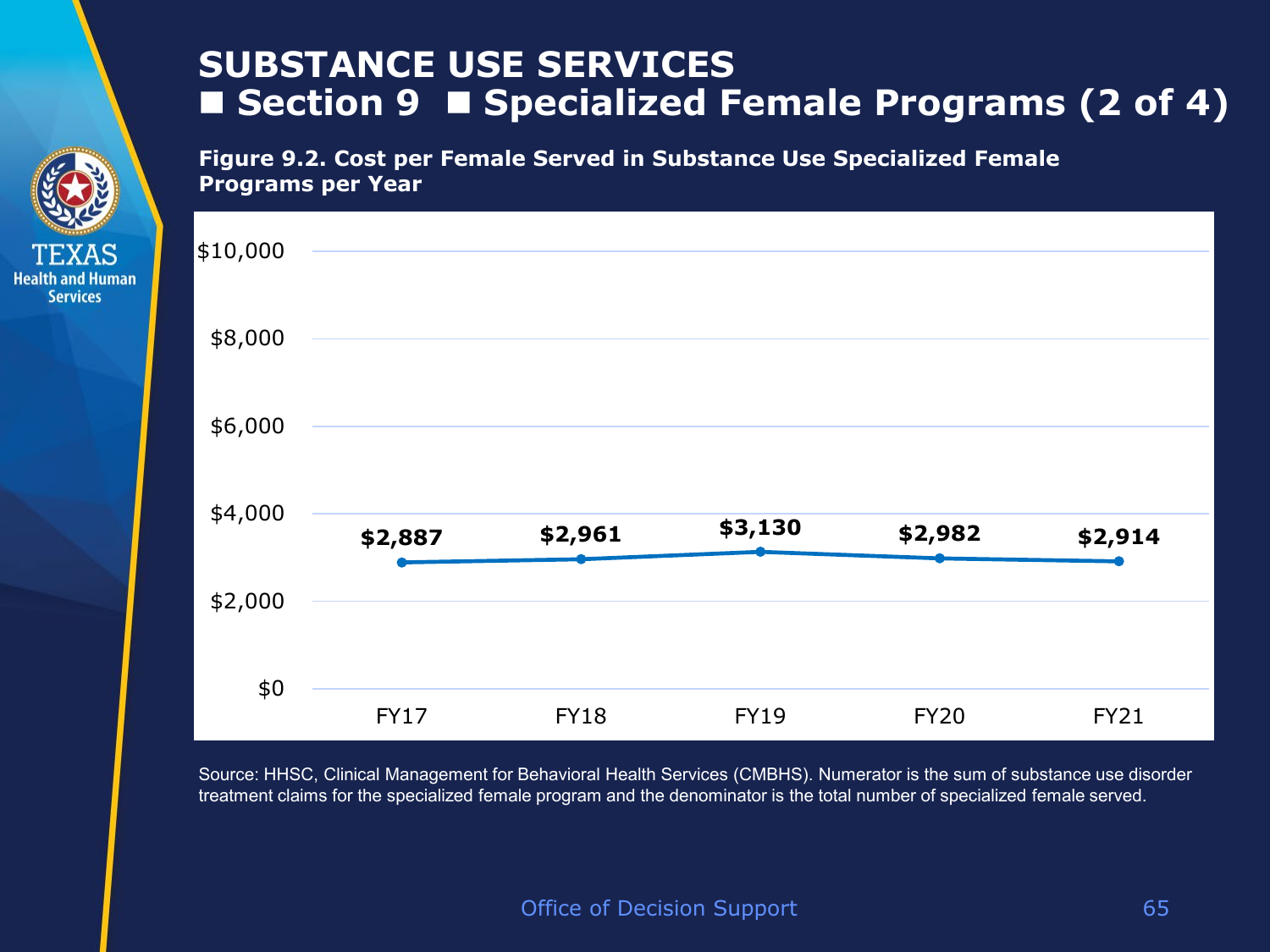## **SUBSTANCE USE SERVICES**  ■ Section 9 ■ Specialized Female Programs (3 of 4)

**Figure 9.3. Percentage of Females Completing Substance Use Specialized Female Programs per Year**

**Health and Human Services** 



Source: HHSC, Clinical Management for Behavioral Health Services (CMBHS). The numerator is the number of persons who completed SUD specialized female program during the reporting period and the denominator is the total number of specialized female clients discharged or ended the service during the reporting period.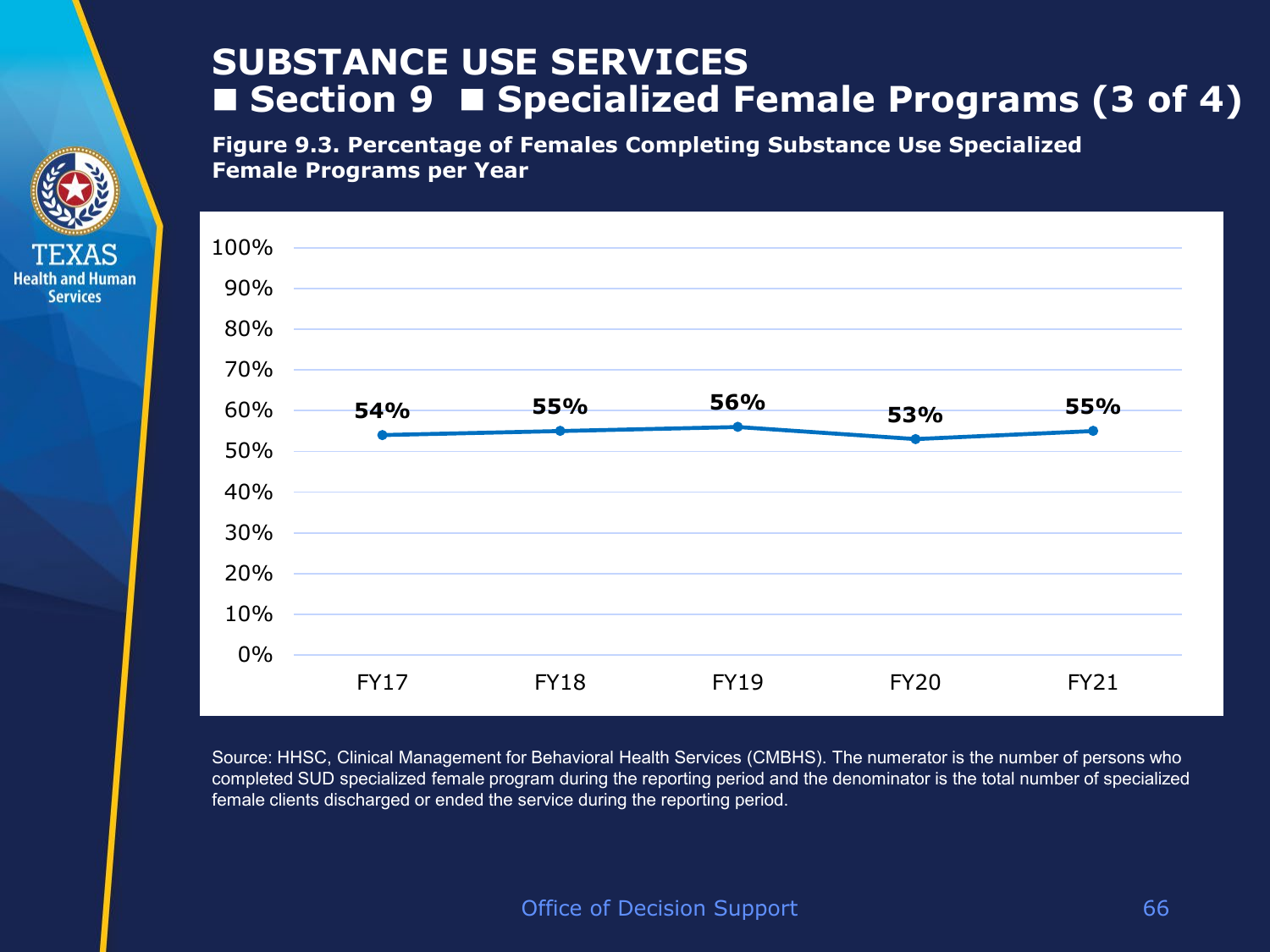## **SUBSTANCE USE SERVICES**  ■ Section 9 ■ Specialized Female Programs (4 of 4)

**Figure 9.4. Cost per Female Completing Substance Use Specialized Female Programs per Year**

**Health and Human Services** 



Source: HHSC, Clinical Management for Behavioral Health Services (CMBHS). Numerator is the sum of substance use disorder treatment claims for the specialized female program completers and the denominator is the number of persons who completed SUD specialized female program during the reporting period.